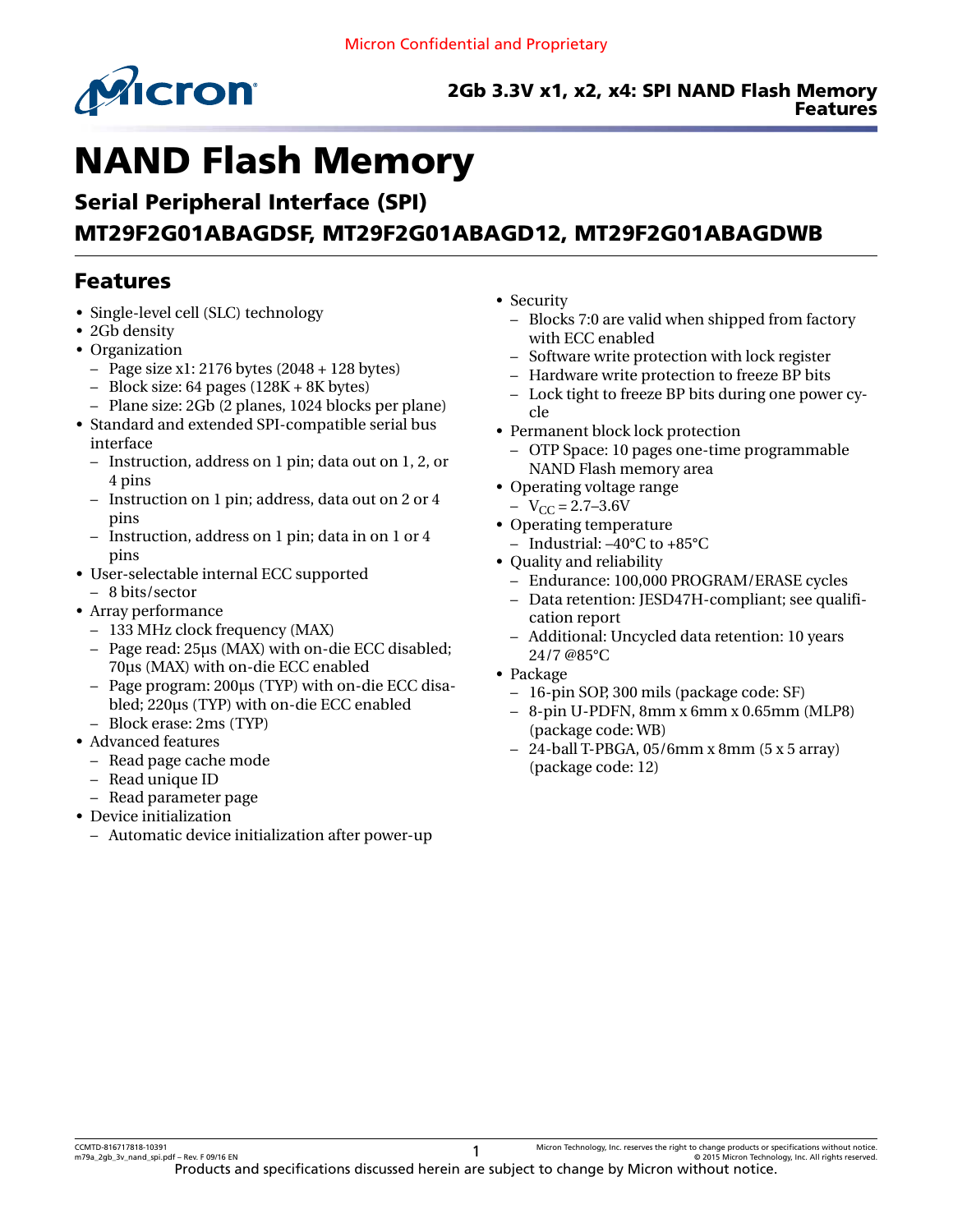<span id="page-1-0"></span>

### Part Numbering Information

Micron NAND Flash devices are available in different configurations and densities. Verify valid part numbers by using Micron's part catalog search at [www.micron.com](http://www.micron.com). To compare features and specifications by device type, visit [www.micron.com/products](http://www.micron.com/products). Contact the factory for devices not found.

#### Figure 1: Part Number Chart

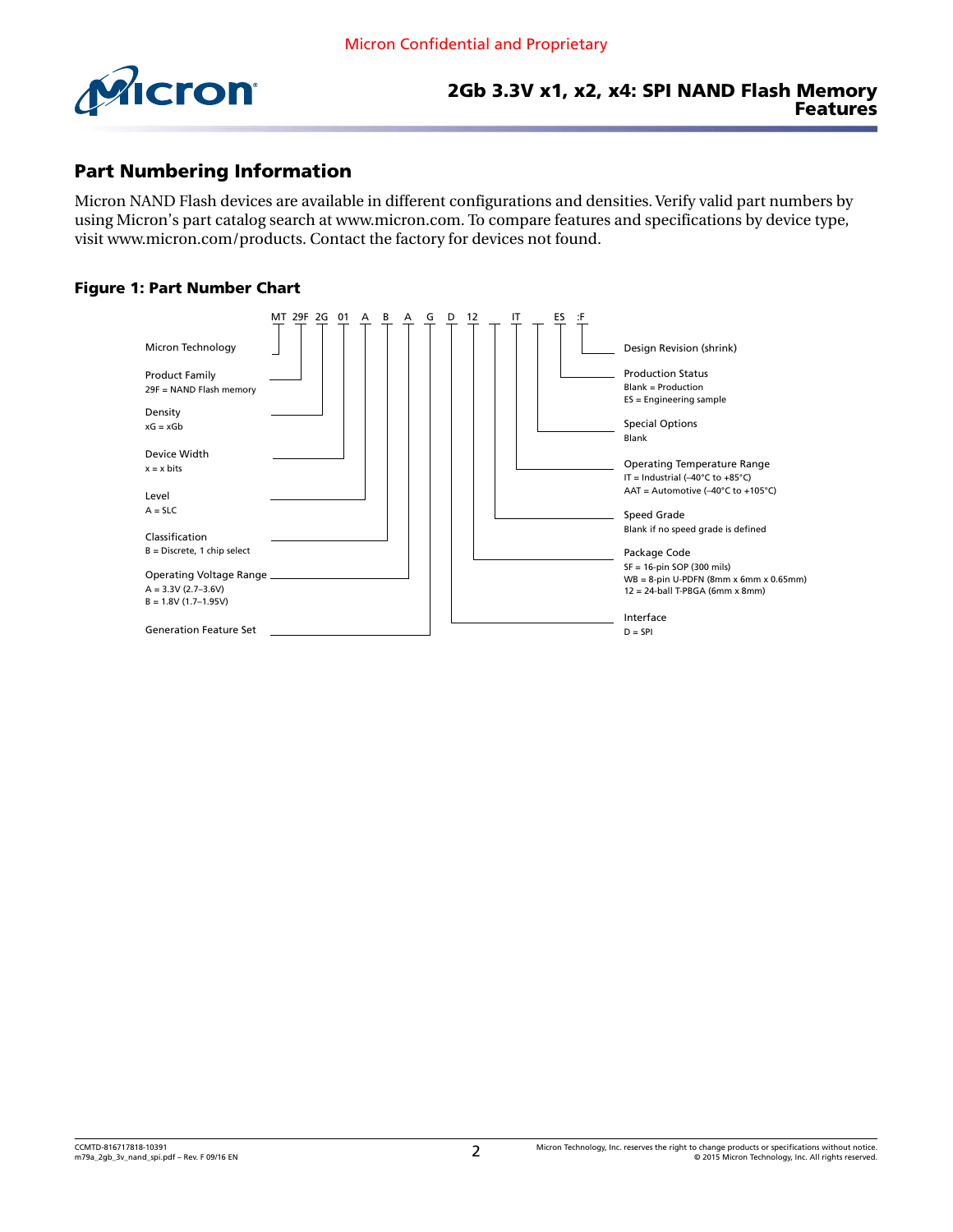

# **Contents**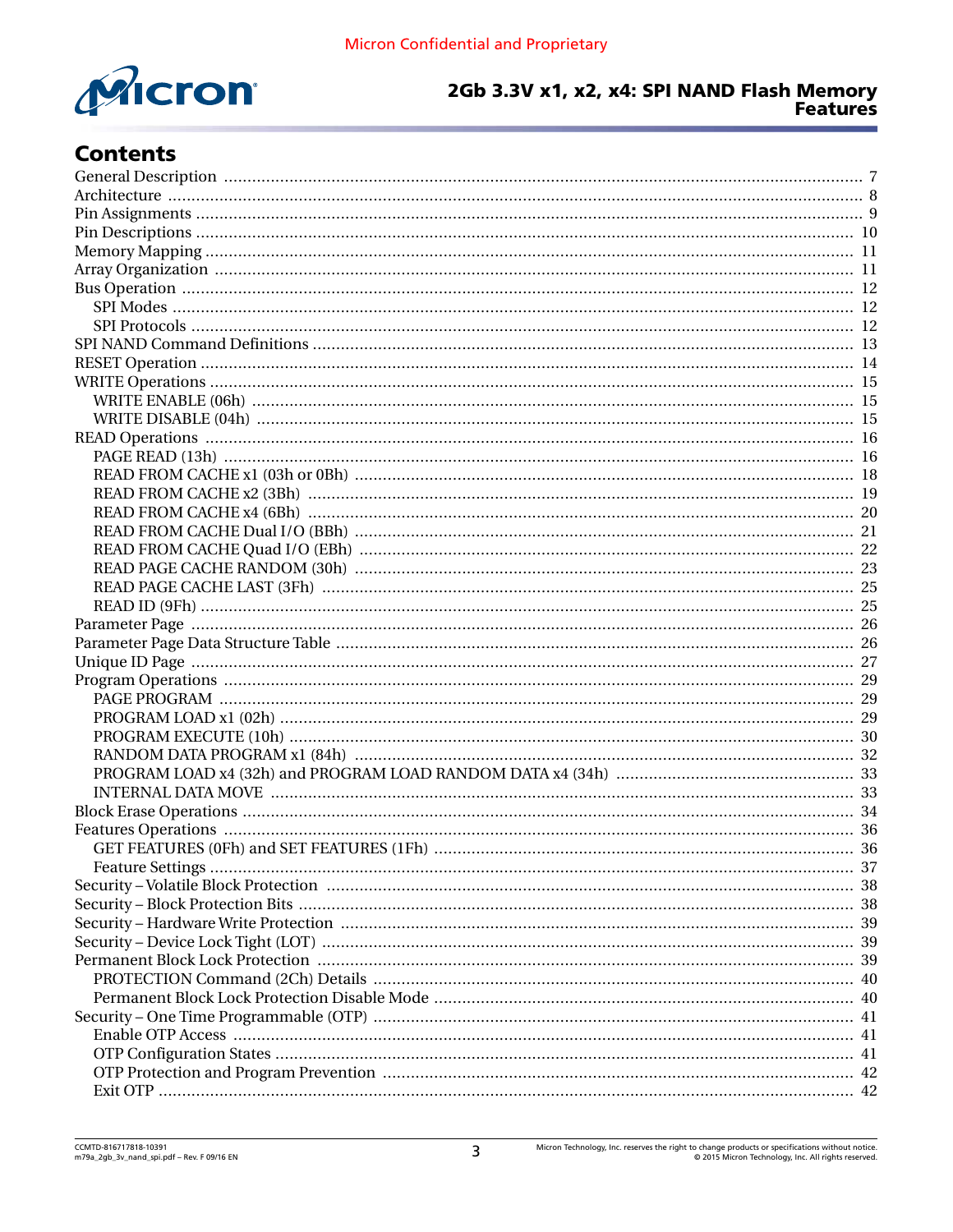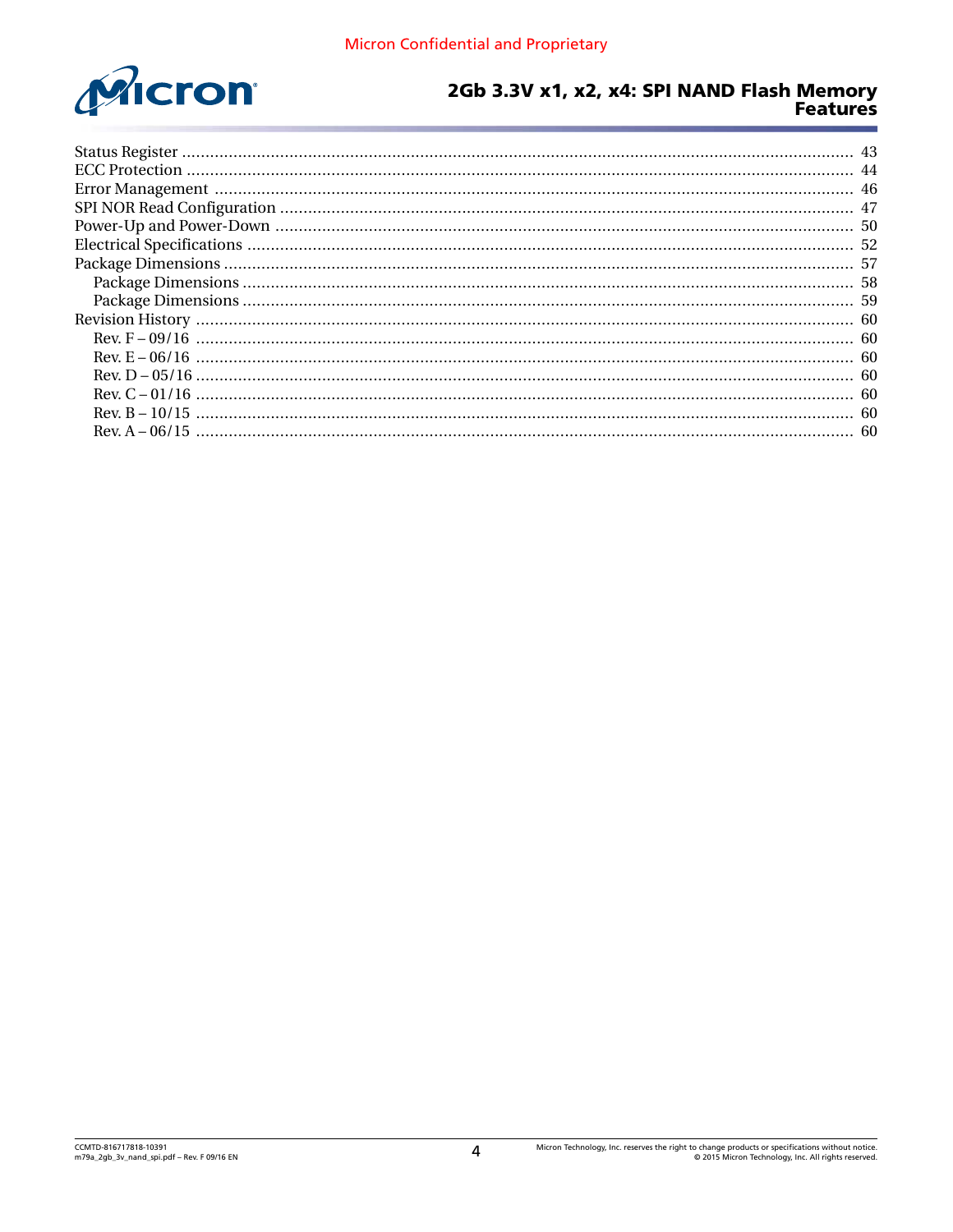

# **List of Figures**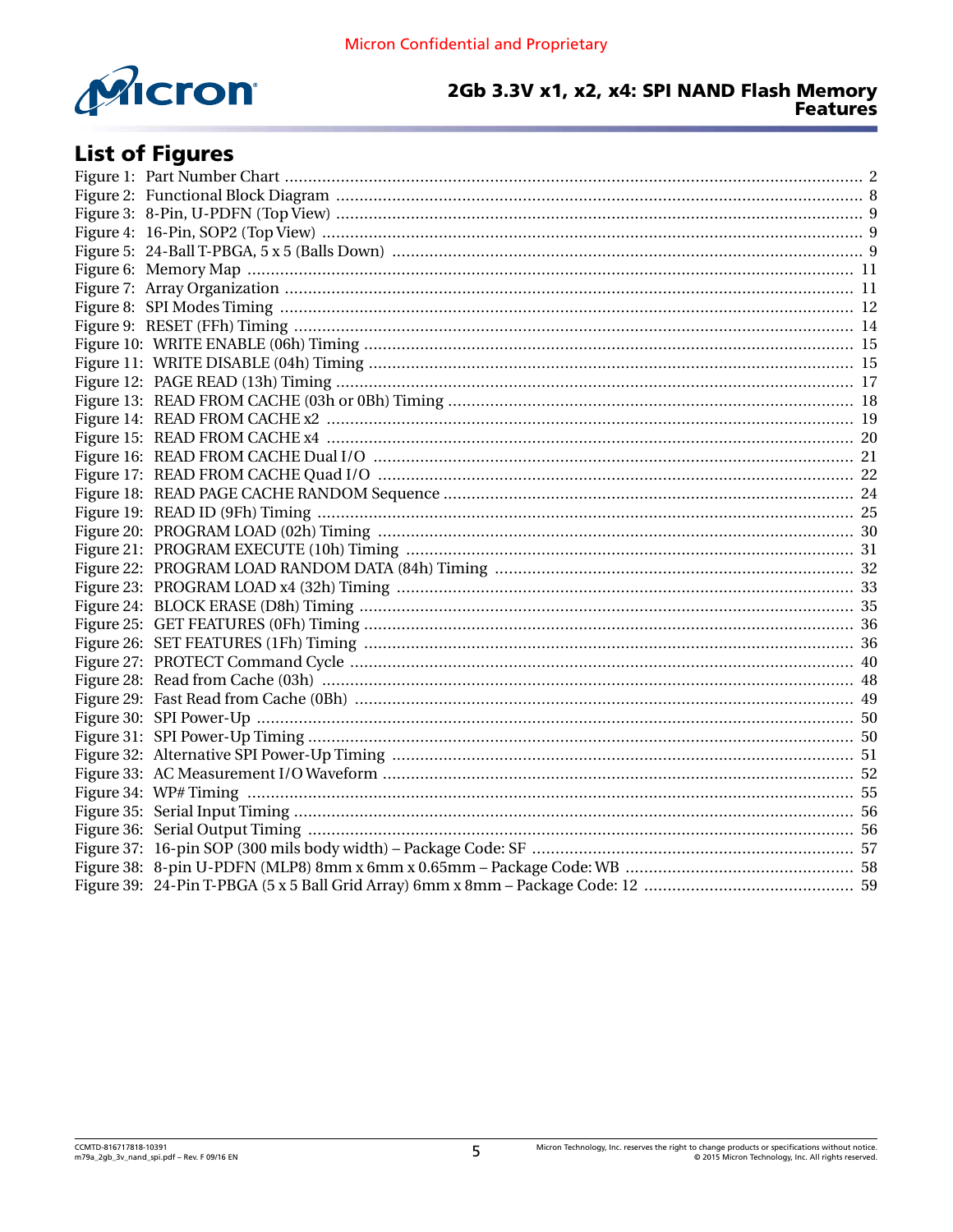

# **List of Tables**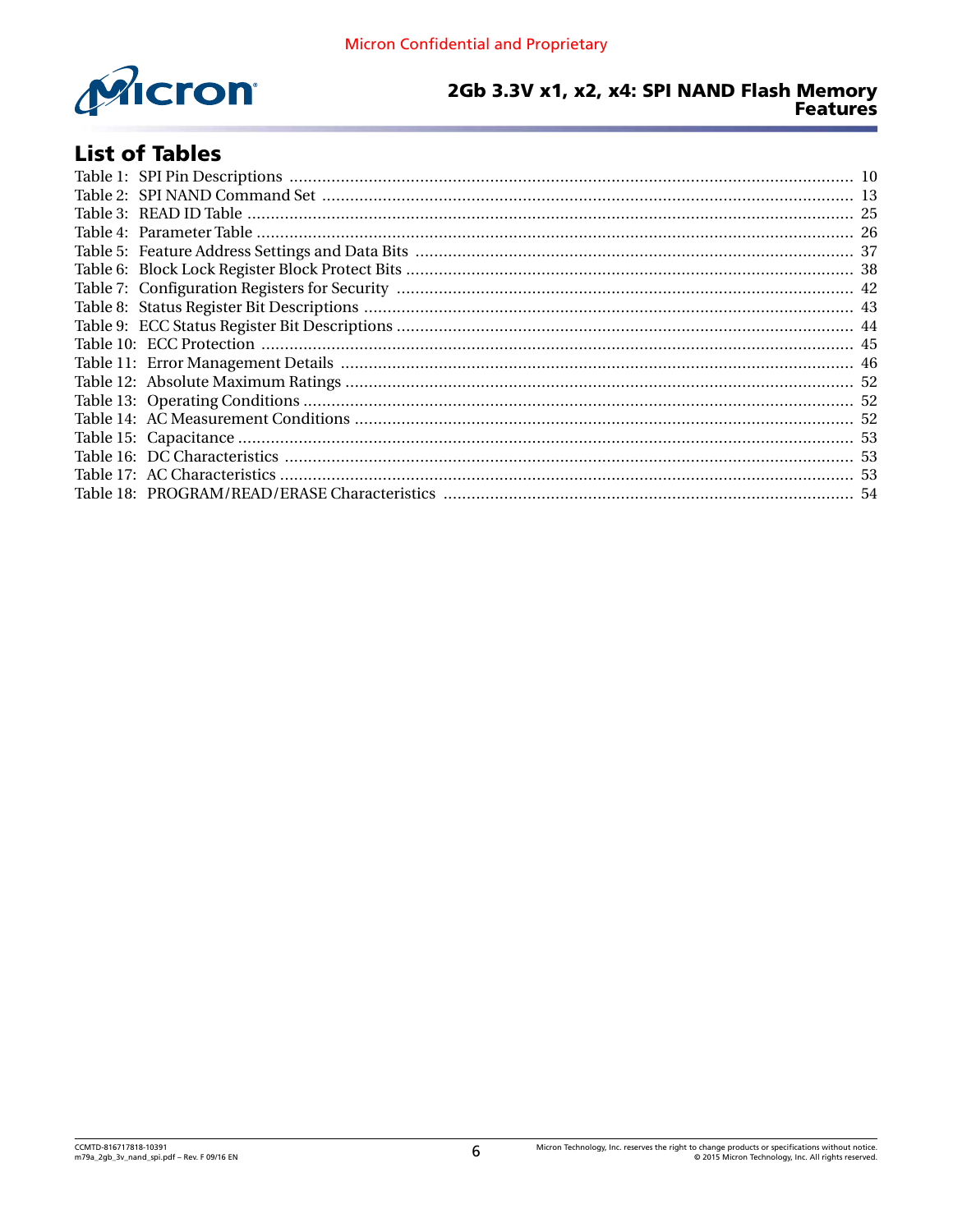<span id="page-6-0"></span>

#### 2Gb 3.3V x1, x2, x4: SPI NAND Flash Memory General Description

# General Description

Serial peripheral interface (SPI) NAND is an SLC NAND Flash memory device that provides a cost-effective nonvolatile memory storage solution where pin count must be kept to a minimum. It is also an alternative solution to SPI NOR, offering superior write performance and cost per bit over SPI NOR. The hardware interface creates a low pincount device with a standard pinout that remains the same from one density to another and supports future upgrades to higher densities without board redesign.

The serial electrical interface follows the industry-standard serial peripheral interface. New command protocols and registers are defined for SPI operation. The command set resembles common SPI-NOR command sets, modified to handle NAND specific functions and additional new features.

New features include user-selectable internal ECC and first page auto-load on powerup. SPI NAND Flash devices have six signal lines plus VCC and ground (GND). The signal lines are SCK (serial clock), SI, SO (for command/response and data input/output), and control signals CS, HOLD#, WP#. This hardware interface creates a low pin-count device with a standard pinout that remains the same from one density to another, supporting future upgrades to higher densities without board redesign.

Each block of the serial NAND Flash device is divided into 64 programmable pages, each page consisting of 2176 bytes. Each page is further divided into a 2048-byte data storage region and a 128-byte spare area. The 128-byte area is typically used for memory and error management functions.

With internal ECC enabled as the default after power on, ECC code is generated internally when a page is written to the memory core. The ECC code is stored in the spare area of each page. When a page is read to the cache register, the ECC code is calculated again and compared with the stored value. Errors are corrected if necessary. The device either outputs corrected data or returns an ECC error status. The internal ECC can be configured off after device initialization. Contact Micron representative if ECC is required to be default off after power on.

The first eight blocks are valid when shipped from factory. Security functions are also provided including software block protection: Lock tight and hardware protection modes avoid array data corruption.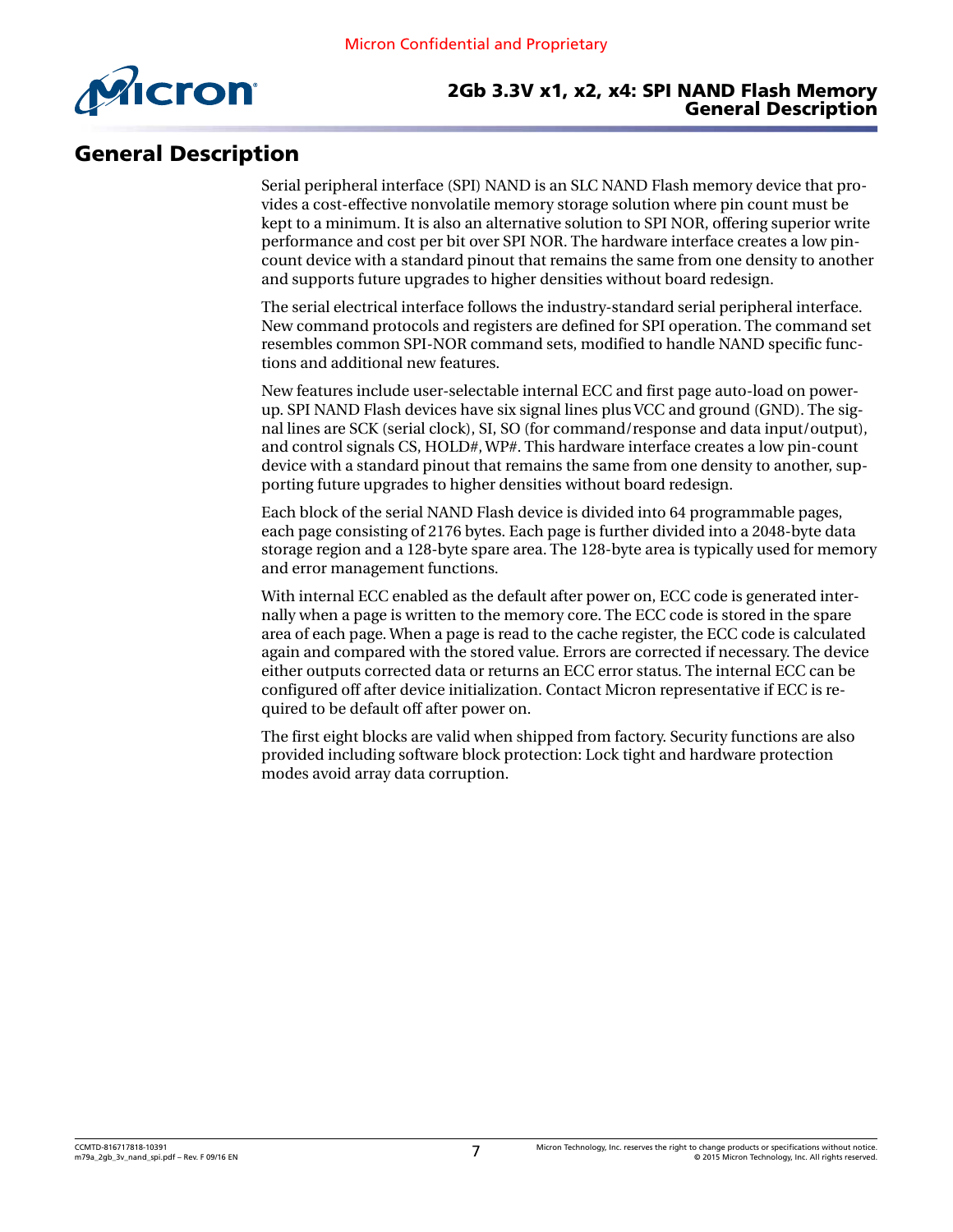

<span id="page-7-0"></span>

# Architecture

The devices use an industry-standard NAND Flash memory core organized by page/ block. The standard parallel NAND Flash electrical interface and I/O logic are replaced by an SPI interface. The new command protocol set is a modification of the SPI NOR command set available in the industry. The modifications are specifically to handle functions related to NAND Flash architecture. The interface supports page and random read/write and internal data move functions. The device also includes an internal ECC feature.

Data is transferred to or from the NAND Flash memory array, page-by-page, to a cache register and a data register. The cache register is closest to I/O control circuits and acts as a data buffer for the I/O data; the data register is closest to the memory array and acts as a data buffer for the NAND Flash memory array operation.

The NAND Flash memory array is programmed and read in page-based operations; it is erased in block-based operations. The cache register functions as the buffer memory to enable random data READ/WRITE operations. These devices also use a new SPI status register that reports the status of device operation.

#### Figure 2: Functional Block Diagram

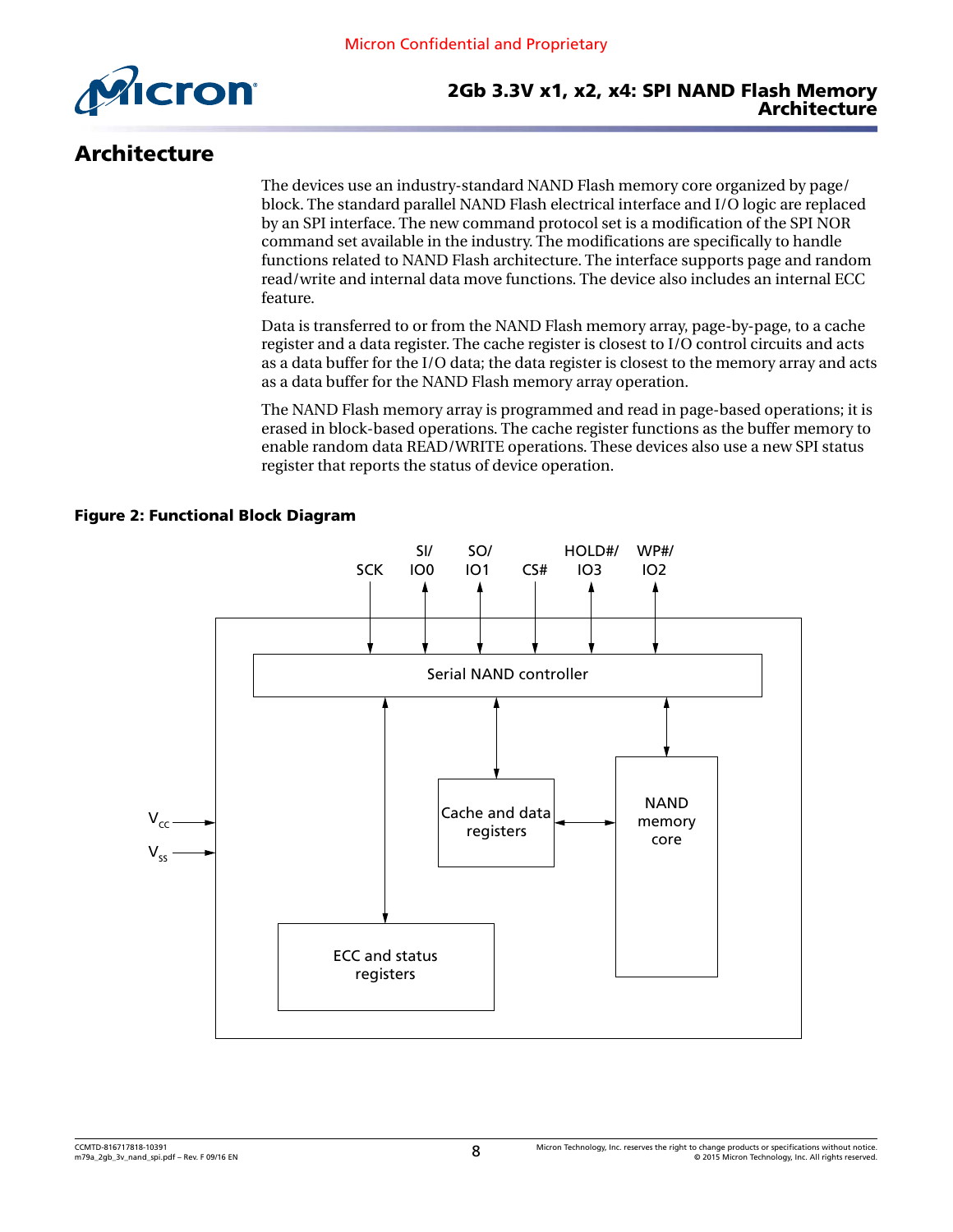<span id="page-8-0"></span>

#### 2Gb 3.3V x1, x2, x4: SPI NAND Flash Memory Pin Assignments

# Pin Assignments

#### Figure 3: 8-Pin, U-PDFN (Top View)



#### Figure 4: 16-Pin, SOP2 (Top View)

| HOLD#/IO3 디        | 1 | 16 | <b>SCK</b>     |
|--------------------|---|----|----------------|
| $V_{CC}$           | 2 | 15 | SI/IO0         |
| $DNU$ $\square$    | 3 | 14 | DNU            |
| <b>DNU</b>         | 4 | 13 | DNU            |
| $DNU$ $\square$    | 5 | 12 | DNU            |
| <b>DNU</b>         | 6 | 11 | DNU            |
| $\mathsf{CS}\#$    |   | 10 | $V_{SS}$       |
| $SO/IO1$ $\square$ | 8 | 9  | <b>WP#/IO2</b> |
|                    |   |    |                |

#### Figure 5: 24-Ball T-PBGA, 5 x 5 (Balls Down)

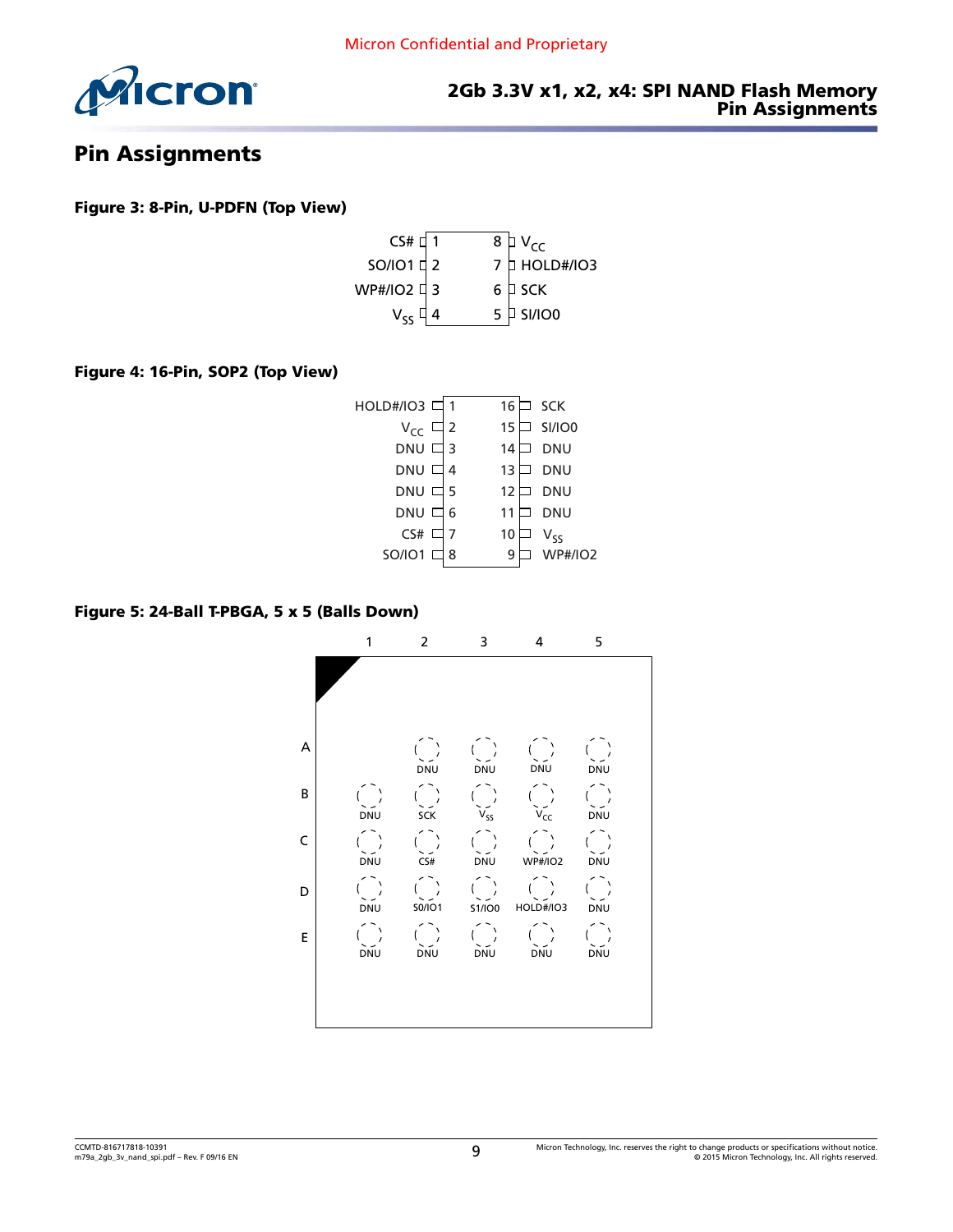<span id="page-9-0"></span>

#### 2Gb 3.3V x1, x2, x4: SPI NAND Flash Memory Pin Descriptions

# Pin Descriptions

#### Table 1: SPI Pin Descriptions

| <b>Symbol</b>               | <b>Type</b>              | <b>Description</b>                                                                                                                                                                                                                                                                                                                                                                                                                                                                                                                                                                                                                                                                                                                                                                                                                                                                                                                           |
|-----------------------------|--------------------------|----------------------------------------------------------------------------------------------------------------------------------------------------------------------------------------------------------------------------------------------------------------------------------------------------------------------------------------------------------------------------------------------------------------------------------------------------------------------------------------------------------------------------------------------------------------------------------------------------------------------------------------------------------------------------------------------------------------------------------------------------------------------------------------------------------------------------------------------------------------------------------------------------------------------------------------------|
| CS#                         | Input                    | Chip select: Places the device in active power mode when driven LOW. Deselects the de-<br>vice and places SO at High-Z when HIGH. After power-up, the device requires a falling<br>edge on CS# before any command can be written.                                                                                                                                                                                                                                                                                                                                                                                                                                                                                                                                                                                                                                                                                                            |
|                             |                          | The device goes into standby mode when no PROGRAM, ERASE, or WRITE STATUS REGIS-<br>TER operation is in progress.                                                                                                                                                                                                                                                                                                                                                                                                                                                                                                                                                                                                                                                                                                                                                                                                                            |
|                             |                          | In the case of write-type instructions, CS# must be driven HIGH after a whole sequence is<br>completed. Single command and address sequences and array-based operations are regis-<br>tered on CS#.                                                                                                                                                                                                                                                                                                                                                                                                                                                                                                                                                                                                                                                                                                                                          |
| <b>SCK</b>                  | Input                    | Serial clock: Provides serial interface timing. Latches commands, addresses, and data on<br>SI on the rising edge of SCK. Triggers output on SO after the falling edge of SCK. While<br>CS# is HIGH, keep SCK at VCC or GND (determined by mode 0 or mode 3). Do not toggle<br>SCK until CS# is driven LOW.                                                                                                                                                                                                                                                                                                                                                                                                                                                                                                                                                                                                                                  |
| WP#                         | Input                    | Write protect: When LOW, prevents overwriting block lock bits (BP[3:0] and TB) if the<br>block register write disable (BRWD) bit is set.                                                                                                                                                                                                                                                                                                                                                                                                                                                                                                                                                                                                                                                                                                                                                                                                     |
|                             |                          | WP# must not be driven by the host during a x4 READ operation. If the device is deselec-<br>ted, this pin defaults as an input pin.                                                                                                                                                                                                                                                                                                                                                                                                                                                                                                                                                                                                                                                                                                                                                                                                          |
| HOLD#                       | Input                    | Hold: Hold functionality is disabled by default except the special part numbers. Contact<br>Micron Sales representatives for details. When enabled, the external pull-up resistor is<br>necessary to avoid accidental operation being placed on hold.<br>HOLD# pauses any serial communication with the device without deselecting it. To start<br>the HOLD condition, the device must be selected, with CS# driven LOW. During HOLD sta-<br>tus (HOLD# driven LOW), SO is High-Z and all inputs at SI and SCK are ignored. Hold<br>mode starts at the falling edge of HOLD#, provided SCK is also LOW. If SCK is HIGH when<br>HOLD# goes LOW, hold mode is kicked off at the next falling edge of SCK. Similarly, hold<br>mode is exited at the rising edge of HOLD#, provided SCK is also LOW. If SCK is HIGH,<br>hold mode ends after the next falling edge of SCK. HOLD# must not be driven by the host<br>during the x4 READ operation. |
| SI/IO0, SO/IO1,<br>102, 103 | 1/O                      | Serial I/O: The bidirectional I/O signals transfer address, data, and command information.<br>The device latches commands, addresses, and data on the rising edge of SCK, and data is<br>shifted out on the falling edge of the SCK. If the device is deselected, IO[0,2] defaults as<br>an input pin and IO[1,3] defaults as an output pin.<br>SI must not be driven by the host during x2 or x4 READ operations.                                                                                                                                                                                                                                                                                                                                                                                                                                                                                                                           |
| $V_{CC}$                    | Supply                   | V <sub>CC</sub> : Supply voltage                                                                                                                                                                                                                                                                                                                                                                                                                                                                                                                                                                                                                                                                                                                                                                                                                                                                                                             |
| $V_{SS}$                    | Supply                   | V <sub>SS</sub> : Ground                                                                                                                                                                                                                                                                                                                                                                                                                                                                                                                                                                                                                                                                                                                                                                                                                                                                                                                     |
| <b>DNU</b>                  | $\overline{\phantom{0}}$ | Do not use: Must be left floating.                                                                                                                                                                                                                                                                                                                                                                                                                                                                                                                                                                                                                                                                                                                                                                                                                                                                                                           |
| <b>NC</b>                   | $\overline{\phantom{0}}$ | No Connect: Not internal connection; can be driven or floated.                                                                                                                                                                                                                                                                                                                                                                                                                                                                                                                                                                                                                                                                                                                                                                                                                                                                               |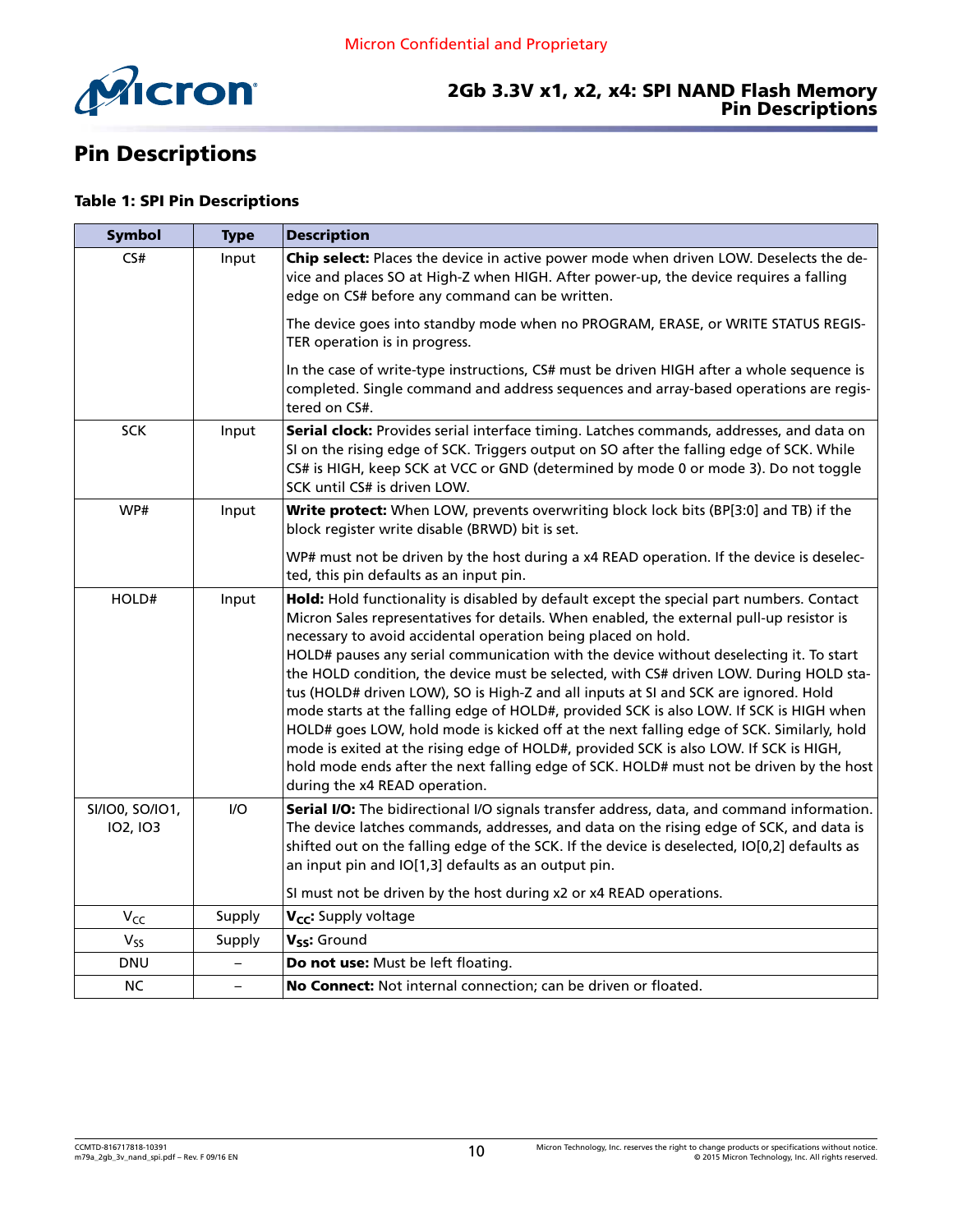<span id="page-10-0"></span>

#### 2Gb 3.3V x1, x2, x4: SPI NAND Flash Memory Memory Mapping

# Memory Mapping

#### Figure 6: Memory Map



- Notes: 1. The 12-bit column address is capable of addressing from 0 to 4095 bytes; however, only bytes 0 through 2175 are valid. Bytes 2176 through 4095 of each page are "out of bounds," do not exist in the device, and cannot be addressed.
	- 2. Block RA6 controls the plane selection.

# Array Organization



#### Figure 7: Array Organization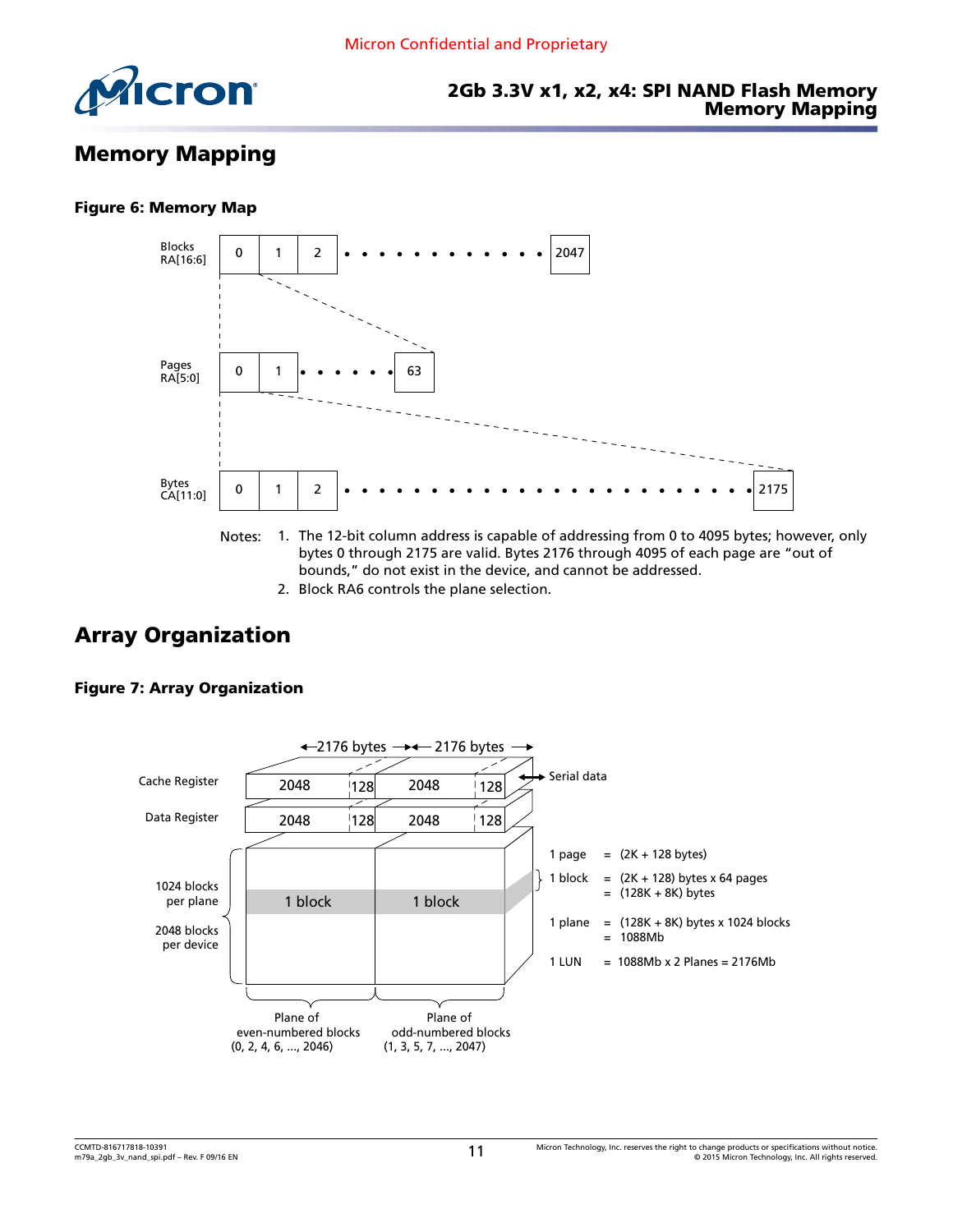<span id="page-11-0"></span>

# Bus Operation

#### SPI Modes

The device can be driven by a microcontroller with its SPI running in either of two modes depending on clock polarity (CPOL) and clock phase (CPHA) settings:

- $CPOL = 0$ ,  $CPHA = 0$  (Mode 0)
- CPOL = 1, CPHA = 1 (Mode 3)

Input data is latched in on the rising edge of SCK, and output data is available from the falling edge of SCK for both modes.

The difference between the two modes, shown here, is the clock polarity when the bus master is in standby mode and not transferring data.

- SCK remains at 0 for CPOL = 0, CPHA = 0 (Mode 0)
- SCK remains at 1 for CPOL = 1, CPHA = 1 (Mode 3)





Notes: 1. While CS# is HIGH, keep SCK at  $V_{CC}$  or GND (determined by mode 0 or mode 3). Do not begin toggling SCK until after CS# is driven LOW.

2. All timing diagrams shown in this data sheet are mode 0.

### SPI Protocols

**Standard SPI:** Command, address, and data are transmitted on a single data line. Input on SI is latched in on the rising edge of SCK. Output on SO is available on the falling edge of SCK.

**Extended SPI:** An extension of the standard SPI protocol. Command and address are transmitted on a single data line through SI. Data are transmitted on two or four data lines, IO[3:0], depending on the command.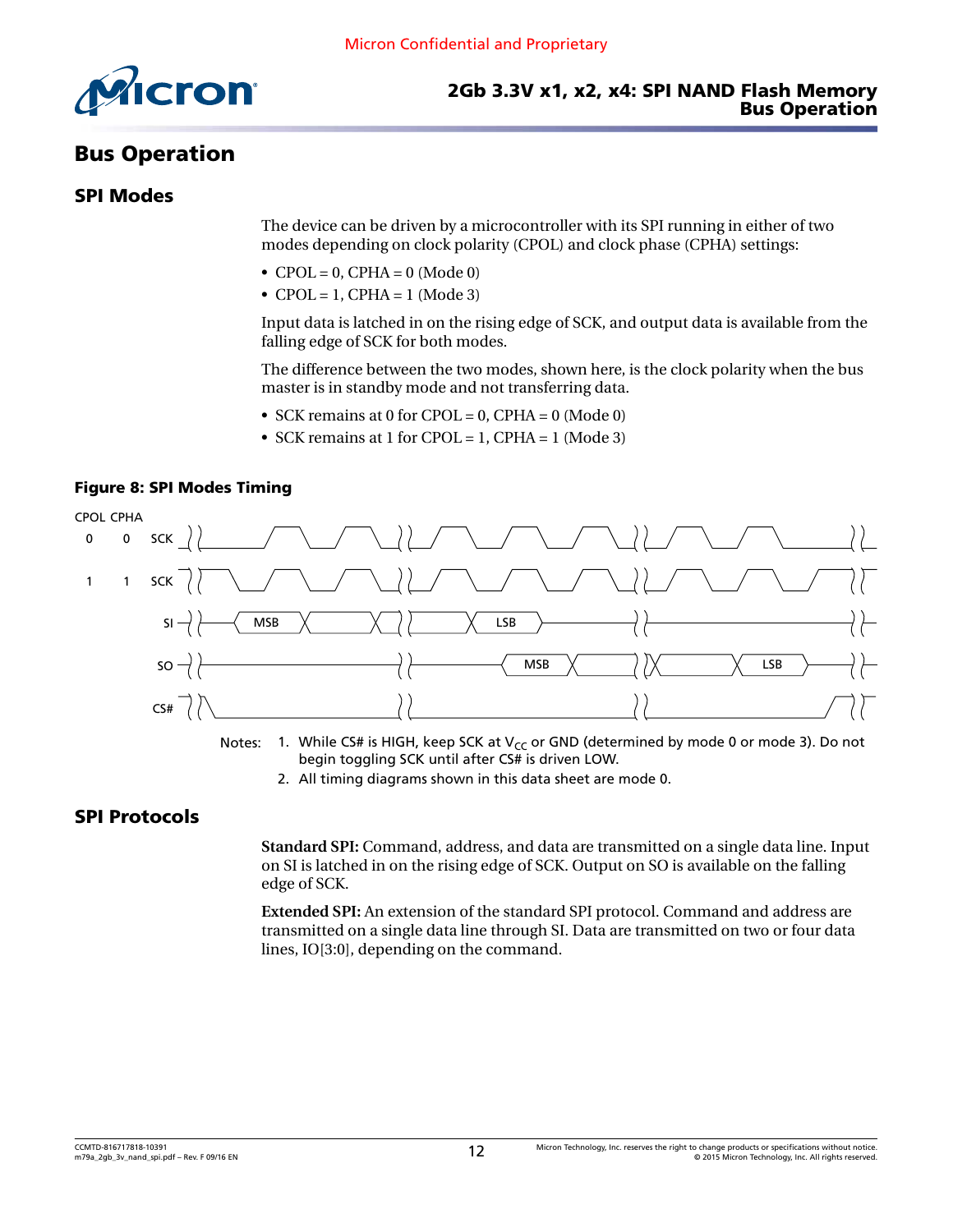<span id="page-12-0"></span>

#### 2Gb 3.3V x1, x2, x4: SPI NAND Flash Memory SPI NAND Command Definitions

# SPI NAND Command Definitions

#### Table 2: SPI NAND Command Set

|                                           |                  | <b>Address</b> | <b>Dummy</b>   | <b>Data</b>    |                                                                                                                                    |
|-------------------------------------------|------------------|----------------|----------------|----------------|------------------------------------------------------------------------------------------------------------------------------------|
| Command                                   | <b>Op Code</b>   | <b>Bytes</b>   | <b>Bytes</b>   | <b>Bytes</b>   | <b>Comments</b>                                                                                                                    |
| <b>RESET</b>                              | <b>FFh</b>       | 0              | 0              | 0              | Reset the device                                                                                                                   |
| <b>GET FEATURES</b>                       | 0Fh              | $\mathbf{1}$   | $\Omega$       | 1              | <b>Get features</b>                                                                                                                |
| <b>SET FEATURES</b>                       | 1Fh              | 1              | 0              | 1              | Set features                                                                                                                       |
| <b>READ ID</b>                            | 9Fh              | $\mathbf 0$    | 1              | $\overline{2}$ | Read device ID                                                                                                                     |
| <b>PAGE READ</b>                          | 13h              | 3              | 0              | 0              | Array read                                                                                                                         |
| READ PAGE CACHE RAN-<br><b>DOM</b>        | 30h              | 3              | $\mathbf 0$    | $\mathbf{0}$   | Cache read                                                                                                                         |
| <b>READ PAGE CACHE LAST</b>               | 3Fh              | $\mathbf 0$    | 0              | $\mathbf 0$    | Ending of cache read                                                                                                               |
| <b>READ FROM CACHE x1</b>                 | 03h, 0Bh         | $\overline{2}$ | $\mathbf{1}$   |                | 1 to 2176 Output cache data at column address                                                                                      |
| <b>READ FROM CACHE x2</b>                 | 3Bh              | $\overline{2}$ | 1              |                | 1 to 2176 Output cache data on IO[1:0]                                                                                             |
| <b>READ FROM CACHE x4</b>                 | 6Bh              | 2              | 1              |                | 1 to 2176 Output cache data on IO[3:0]                                                                                             |
| <b>READ FROM CACHE Dual</b><br>IO         | <b>BBh</b>       | $\overline{2}$ | 1              |                | 1 to 2176 Input address/Output cache data on IO[1:0]                                                                               |
| <b>READ FROM CACHE Quad</b><br>IО         | <b>EBh</b>       | $\overline{2}$ | $\overline{2}$ |                | 1 to 2176   Input address/Output cache data on IO[3:0]                                                                             |
| <b>WRITE ENABLE</b>                       | 06h              | $\mathbf 0$    | $\mathbf 0$    | $\mathbf{0}$   | Sets the WEL bit in the status register to 1; re-<br>quired to enable operations that change the con-<br>tent of the memory array  |
| <b>WRITE DISABLE</b>                      | 04h              | $\Omega$       | $\mathbf 0$    | $\mathbf 0$    | Clears the WEL bit in the status register to 0; re-<br>quired to disable operations that change the<br>content of the memory array |
| <b>BLOCK ERASE</b>                        | D <sub>8</sub> h | 3              | $\mathbf 0$    | $\mathbf 0$    | <b>Block erase</b>                                                                                                                 |
| <b>PROGRAM EXECUTE</b>                    | 10h              | 3              | $\mathbf 0$    | $\mathbf{0}$   | Array program                                                                                                                      |
| PROGRAM LOAD x1                           | 02h              | $\overline{2}$ | 0              |                | 1 to 2176 Load program data into cache register on SI                                                                              |
| PROGRAM LOAD x4                           | 32h              | $\overline{2}$ | 0              |                | 1 to 2176 Load program data into cache register on SO[3:0]                                                                         |
| PROGRAM LOAD RANDOM<br>DATA x1            | 84h              | $\overline{2}$ | $\Omega$       |                | 1 to 2176 Overwrite cache register with input data on SI                                                                           |
| PROGRAM LOAD RANDOM<br>DATA x4            | 34h              | $\overline{2}$ | $\mathbf 0$    |                | 1 to 2176 Overwrite cache register with input data on<br>SO[3:0]                                                                   |
| PERMANENT BLOCK LOCK<br><b>PROTECTION</b> | 2Ch              | 3              | $\mathbf 0$    | $\mathbf{0}$   | Permanently protect a specific group of blocks                                                                                     |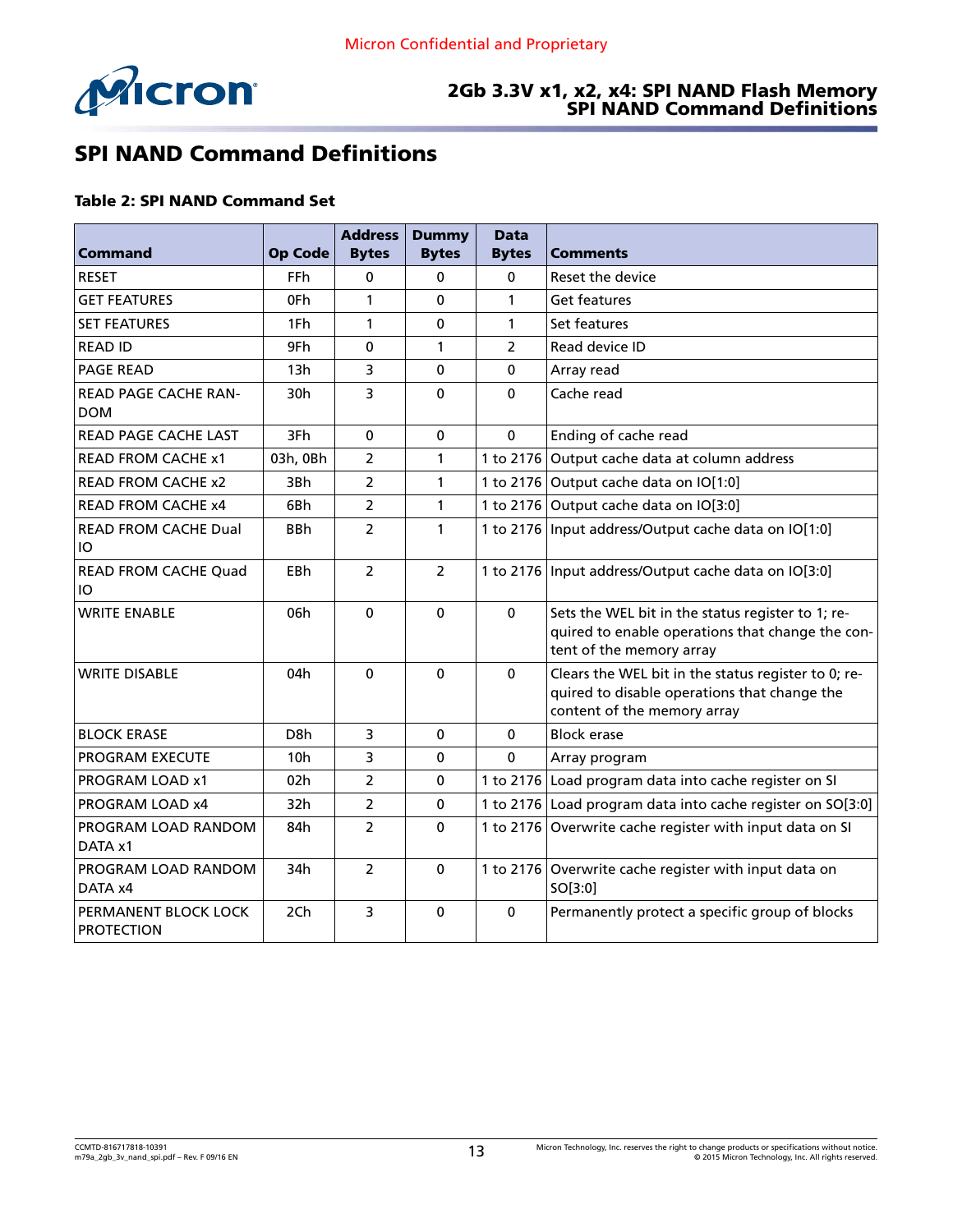<span id="page-13-0"></span>

# RESET Operation

The RESET command (FFh) is used to put the memory device into a known condition and to abort the command sequence in progress. READ, PROGRAM, and ERASE commands can be aborted while the device is in the busy state. Once the RESET command is issued to the device, it will take  $t_{POR}$  to reset. During this period, the GET FEATURE command could be issued to monitor the status (OIP) except for 4Gb stacked device. For 4Gb stacked device, no command should be issued until  $t_{POR}$ . The contents of the memory location being programmed or the block being erased are no longer valid. The first page data of the first block is auto-loaded to the cache register.

All other status register bits will be cleared. The ECC status register bits will be updated after a reset. The configuration register bits CFG[2:0] will be cleared after a reset. All the other configuration register bits will not be reset. The block lock register bits will not be cleared after reset until the device is power cycled or is written to by SET FEATURE command.

#### Figure 9: RESET (FFh) Timing

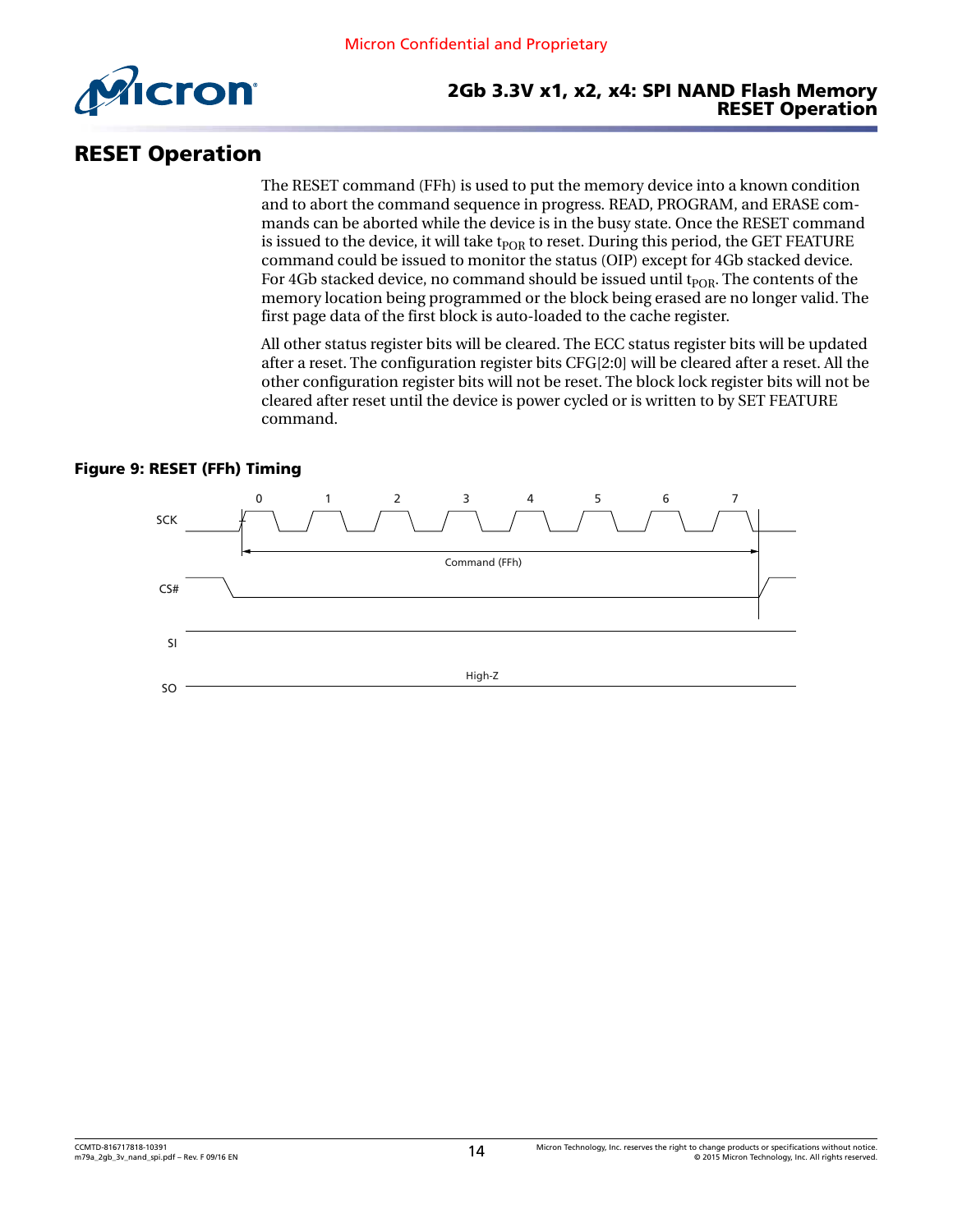<span id="page-14-0"></span>

# WRITE Operations

#### WRITE ENABLE (06h)

The WRITE ENABLE (06h) command sets the WEL bit in the status register to 1. Write enable is required in the following operations that change the contents of the memory array:

- PAGE PROGRAM
- OTP AREA PROGRAM
- BLOCK ERASE

#### Figure 10: WRITE ENABLE (06h) Timing



### WRITE DISABLE (04h)

The WRITE DISABLE (04h) command clears the WEL bit in the status register to 0, disabling the following operations:

- PAGE PROGRAM
- OTP AREA PROGRAM
- BLOCK ERASE

#### Figure 11: WRITE DISABLE (04h) Timing

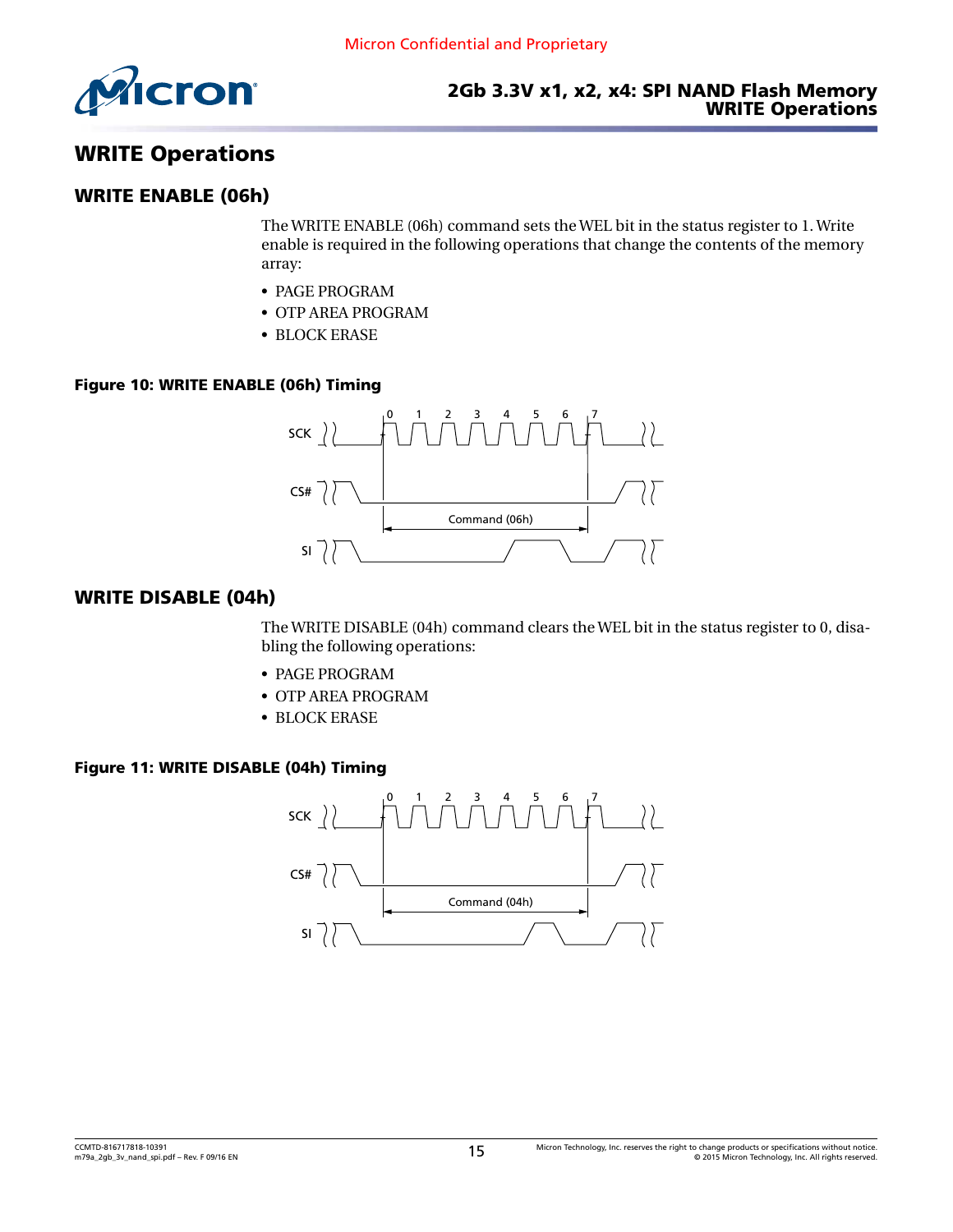<span id="page-15-0"></span>

# READ Operations

### PAGE READ (13h)

The PAGE READ (13h) command transfers data from the NAND Flash array to the cache register. It requires a 24-bit address consisting of 7 dummy bits and a 17-bit block/page address (8 dummy bits followed by an 16-bit block/page address for 1Gb). After the block/page address is registered, the device starts the transfer from the main array to the cache register. During this data transfer busy time of tRD, the GET FEATURES command can be issued to monitor the operation.

Following successful completion of PAGE READ, the READ FROM CACHE command must be issued to read data out of cache. The command sequence is as follows to transfer data from array to output:

- 13h (PAGE READ command to cache)
- 0Fh (GET FEATURES command to read the status)
- 03h or 0Bh (READ FROM CACHE)
- 3Bh (READ FROM CACHE x2)
- 6Bh (READ FROM CACHE x4)
- BBh (READ FROM CACHE Dual I/O)
- EBh (READ FROM CACHE Quad I/O)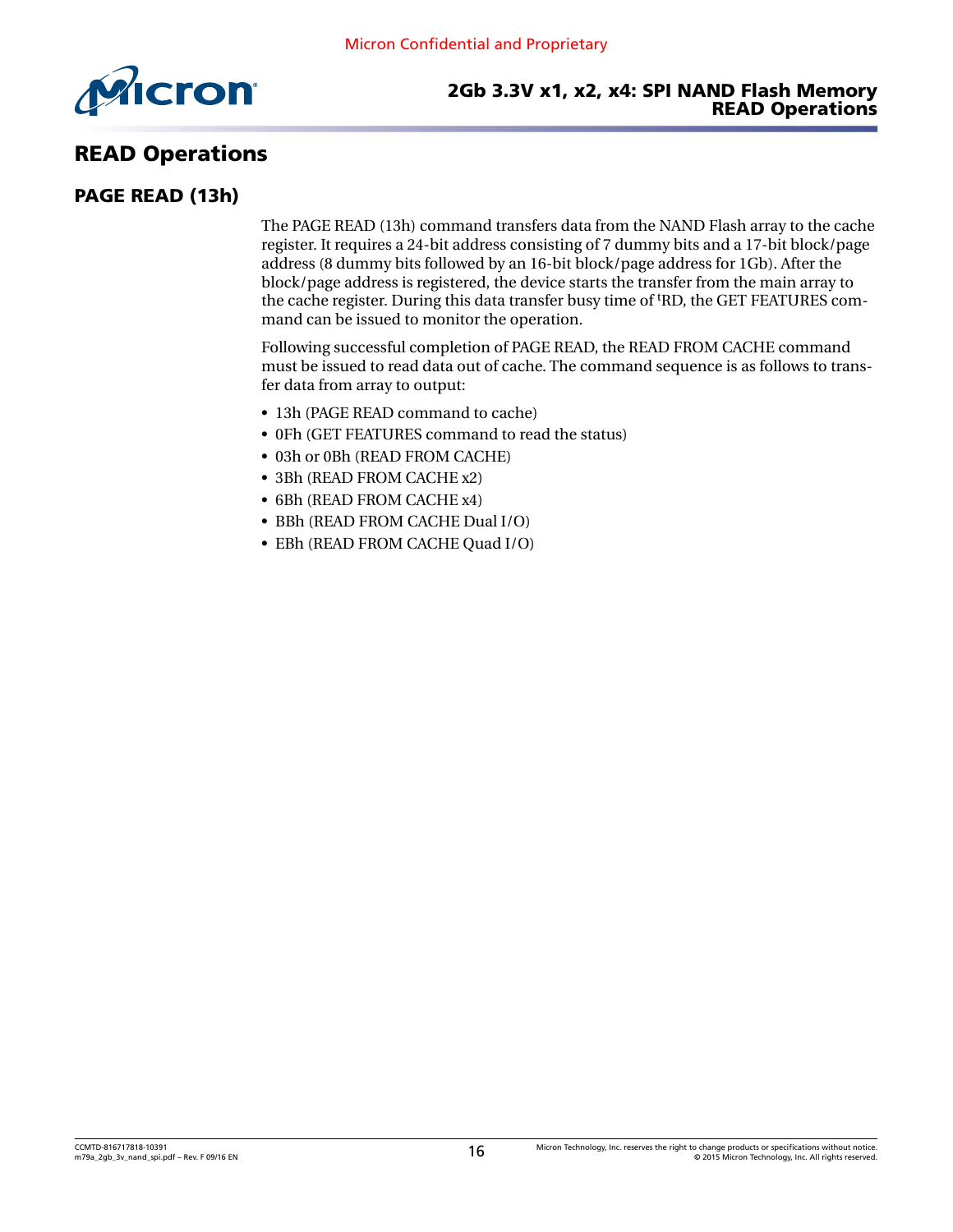<span id="page-16-0"></span>

#### Figure 12: PAGE READ (13h) Timing

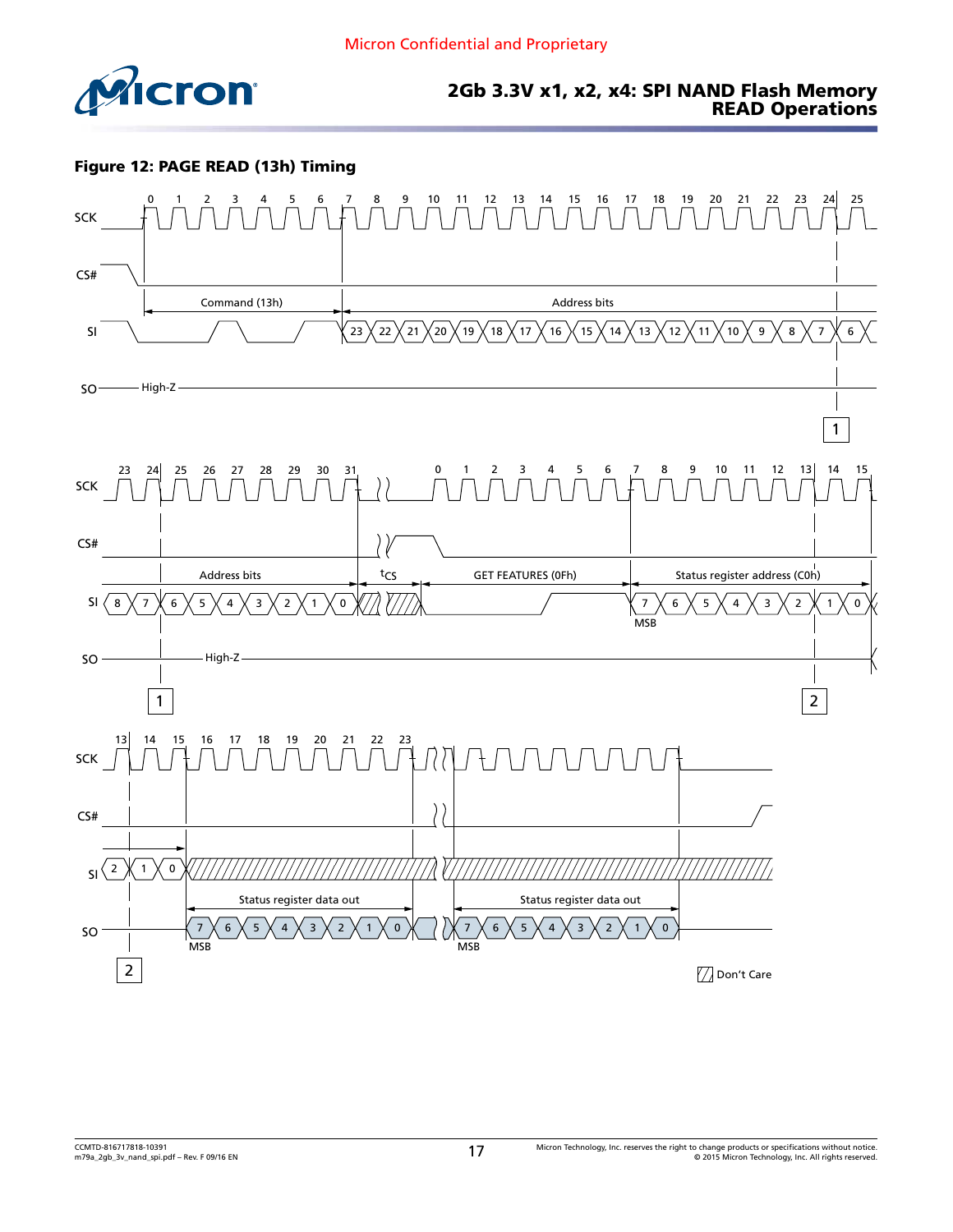<span id="page-17-0"></span>

### READ FROM CACHE x1 (03h or 0Bh)

The READ FROM CACHE x1 command enables sequentially reading one or more data bytes from the cache buffer. The command is initiated by driving CS# LOW, shifting in command opcode 03h/0Bh, followed by a 16 bit column address and 8-bit dummy clocks. Both the commands run at fast mode.

Data is returned from the addressed cache buffer, MSB first, on SO at the falling edge of SCK. The address is automatically incremented to the next higher address after each byte of data is shifted out, enabling a continuous stream of data. This command is completed by driving CS# HIGH.

#### Figure 13: READ FROM CACHE (03h or 0Bh) Timing





Note: 1. Plane select is a dummy bit for 1Gb devices.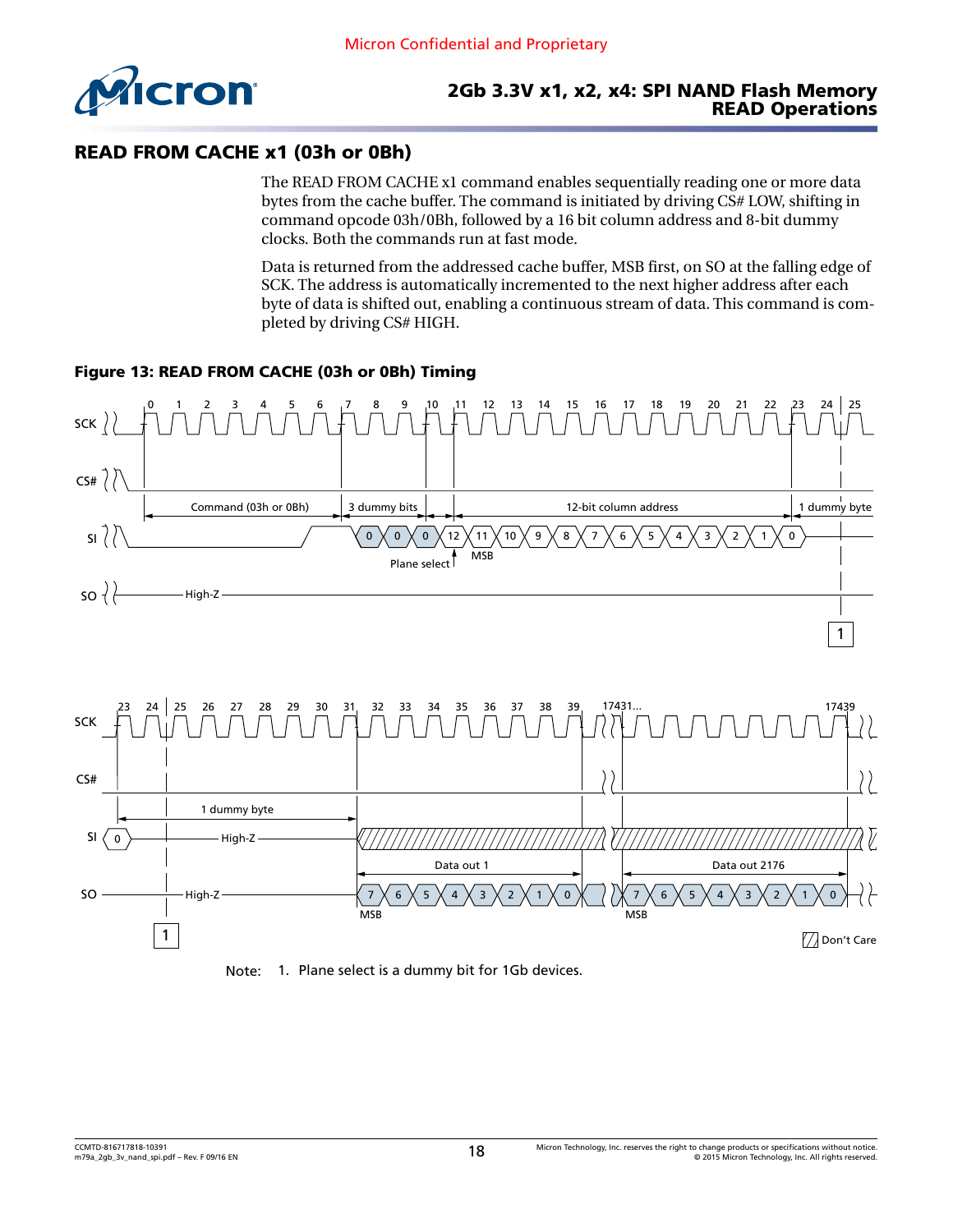<span id="page-18-0"></span>

### READ FROM CACHE x2 (3Bh)

The READ FROM CACHE x2 (3Bh) command is similar to READ FROM CACHE x1 (03h or 0Bh) except that data is output on the following two pins, enabling data transfer at twice the rate: IO0(SI) and IO1(SO).

#### Figure 14: READ FROM CACHE x2



Note: 1. Plane select is a dummy bit for 1Gb devices.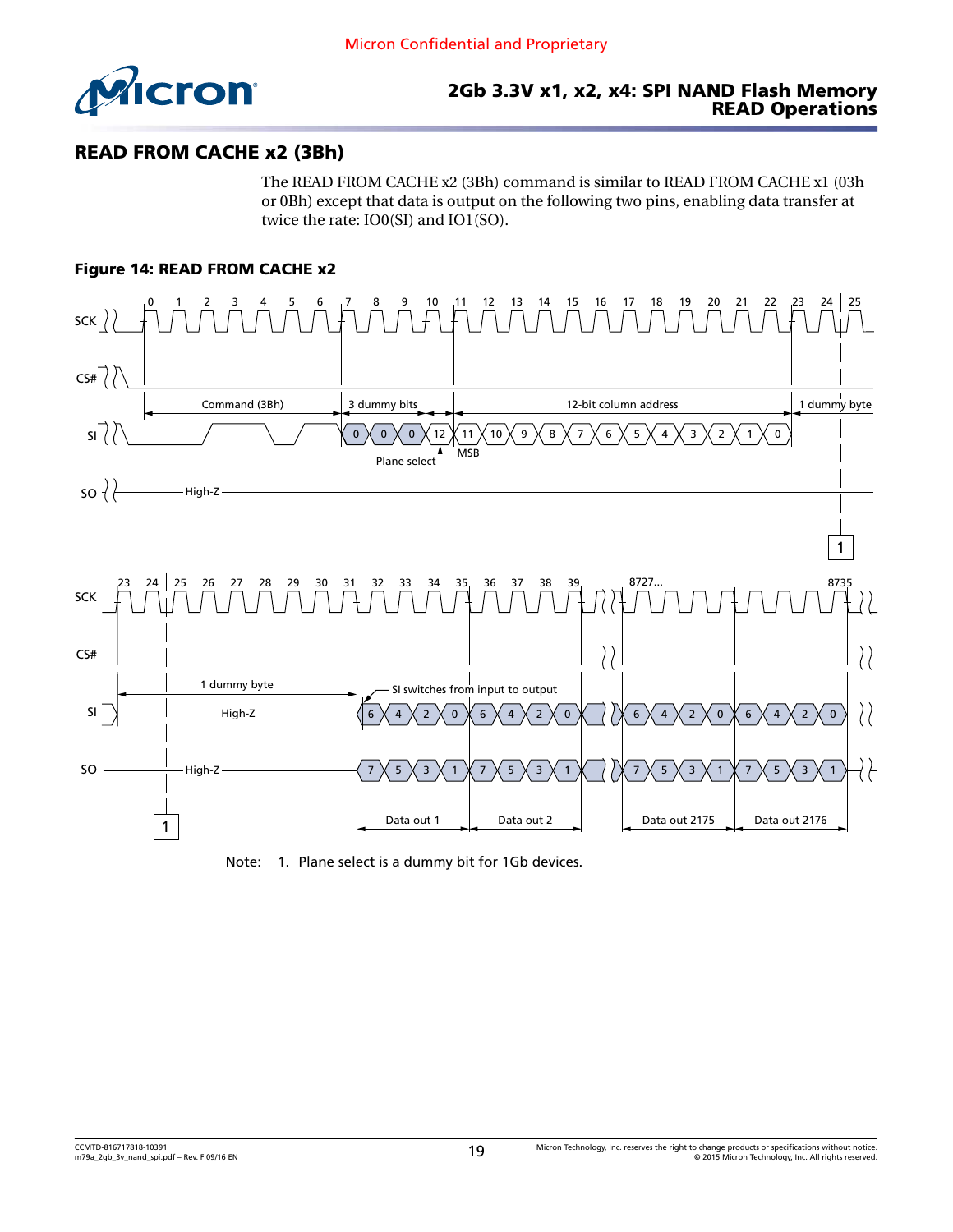<span id="page-19-0"></span>

### READ FROM CACHE x4 (6Bh)

The READ FROM CACHE x4 (6Bh) command is similar to READ FROM CACHE x1 command, but with the capability to output data across four data lines.

#### Figure 15: READ FROM CACHE x4



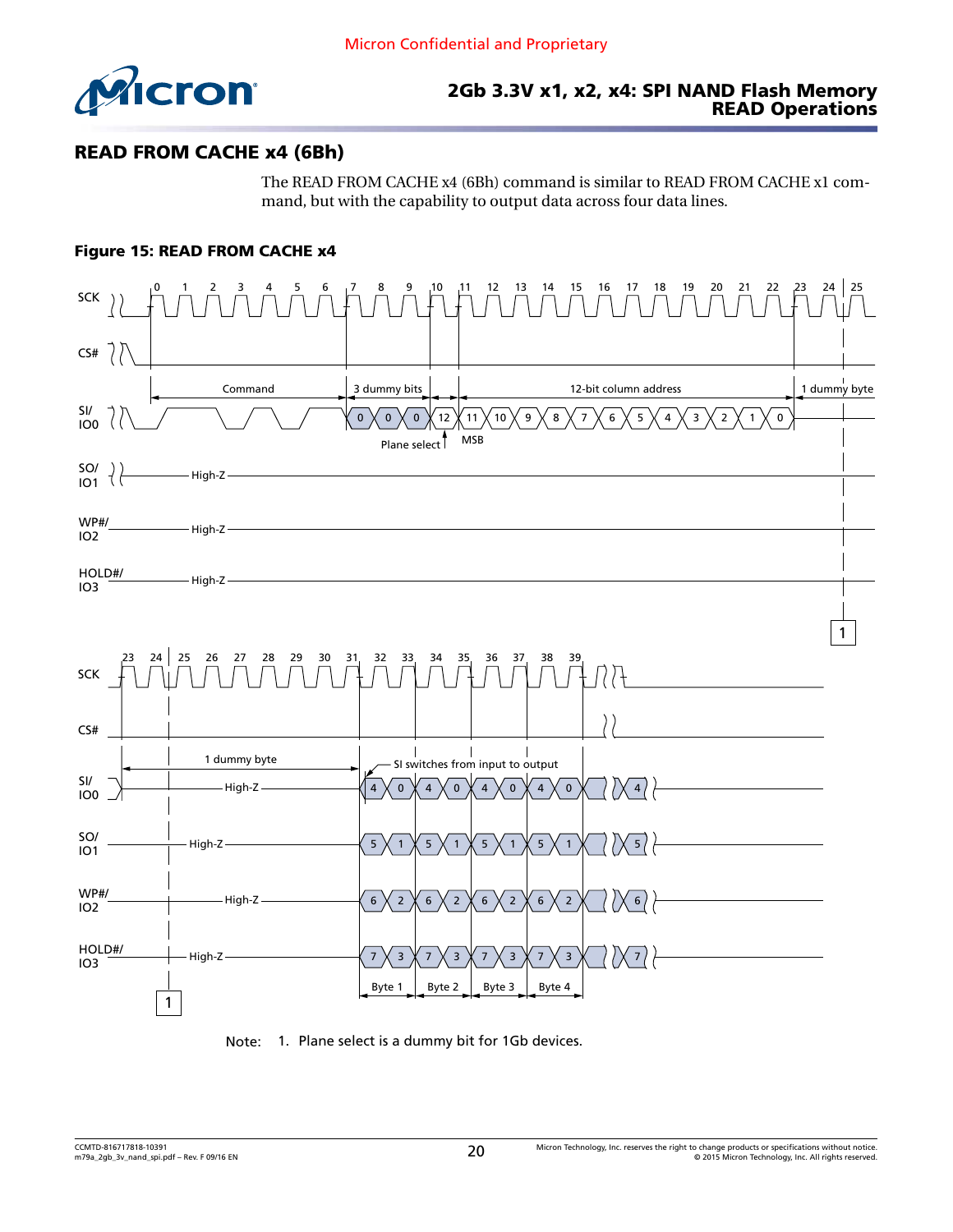<span id="page-20-0"></span>

### READ FROM CACHE Dual I/O (BBh)

The READ FROM CACHE Dual IO (BBh) command enables improved random access while maintaining two IO pins, IO0 and IO1. It is similar to the READ FROM CACHE x2 (3Bh) command but with capability to input either the column address or the dummy clocks two bits per clock, thereby reducing command overhead. Refer to the Electrical Specifications for the supported frequency.

#### Figure 16: READ FROM CACHE Dual I/O



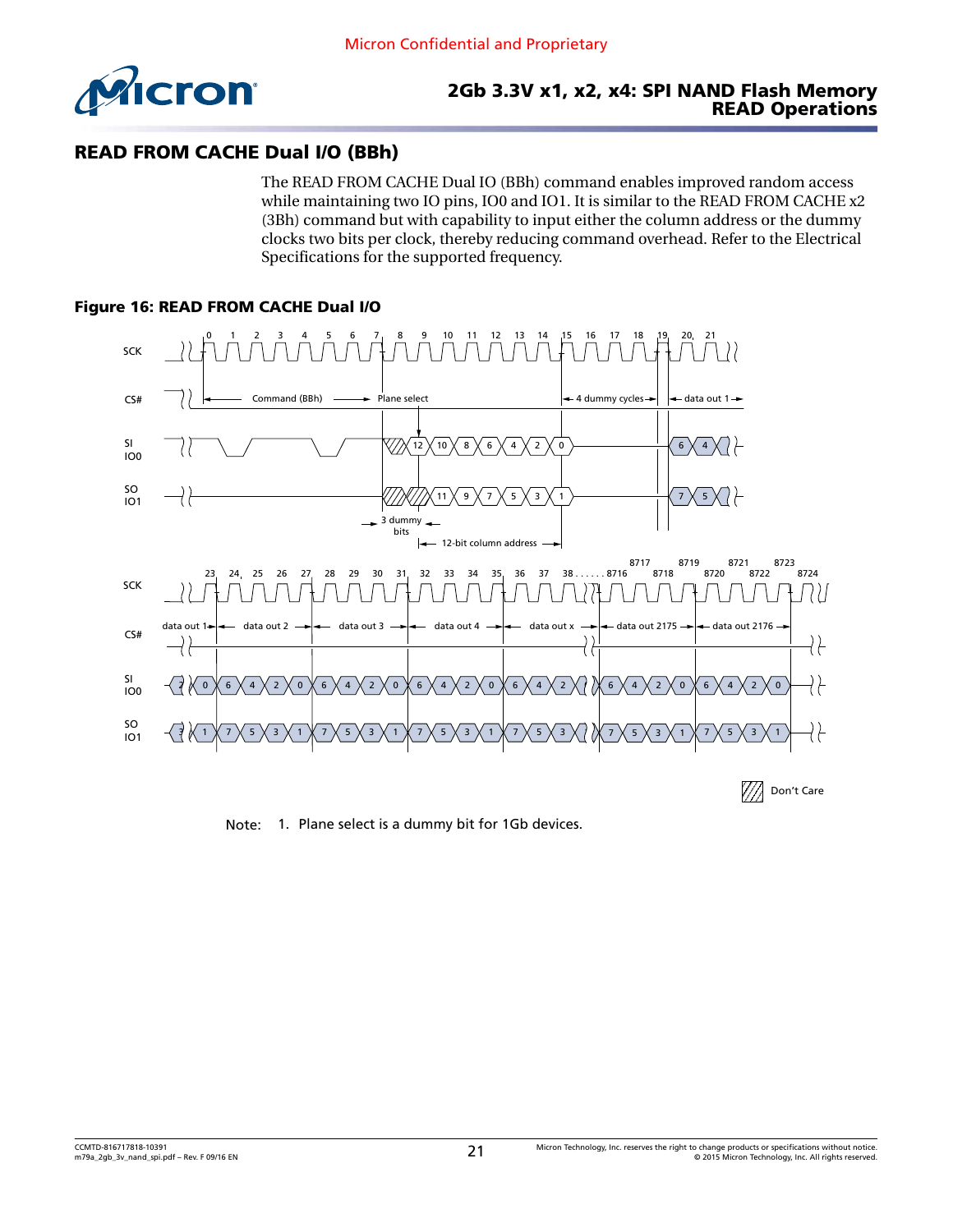<span id="page-21-0"></span>

### READ FROM CACHE Quad I/O (EBh)

The READ FROM CACHE Quad I/O (EBh) command is similar to the READ FROM CACHE Dual I/O (BBh) command except that address and data bits are input and output through four pins: IO0, IO1, IO2, and IO3. The quad IO dramatically reduces command overhead, enabling faster random access to the cache buffer. Refer to the Electrical Specifications for the supported frequency.

#### Figure 17: READ FROM CACHE Quad I/O



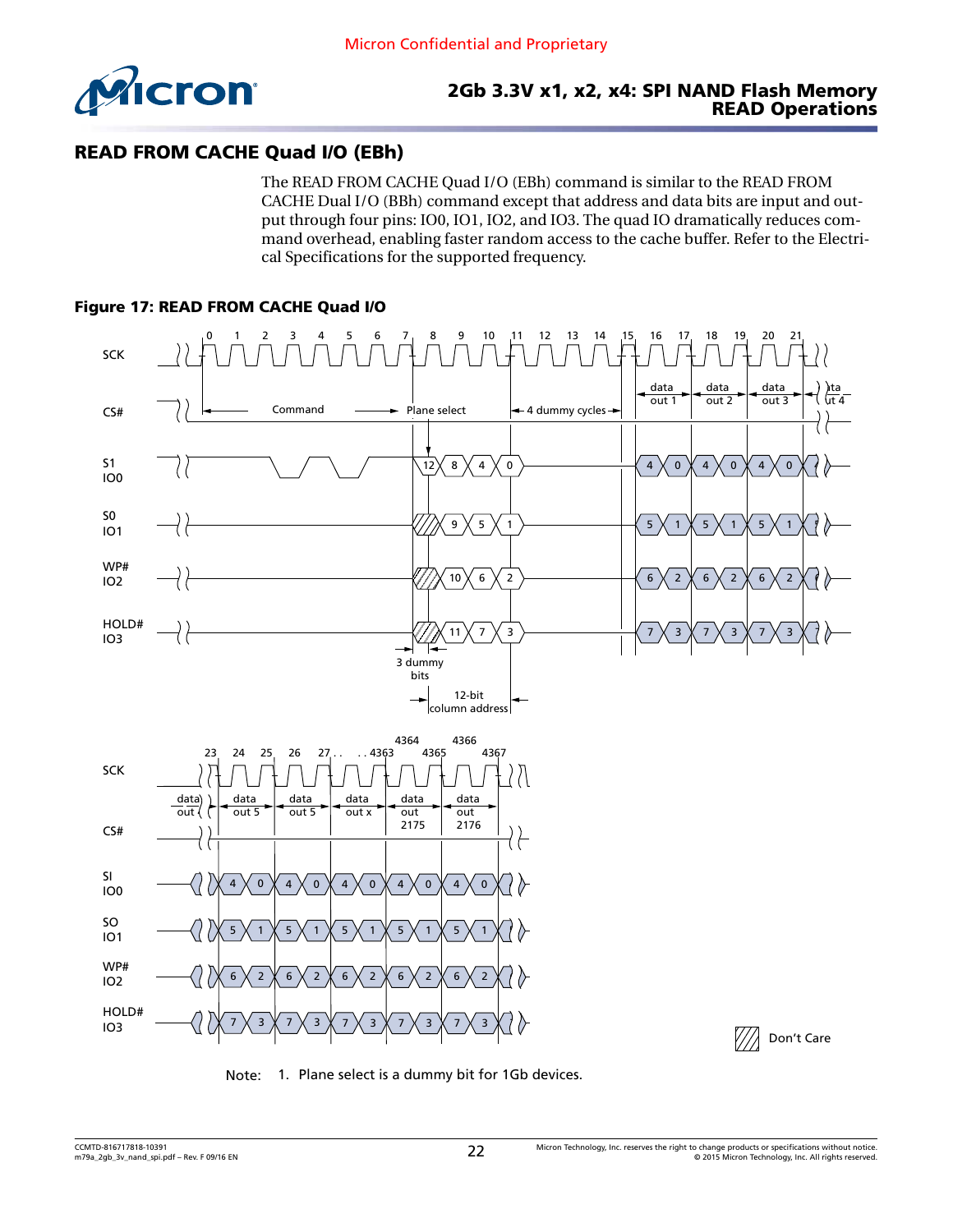<span id="page-22-0"></span>

### READ PAGE CACHE RANDOM (30h)

The READ PAGE CACHE RANDOM (30h) command reads the specified block and page into the data register while the previous page is output from the cache register. This command is accepted by the die when it is ready ( $OIP = 0$ ,  $CRBSY = 0$ ). This command is used to improve the read throughput as follows:

- 1. 13h PAGE READ to cache
- 2. 0Fh GET FEATURE command to the read status until OIP status bit is changed from 1 to 0
- 3. 30h READ PAGE CACHE RANDOM command to transfer data from data register to cache register and kick off the next page transfer from array to data register
- 4. 0Fh GET FEATURE command to read the status until OIP status bit is changed from 1 to 0
- 5. 03h, 0Bh, 3Bh, 6Bh, BBh, or EBh READ FROM CACHE TO OUTPUT command
- 6. OFh GET FEATURE command to read the status until CRBSY =  $0$
- 7. Repeat step 3 to step 6 to read out all expected pages until last page
- 8. 3Fh READ PAGE CACHE LAST command to end the read page cache sequence and copy a last page from the data register to the cache register
- 9. 0Fh GET FEATURE command to read the status until OIP status bit is changed from 1 to 0
- 10. 03h, 0Bh, 3Bh, 6Bh, BBh, or EBh READ FROM CACHE TO OUTPUT command to read out last page from cache register to output

The READ PAGE CACHE RANDOM command requires a 24 bit address consisting of 8 dummy bits followed by a 16-bit block/page address for 1Gb device or 7 dummy bits followed by a 17-bit block/page address for 2Gb or higher devices. After the block/page addresses are registered, the device starts to transfer data from data register to cache register for tRCBSY. After tRCBSY, OIP bit (through GET FEATURE command to check this status bit) goes to 0 from 1, indicating that the cache register is available and that the specified page in the READ PAGE CACHE RANDOM command is copying from the the Flash array to the data register. At this point, data can be output from the cache register beginning at the column address specified by READ FROM CACHE commands. The status register CRBSY bit value remains at 1, indicating that the specified page in READ PAGE CACHE RANDOM command is copying from the Flash array to the data register; CRBSY returns to 0 to indicating the copying from array is completed. During <sup>t</sup>RCBSY, the error check and correction is also performed.

**Note:** With an on-die ECC-enabled die, ECC is executed after data is transferred from the data register to the cache register; therefore, tRCBSY includes this ECC time, which must be factored in when checking the OIP status.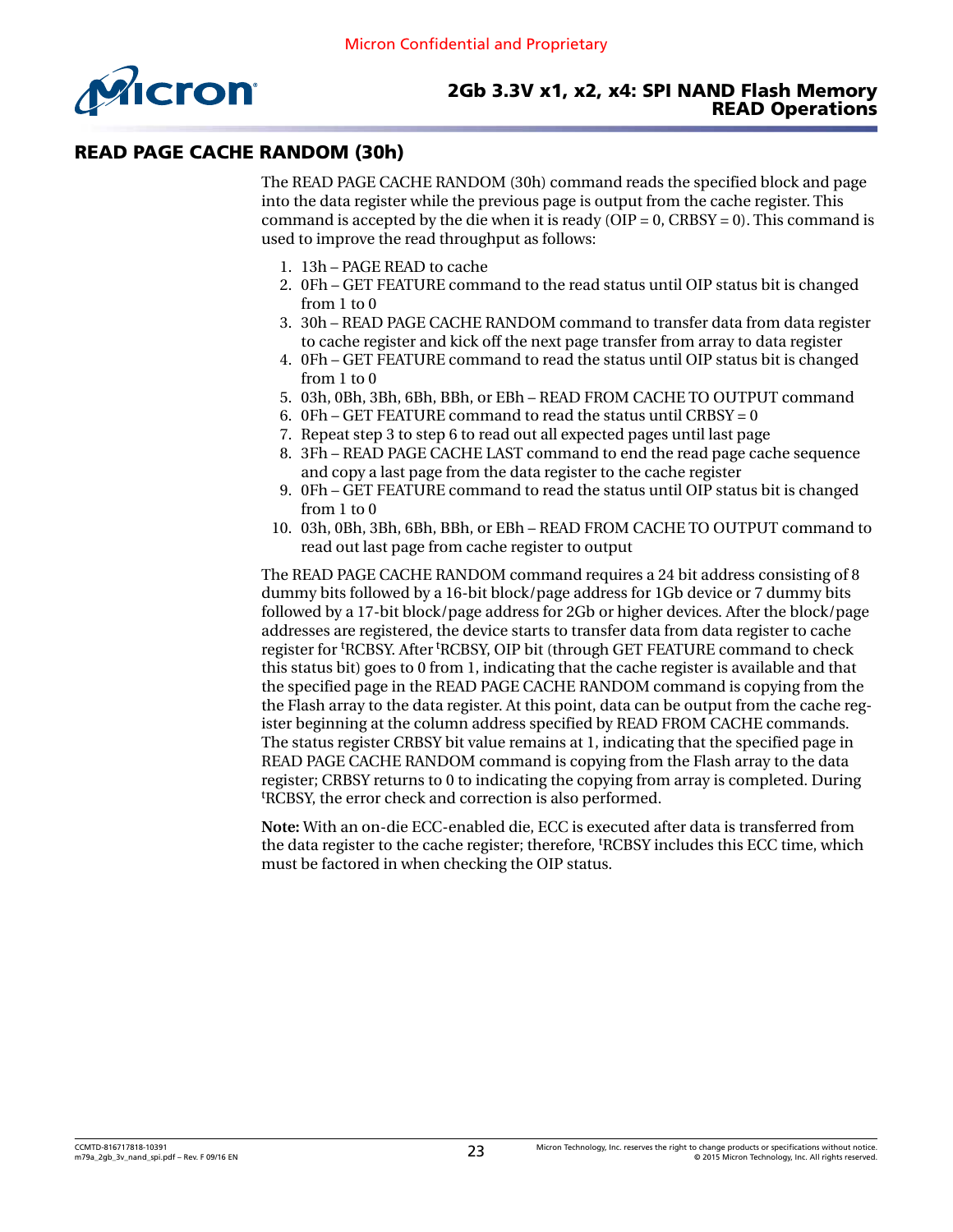

<span id="page-23-0"></span>CCMTD-816717818-10391<br>m79a\_2gb\_3v\_nand\_spi.pdf – Rev. F 09/16 EN m79a\_2gb\_3v\_nand\_spi.pdf – Rev. F 09/16 EN CCMTD-816717818-10391

24

Micron Technology, Inc. reserves the right to change products or specifications without notice. © 2015 Micron Technology, Inc. All rights reserved.ves the right to change products or specifications without notice<br>wes the right to change products or specifications without notice Micron Confidential and Proprietary Micron Confidential and Proprietary

2Gb 3.3V x1, x2, x4: SPI NAND Flash Memory

2Gb 3.3V x1, x2, x4: SPI NAND Flash Memory<br>2Gb 3.3V x1, x2, x4: SPI NAND Flash Memor

Cron

READ Operations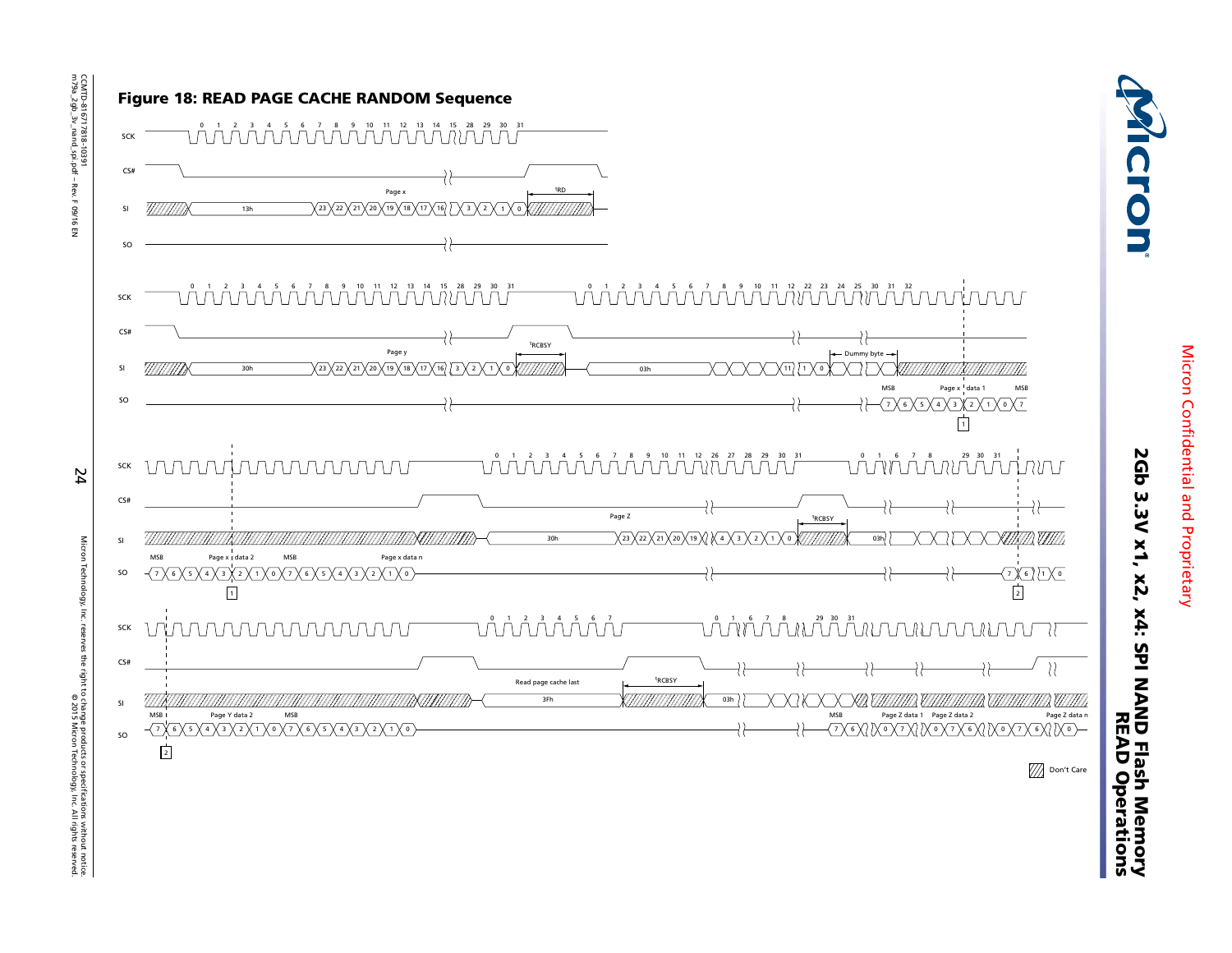<span id="page-24-0"></span>

### READ PAGE CACHE LAST (3Fh)

The READ PAGE CACHE LAST (3Fh) command ends the READ PAGE CACHE RANDOM sequence and copies a page from the data register to the cache register. This command is accepted by the die when it is ready (OIP =  $0$ , CRBSY = 0). After this command is issued, the status register bit OIP goes HIGH and the device is busy (CRBSY =  $0$ , OIP = 1) for tRCBSY. Address is not applied in this command sequence. When data is completely copied to cache register, OIP goes LOW and READ FROM CACHE commands could be issued to output data.

### READ ID (9Fh)

READ ID reads the 2-byte identifier code programmed into the device, which includes ID and device configuration data as shown in the table below.

#### Table 3: READ ID Table

| <b>Byte</b> | Description              |  |  |  |  | <b>Value</b> |
|-------------|--------------------------|--|--|--|--|--------------|
| Byte 0      | Manufacturer ID (Micron) |  |  |  |  |              |
| Byte        | 2Gb 3.3V Device ID       |  |  |  |  | 24h          |

#### Figure 19: READ ID (9Fh) Timing

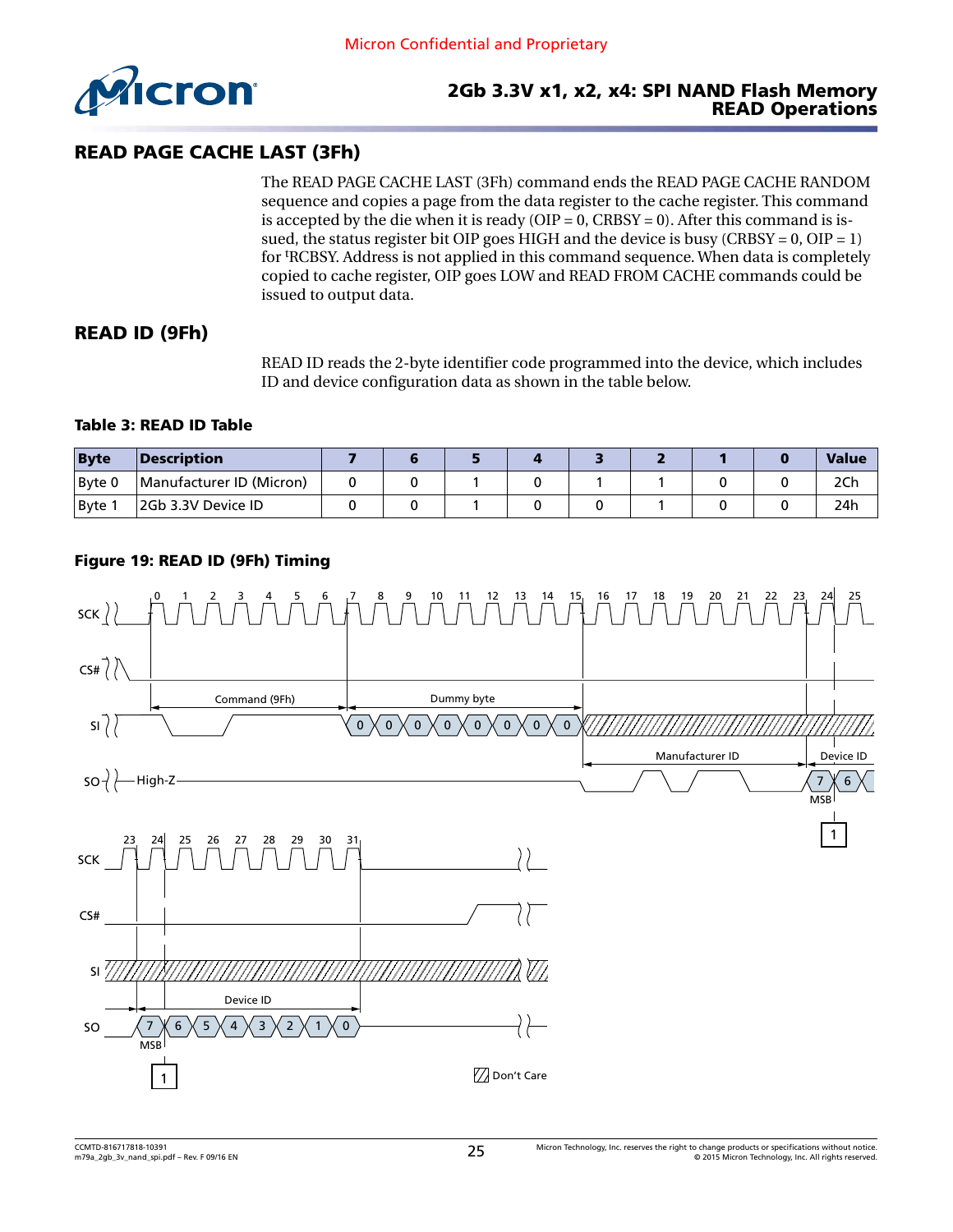<span id="page-25-0"></span>

# Parameter Page

The following command flow must be issued by the memory controller to access the parameter page contained within Micron SPI devices:

- 1. 1Fh SET FEATURES command with a feature address of B0h and data value for CFG[2:0] = 010b ( to access OTP/Parameter/UniqueID pages).
- 2. 13h PAGE READ command with a block/page address of 0x01h, and then check the status of the read completion using the GET FEATUR ES (0Fh) command with a feature address of C0h.
- 3. 03h READ FROM CACHE command with an address of 0x00h to read the data out of the NAND device (see the following Parameter Page Data Structure table for a description of the contents of the parameter page.)
- 4. 1Fh SET FEATURES command with a feature address of B0h and data value of 00h to exit the parameter page reading.

# Parameter Page Data Structure Table

#### Table 4: Parameter Table

| <b>Byte</b> | <b>Description</b>                     | <b>Value (hex)</b>                                                                                    |
|-------------|----------------------------------------|-------------------------------------------------------------------------------------------------------|
| $0 - 3$     | Parameter page signature               | 4Fh, 4Eh, 46h, 49h                                                                                    |
| $4 - 5$     | <b>Revision number</b>                 | 00h                                                                                                   |
| $6 - 7$     | Feature support                        | 00 <sub>h</sub>                                                                                       |
| $8-9$       | Optional commands support              | 06h, 00h                                                                                              |
| $10 - 31$   | Reserved                               | 00 <sub>h</sub>                                                                                       |
| 32-43       | Device manufacturer                    | 4Dh, 49h, 43h, 52h, 4Fh, 4Eh, 20h, 20h, 20h, 20h, 20h, 20h                                            |
| 44-63       | Device model: MT29F2G01ABAGDSF         | 4Dh, 54h, 32h, 39h, 46h, 32h, 47h, 30h, 31h, 41h, 42h, 41h, 47h,<br>44h, 53h, 46h, 20h, 20h, 20h, 20h |
| 44-63       | Device model: MT29F2G01ABAGD12         | 4Dh, 54h, 32h, 39h, 46h, 32h, 47h, 30h, 31h, 41h, 42h, 41h, 47h,<br>44h, 31h, 32h, 20h, 20h, 20h, 20h |
| 44-63       | Device model: MT29F2G01ABAGDWB         | 4Dh, 54h, 32h, 39h, 46h, 32h, 47h, 30h, 31h, 41h, 42h, 41h, 47h,<br>44h, 57h, 42h, 20h, 20h, 20h, 20h |
| 64          | Manufacturer ID                        | 2Ch                                                                                                   |
| 65-66       | Date code                              | 00h                                                                                                   |
| 67-79       | Reserved                               | 00h                                                                                                   |
| 80-83       | Number of data bytes per page          | 00h, 08h, 00h, 00h                                                                                    |
| 84-85       | Number of spare bytes per page         | 80h, 00h                                                                                              |
| 86-89       | Number of data bytes per partial page  | 00h, 02h, 00h, 00h                                                                                    |
| 90-91       | Number of spare bytes per partial page | 20h, 00h                                                                                              |
| 92-95       | Number of pages per block              | 40h, 00h, 00h, 00h                                                                                    |
| 96-99       | Number of blocks per unit              | 00h, 08h, 00h, 00h                                                                                    |
| 100         | Number of logical units                | 01h                                                                                                   |
| 101         | Number of address cycles               | 00h                                                                                                   |
| 102         | Number of bits per cell                | 01 <sub>h</sub>                                                                                       |
| 103-104     | Bad blocks maximum per unit            | 28h, 00h                                                                                              |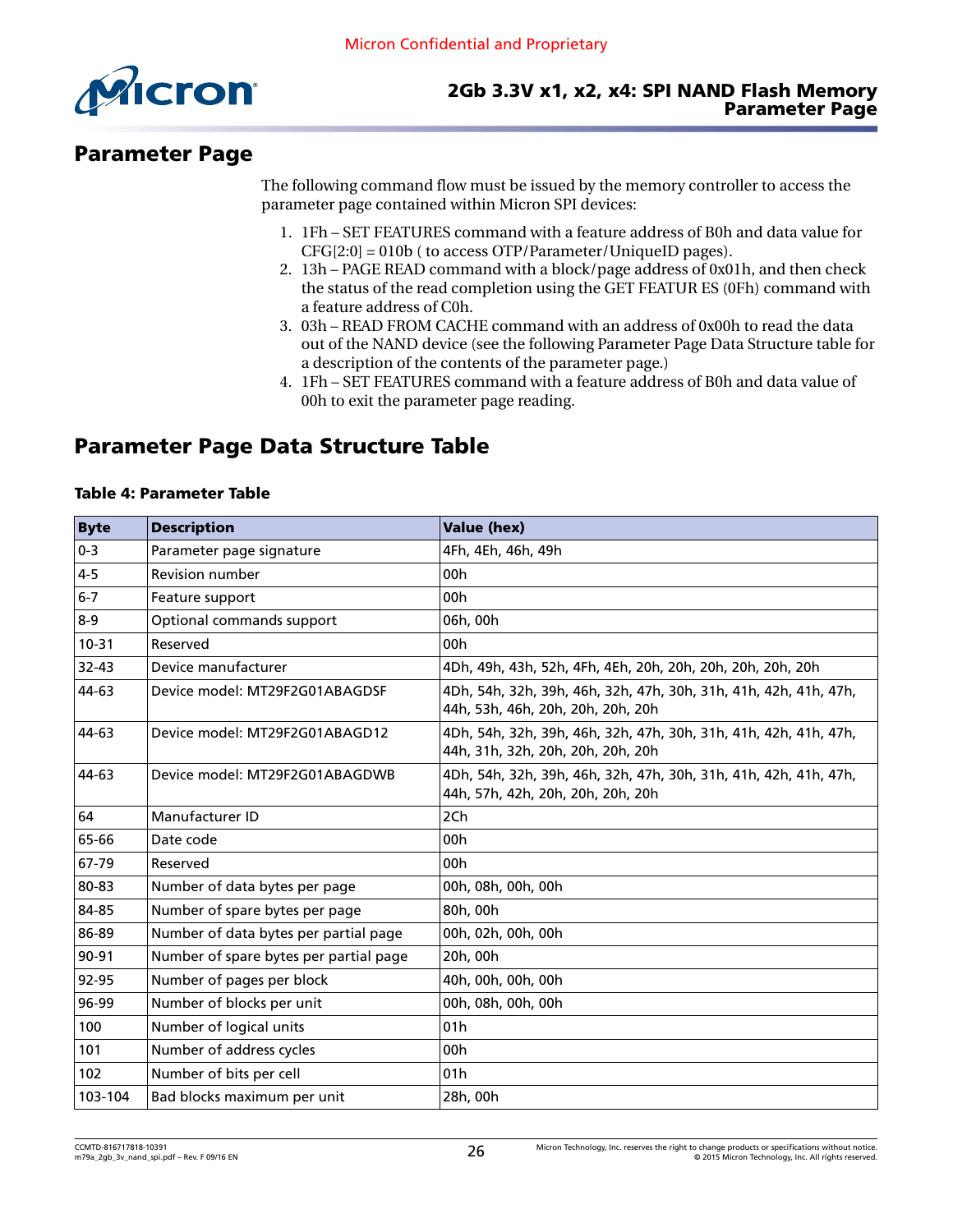<span id="page-26-0"></span>

### 2Gb 3.3V x1, x2, x4: SPI NAND Flash Memory Unique ID Page

#### Table 4: Parameter Table (Continued)

| <b>Byte</b> | <b>Description</b>                                | <b>Value (hex)</b> |
|-------------|---------------------------------------------------|--------------------|
| 105-106     | <b>Block endurance</b>                            | 01h, 05h           |
| 107         | Guaranteed valid blocks at beginning of<br>target | 08h                |
| 108-109     | Block endurance for guaranteed valid<br>blocks    | 00h                |
| 110         | Number of programs per page                       | 04h                |
| 111         | Partial programming attributes                    | 00h                |
| 112         | Number of ECC bits                                | 00h                |
| 113         | Number of interleaved address bits                | 00h                |
| 114         | Interleaved operation attributes                  | 00 <sub>h</sub>    |
| 115-127     | Reserved                                          | 00h                |
| 128         | I/O pin capacitance                               | 08h                |
| 129-130     | Timing mode support                               | 00h                |
| 131-132     | Program cache timing                              | 00h                |
| 133-134     | <sup>t</sup> PROG maximum page program time       | 58h, 02h           |
| 135-136     | <sup>t</sup> ERS maximum block erase time         | 10h, 27h           |
| 137-138     | <sup>t</sup> R maximum page read time             | 46h, 00h           |
| 139-140     | <sup>t</sup> CCS minimum                          | 00h                |
| 141-163     | Reserved                                          | 00h                |
| 164-165     | Vendor-specific revision number                   | 00 <sub>h</sub>    |
| 166-179     | Vendor specific                                   | B <sub>0</sub> h   |
| 180-247     | Reserved                                          | 00h                |
| 248         | <b>ECC maximum correct ability</b>                | 08h                |
| 249         | Die select feature                                | 00h                |
| 250-253     | Reserved                                          | 00h                |
| 254-255     | <b>Integrity CRC</b>                              | Set at Test        |
| 256-512     | 2nd copy of the parameter table                   |                    |
| 513-768     | 3rd copy of the parameter table                   |                    |
| 769-2048    | Additional redundant parameter pages              |                    |

# Unique ID Page

The following command flow must be issued by the memory controller to access the unique ID page contained within the device:

- 1. Issue a SET FEATURES (1Fh) command on a feature address of B0h and data value of 40h (Access to OTP, Parameter, UniqueID pages, ECC disable).
- 2. Issue a PAGE READ (13h) command on a block/page address of 0x00h, and then poll the status register OIP bit until device ready using the GET FEATURES (0Fh) command issued on a feature address of C0h.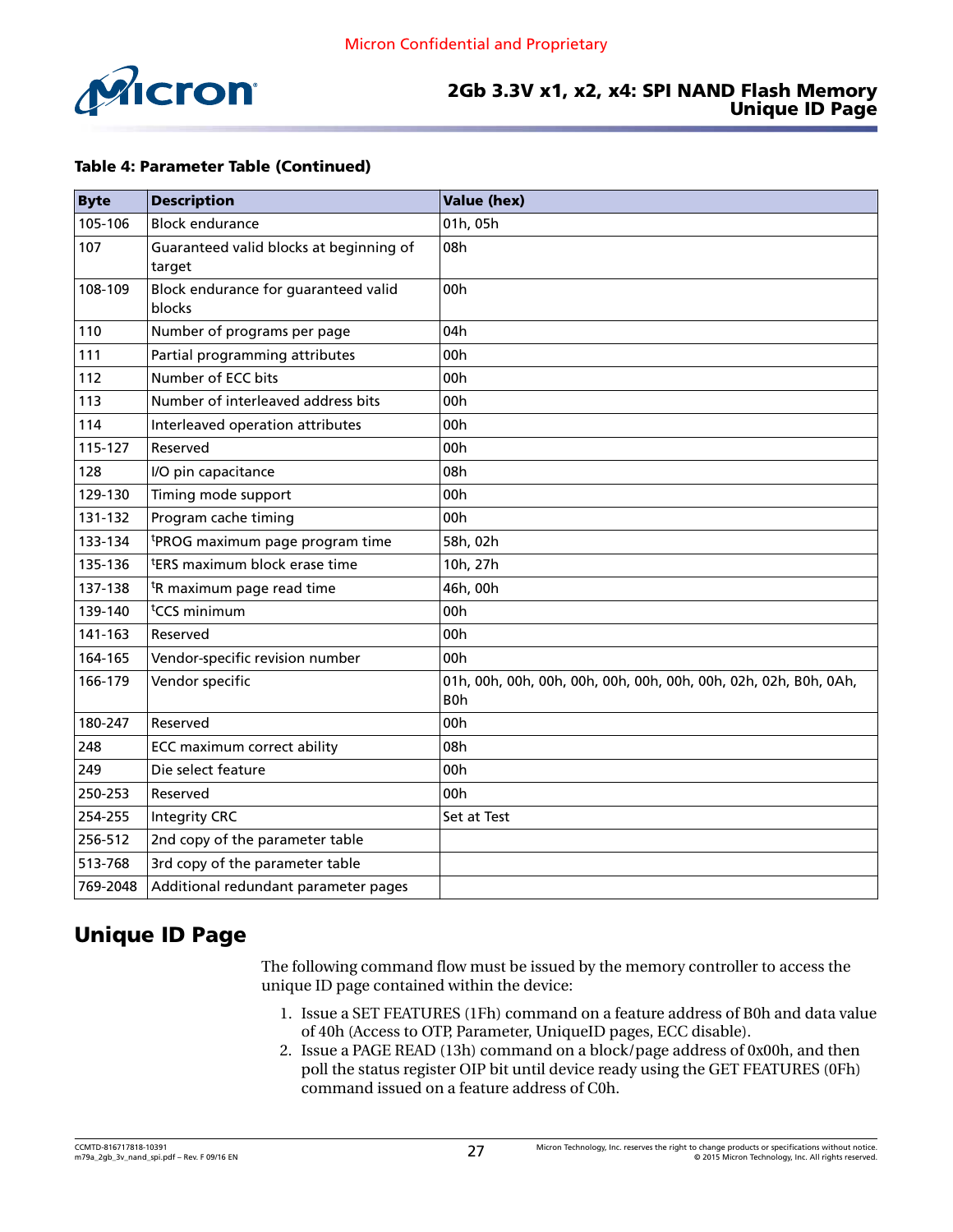

- 3. Issue a READ FROM CACHE (03h) command on an address of 0x00h to read the unique ID data out of the NAND device.
- 4. To exit reading the uniqueID page, issue a SET FEATURES (1Fh) command with a feature address of B0h and data value of 10h or 00h (main array READ, ECC enable/disable).

The device stores 16 copies of the unique ID data. Each copy is 32 bytes: the first 16 bytes are unique data, and the second 16 bytes are the complement of the first 16 bytes. The host should XOR the first 16 bytes with the second 16 bytes. If the result is 16 bytes of FFh, that copy of the unique ID data is correct. If a non-FFh result is returned, the host can repeat the XOR operation on a subsequent copy of the unique ID data.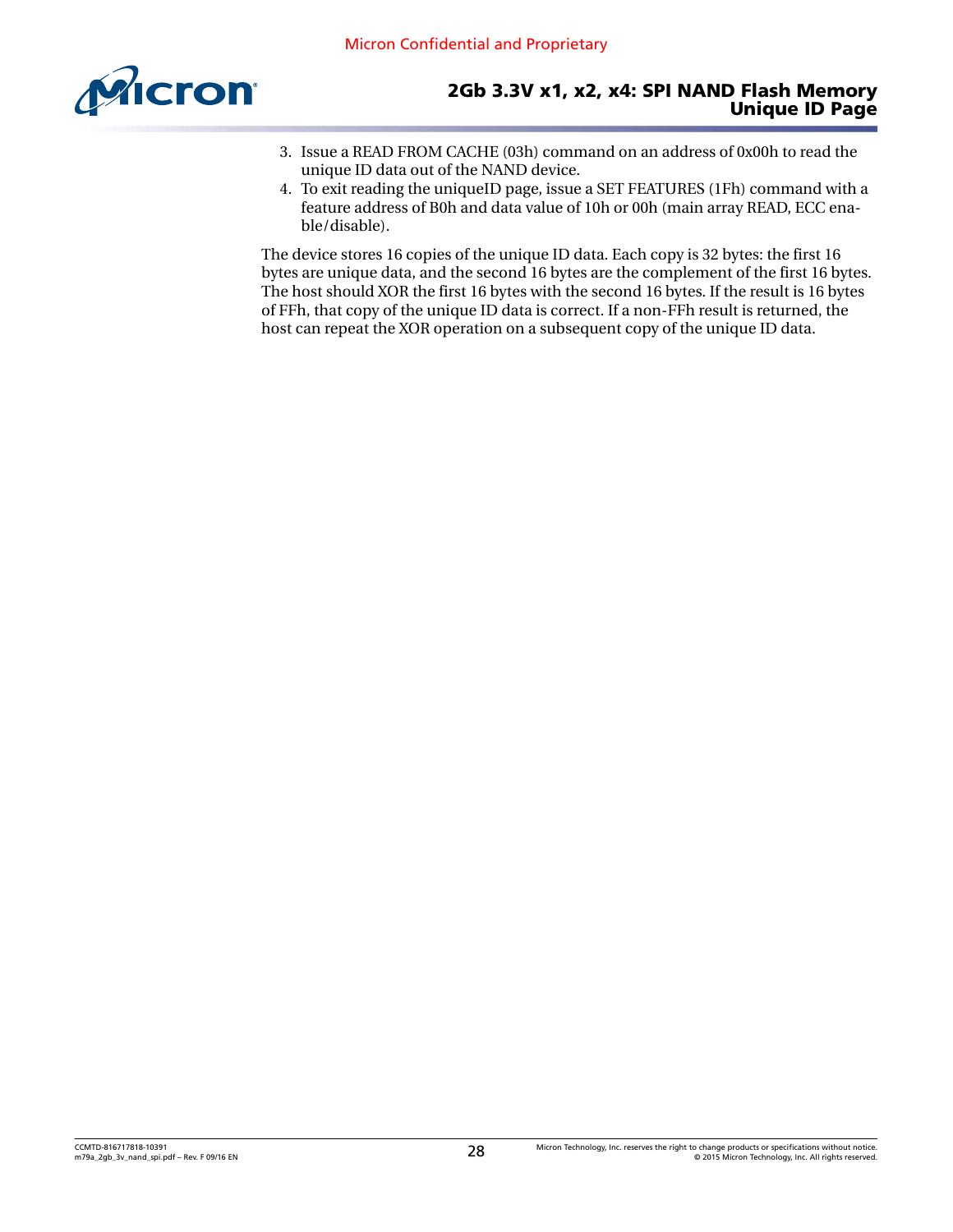<span id="page-28-0"></span>

# Program Operations

#### PAGE PROGRAM

A PAGE PROGRAM operation sequence enables the host to input 1 byte to 2176 bytes of data within a page to a cache register, and moves the data from the cache register to the specified block and page address in the array. Only four partial-page programs are allowed on a single page. If more than 2176 bytes are loaded, then those additional bytes are ignored by the cache register.

The page program sequence is as follows:

- 06h (WRITE ENABLE command)
- 02h (PROGRAM LOAD command)
- 10h (PROGRAM EXECUTE command)
- 0Fh (GET FEATURES command to read the status)

#### PROGRAM LOAD x1 (02h)

Prior to performing the PROGRAM LOAD operation, a WRITE ENABLE (06h) command must be issued. As with any command that changes the memory contents, the WRITE ENABLE command must be executed in order to set the WEL bit. WRITE ENABLE is followed by a PROGRAM LOAD (02h) command. The PROGRAM LOAD command consists of an 8-bit op code, followed by 3 dummy bits, followed by a plane select (if available) and a 12-bit column address, and then the data bytes to be programmed. The data bytes are loaded into a cache register that is 2176 bytes long. Only four partial-page programs are allowed on a single page. If more than 2176 bytes are loaded, those additional bytes are ignored by the cache register. The command sequence ends when CS# goes from LOW to HIGH.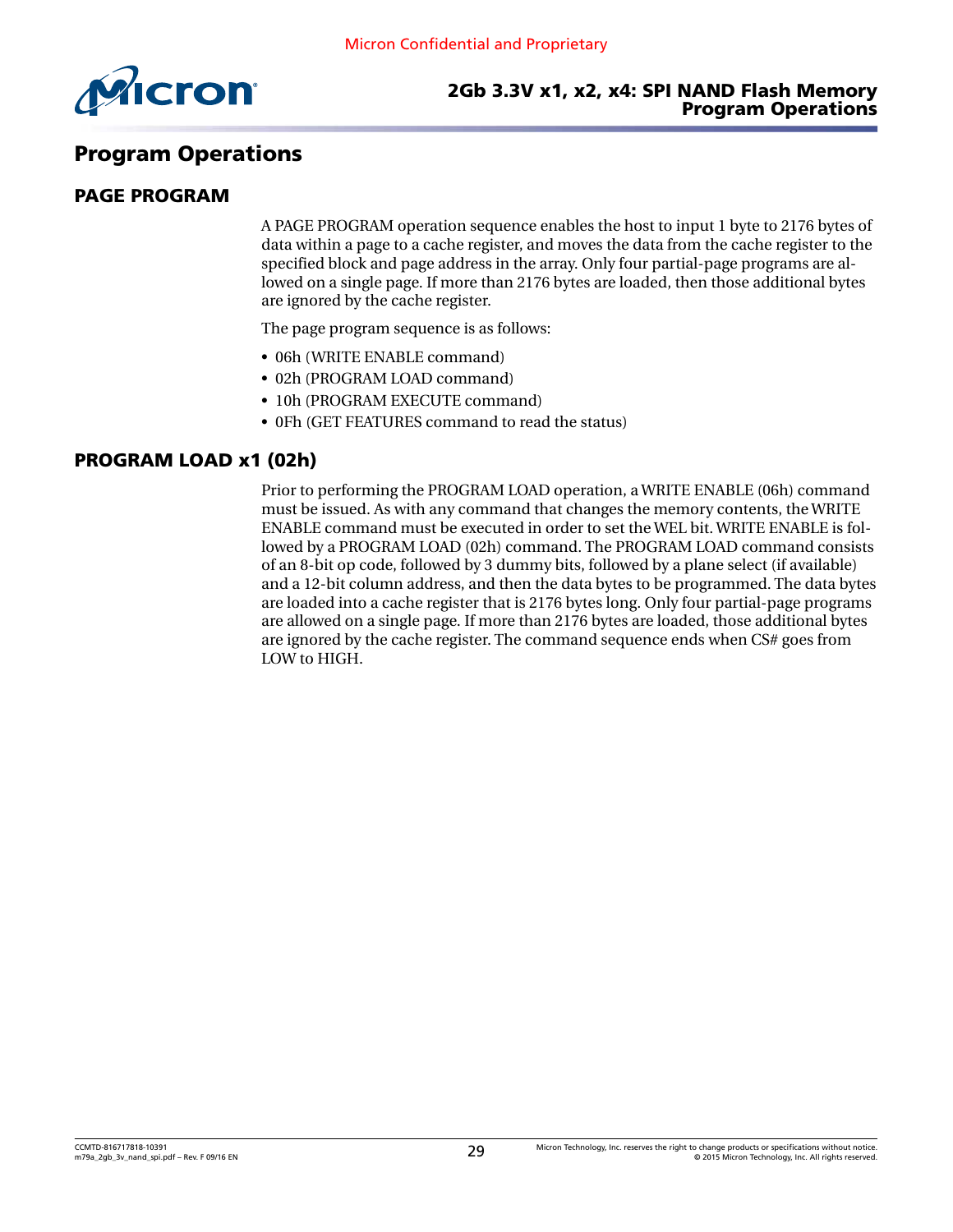<span id="page-29-0"></span>

#### Figure 20: PROGRAM LOAD (02h) Timing





### PROGRAM EXECUTE (10h)

The PROGRAM EXECUTE command consists of an 8-bit op code, followed by a 24-bit address. After the page/block address is registered, the device starts the transfer from the cache register to the main array and is busy for tPROG time. During this busy time, the status register can be polled to monitor the status of the operation (refer to the status register section). When the operation completes successfully, the next series of data can be loaded with the PROGRAM LOAD command.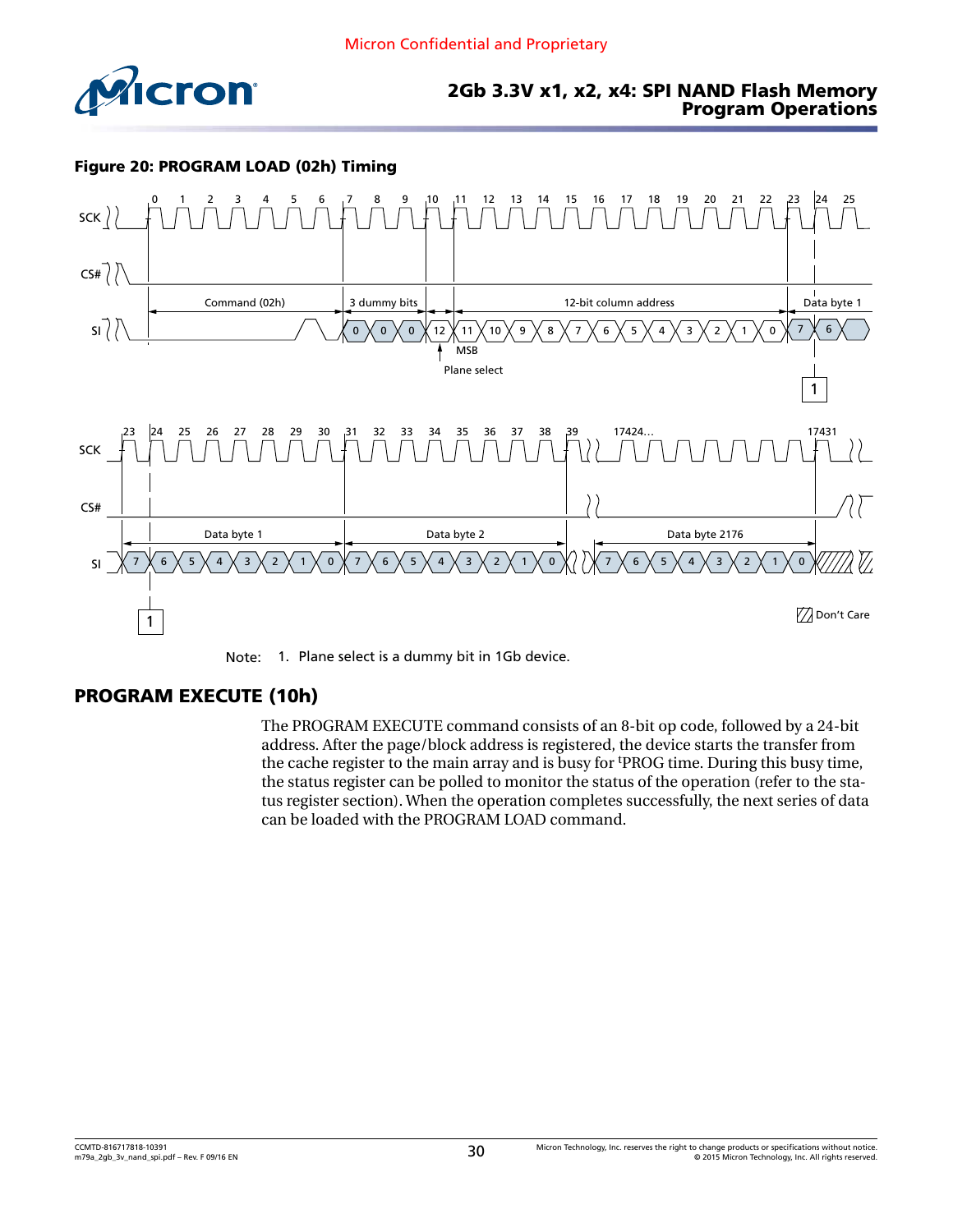<span id="page-30-0"></span>

#### Figure 21: PROGRAM EXECUTE (10h) Timing





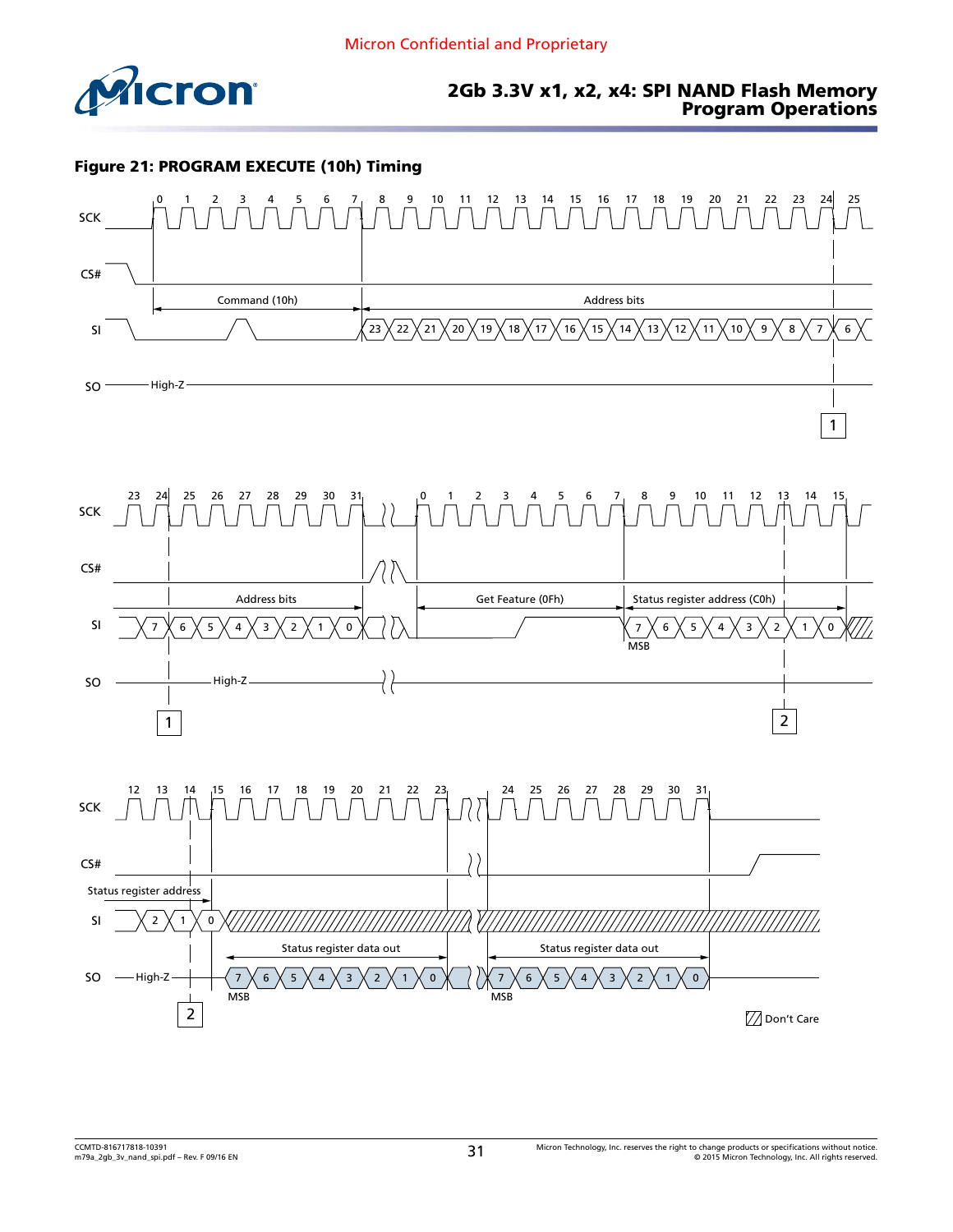<span id="page-31-0"></span>

### RANDOM DATA PROGRAM x1 (84h)

The RANDOM DATA PROGRAM operation programs or replaces data in a page with existing data. The random data program sequence is as follows:

- 06h (WRITE ENABLE command)
- 84h (PROGRAM LOAD RANDOM DATA command)
- 10h (PROGRAM EXECUTE command)
- 0Fh (GET FEATURES command to read the status)

The PROGRAM LOAD RANDOM DATA x1 (84h) operation is similar to PROGRAM LOAD x1 (02h). The difference is that PROGRAM LOAD X1command will reset the cache buffer to an all FFh value, while PROGRAM LOAD RANDOM DATA X1command will only update the data bytes that are specified by the command input sequence, and the rest of data in the cache buffer will remain unchanged. If the random data is not sequential, then another PROGRAM LOAD RANDOM DATA x1 (84h) command must be issued with a new column address. After the data is loaded, a PROGRAM EXECUTE (10h) command can be issued to start the programming operation.





Note: 1. Plane select is a dummy bit in 1Gb device.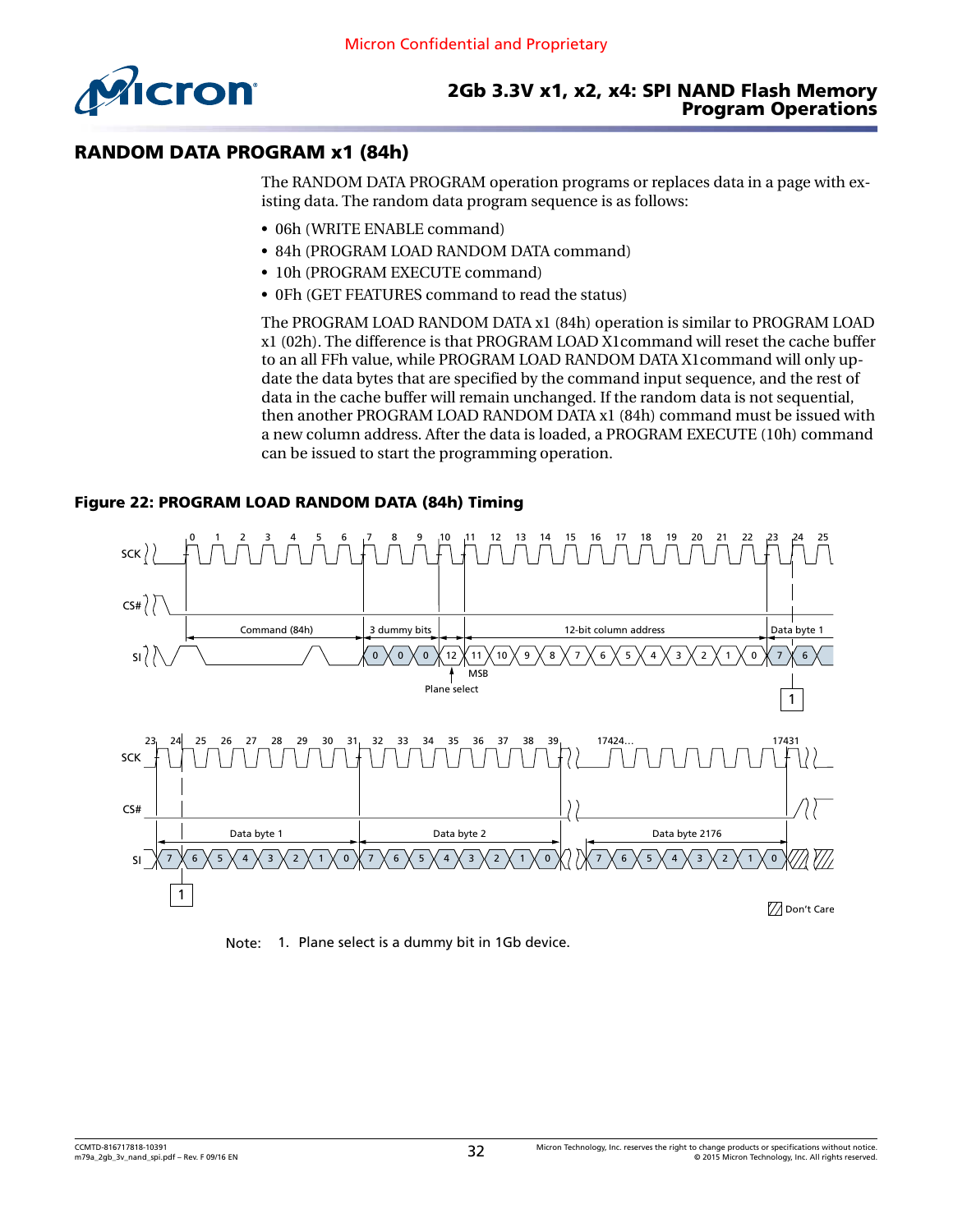<span id="page-32-0"></span>

## PROGRAM LOAD x4 (32h) and PROGRAM LOAD RANDOM DATA x4 (34h)

The PROGRAM LOAD x4 (32h) and RANDOM DATA x4 (34h) is similar to PROGRAM LOAD x1 (02h) command and RANDOM DATA x1 (84h), but with the capability to input the data across four data lines.

### Figure 23: PROGRAM LOAD x4 (32h) Timing



Note: 1. Number of dummy bits are different for the different densities, and plane select is not available in 1Gb. Plane select is a dummy bit in 1Gb device.

### INTERNAL DATA MOVE

The INTERNAL DATA MOVE command programs or replaces data in a page with existing data. The internal data move command sequence is as follows:

- 13h (PAGE READ command to cache)
- 06h (WRITE ENABLE command)
- 84h (PROGRAM LOAD RANDOM DATA command)
- 10h (PROGRAM EXECUTE command)
- 0Fh (GET FEATURES command to read the status)

**Note:** If the random data is not sequential, another PROGRAM LOAD RANDOM DATA (84h) command must be issued with the new column address.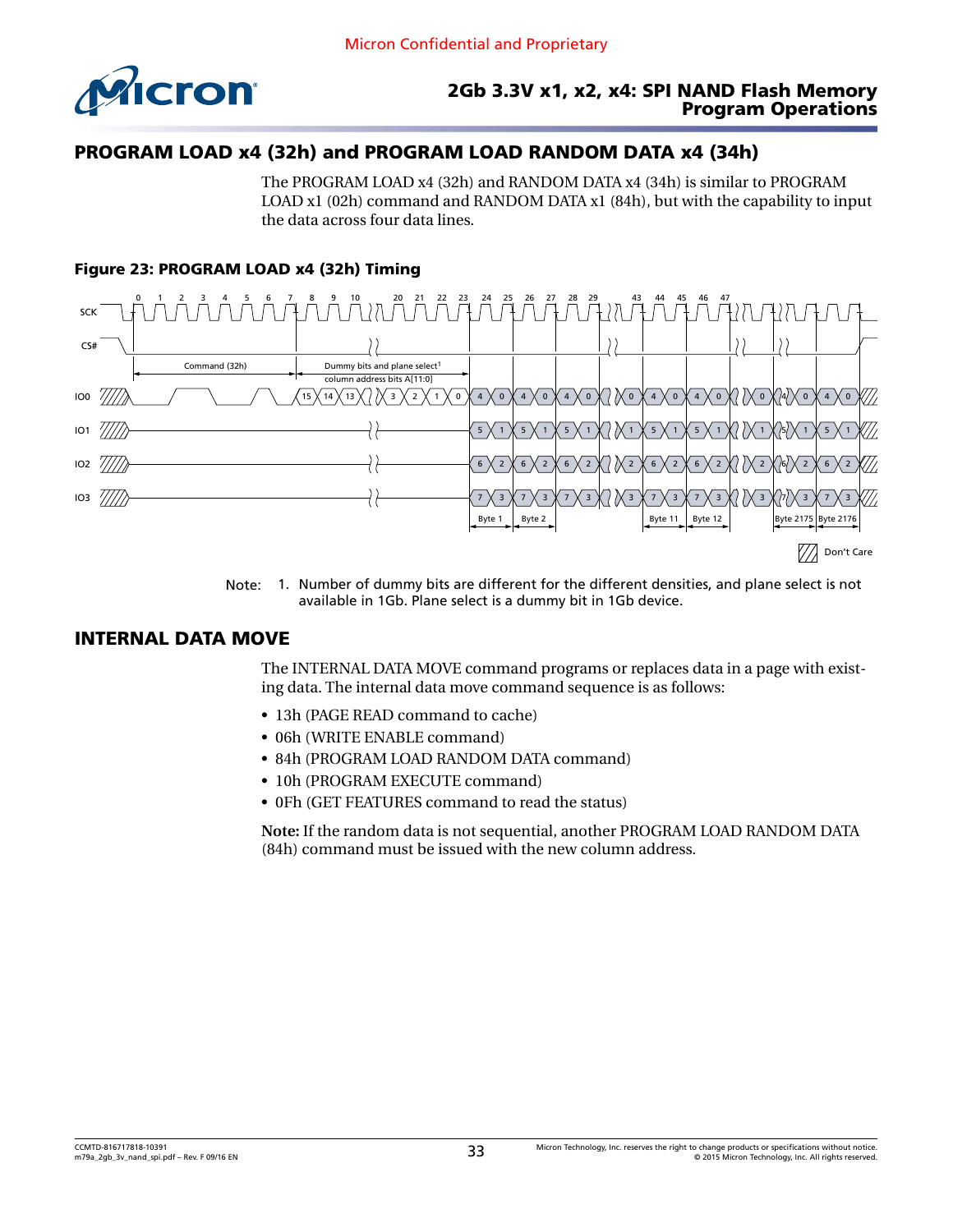<span id="page-33-0"></span>

## Block Erase Operations

The BLOCK ERASE (D8h) command is used to erase at the block level. The blocks are organized as 64 pages per block, 2176 bytes per page (2048 + 128 bytes). Each block is 136KB. The BLOCK ERASE command (D8h) operates on one block at a time. The command sequence for the BLOCK ERASE operation is as follows:

- 06h (WRITE ENABLE command)
- D8h (BLOCK ERASE command)
- 0Fh (GET FEATURES command to read the status register)

Prior to performing the BLOCK ERASE operation, a WRITE ENABLE (06h) command must be issued. As with any command that changes the memory contents, the WRITE ENABLE command must be executed in order to set the WEL bit. If the WRITE ENABLE command is not issued, then the rest of the erase sequence is ignored. A WRITE ENA-BLE command must be followed by a BLOCK ERASE (D8h) command. This command requires a 24-bit address consisting of dummy bits followed by a valid block address. After the address is registered, the control logic automatically controls timing and ERASE and VERIFY operations. The device is busy for tERS time during the BLOCK ERASE operation. The GET FEATURES (0Fh) command can be used to monitor the status of the operation. (See the following figure.)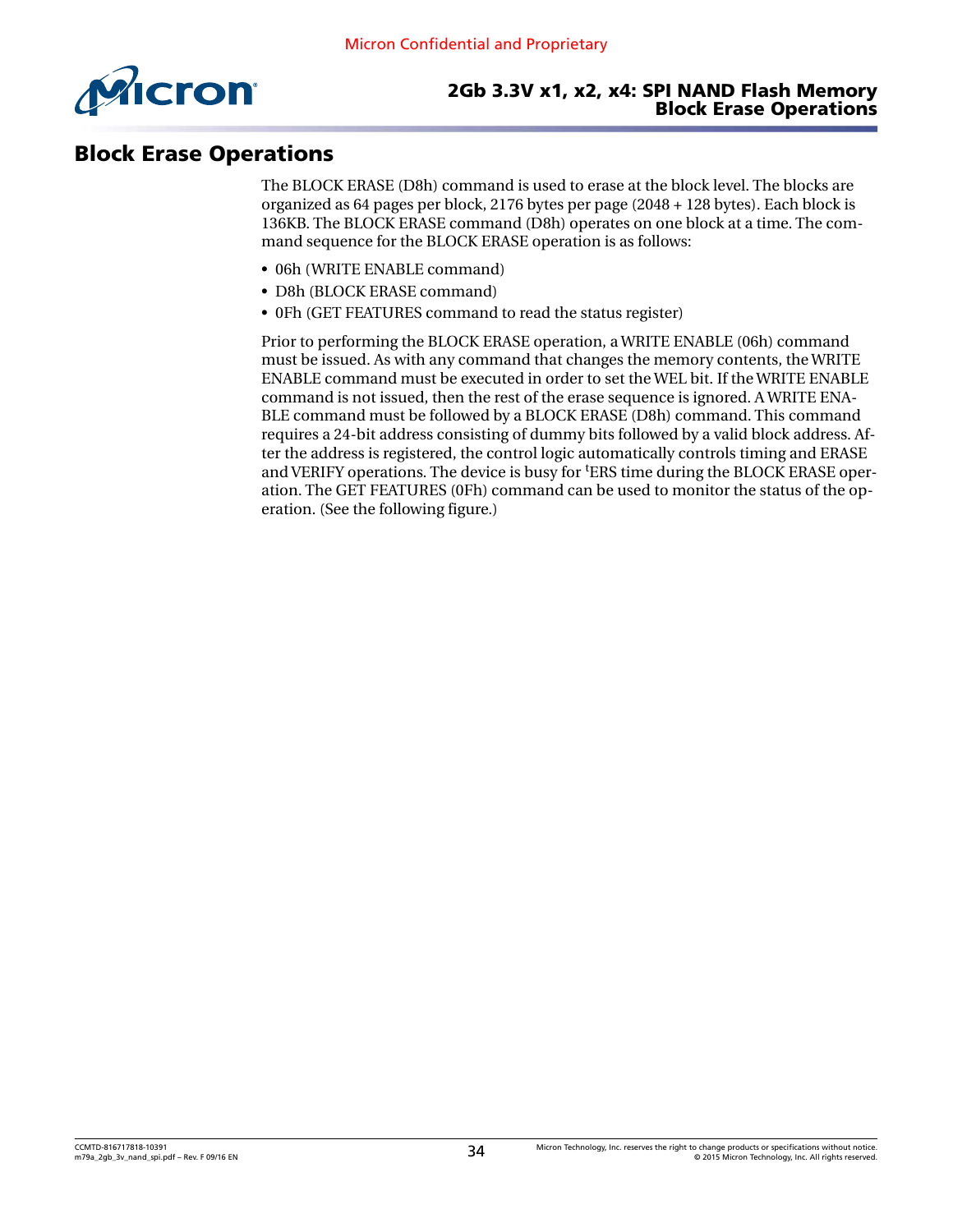<span id="page-34-0"></span>

#### 2Gb 3.3V x1, x2, x4: SPI NAND Flash Memory Block Erase Operations

#### Figure 24: BLOCK ERASE (D8h) Timing





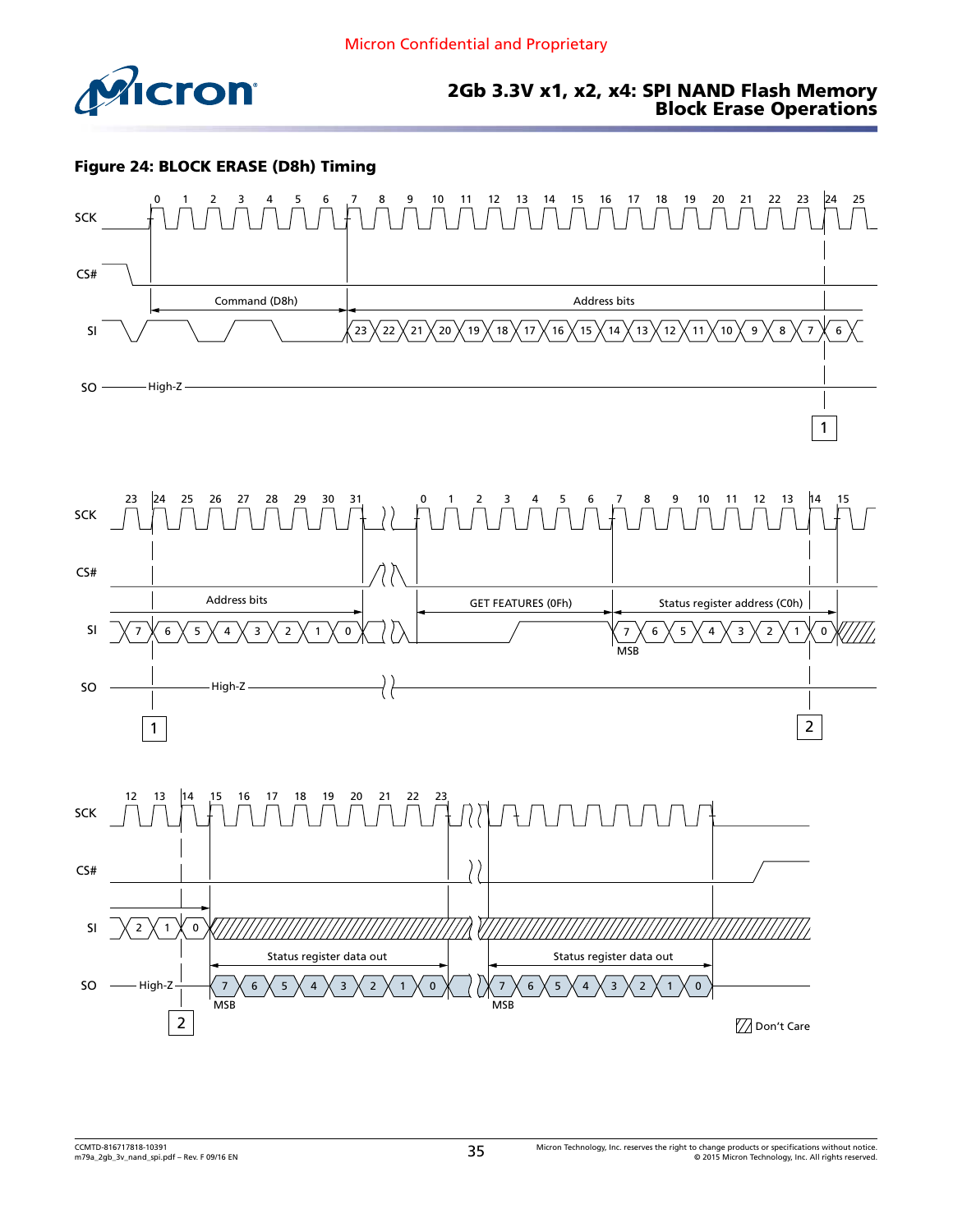<span id="page-35-0"></span>

#### 2Gb 3.3V x1, x2, x4: SPI NAND Flash Memory Features Operations

# Features Operations

### GET FEATURES (0Fh) and SET FEATURES (1Fh)

The GET FEATURES (0Fh) and SET FEATURES (1Fh) commands either monitor the device status or alter the device configuration from the default at power-on. These commands use a 1-byte feature address to determine which feature is to be read or modified. Features such as OTP protect, block locking, SPI NOR like protocol configuration, and ECC correction can be managed by setting specific bits in feature addresses. Typically, the status register at feature address C0h is read to check the device status, except WEL, which is a writable bit with the WRITE ENABLE (06h) command.

When a feature is set, it remains active until the device is power cycled or the feature is written to. Unless specified otherwise, when the device is set, it remains set even if a RE-SET (FFh) command is issued. CFG[2:0] will be cleared to 000 after a reset and the device is back to normal operation.

#### Figure 25: GET FEATURES (0Fh) Timing



77 Don't Care

#### Figure 26: SET FEATURES (1Fh) Timing

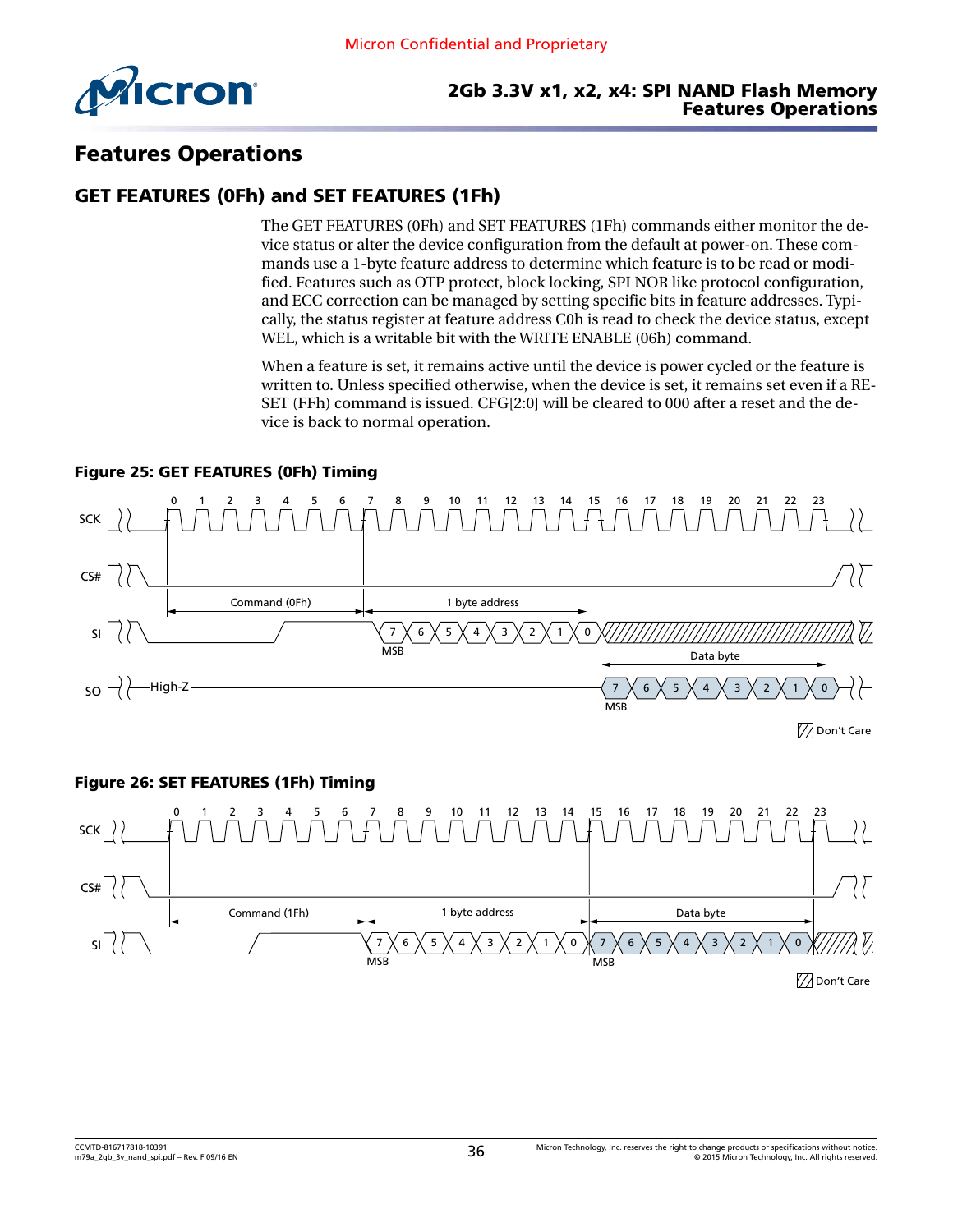<span id="page-36-0"></span>

#### 2Gb 3.3V x1, x2, x4: SPI NAND Flash Memory Features Operations

### Feature Settings

#### Table 5: Feature Address Settings and Data Bits

|                   | <b>Feature</b>                      | <b>Feature Data Bits</b> |                   |                 |                   |                 |        |                             |                          |              |
|-------------------|-------------------------------------|--------------------------|-------------------|-----------------|-------------------|-----------------|--------|-----------------------------|--------------------------|--------------|
| <b>Register</b>   | <b>Address</b>                      |                          | 6                 | 5               | 4                 | з               | 2      |                             | $\bf{0}$                 | <b>Notes</b> |
| <b>Block lock</b> | $Address = A0h$ ;<br>$Access = R/W$ | <b>BRWD</b>              | BP <sub>3</sub>   | BP <sub>2</sub> | BP <sub>1</sub>   | BP <sub>0</sub> | ТB     | WP#/HOLD#<br><b>Disable</b> | $\qquad \qquad$          | 1, 2         |
| Configuration     | $Address = B0h;$<br>$Access = R/W$  | CFG <sub>2</sub>         | CFG1              | LOT EN          | ECC EN            |                 |        | CFG <sub>0</sub>            | $\overline{\phantom{0}}$ |              |
| <b>Status</b>     | $Address = Coh$<br>$Access = R$     | <b>CRBSY</b>             | ECCS <sub>2</sub> | ECCS1           | ECCS <sub>0</sub> | P_Fail          | E_Fail | <b>WEL</b>                  | OIP                      |              |
| Die select        | $Address = D0h$ ;<br>$Access = R/W$ | $\overline{\phantom{0}}$ | D <sub>50</sub>   |                 |                   |                 |        |                             |                          |              |

Notes: 1. See the corresponding register bit description in Security Features, ECC Protection, Status Register, and Read Protocol – Similar to SPI NOR sections.

2. When the WP#/HOLD# disable bit is at the default value of 0, and with BRWD set to 1 and WP# LOW, block lock registers [7:2] cannot be changed.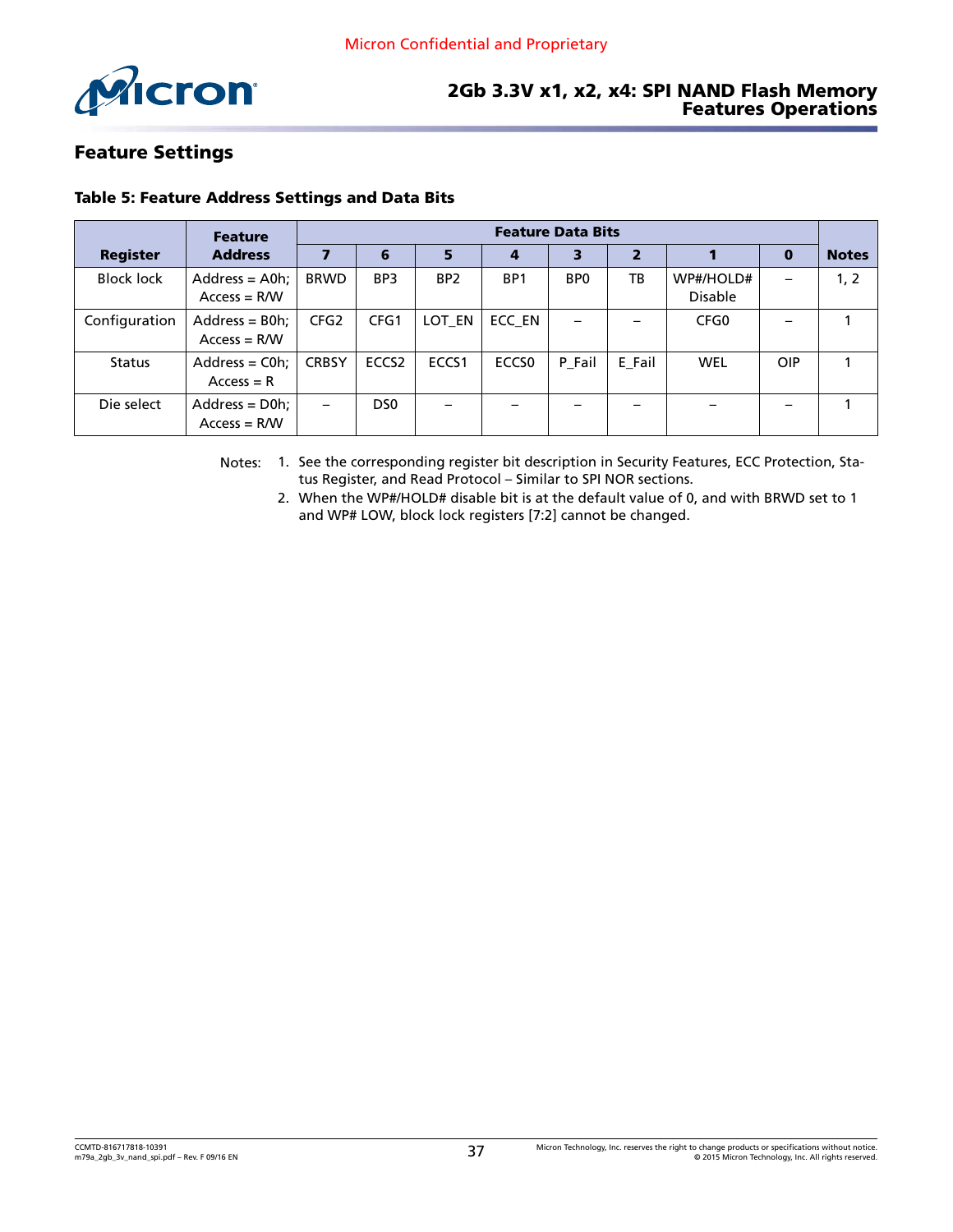<span id="page-37-0"></span>

### 2Gb 3.3V x1, x2, x4: SPI NAND Flash Memory Security – Volatile Block Protection

# Security – Volatile Block Protection

The block lock feature protects the entire device or ranges of device blocks from the PROGRAM and ERASE operations. The SET FEATURE command must be issued to alter the state of block protection. After power-up, the device is in the locked state by default; block lock register bits BP[3:0] and TB are 1 . Reset will not modify the block protection state. When a PROGRAM/ERASE command is issued to a locked block, a status register P\_Fail bit or E\_Fail bit will be set to indicate the operation failure.

The following command sequence unlocks all blocks after power-up: The SET FEA-TURES register write (1Fh) operation is issued, followed by the feature address (A0h). Then, 00h is issued on data bits to unlock all blocks.

# Security – Block Protection Bits

| <b>TB</b>    | BP <sub>3</sub> | <b>BP2</b>   | BP <sub>1</sub> | <b>BPO</b>   | <b>Protected Portion</b> | <b>Protected</b><br><b>Blocks</b> |
|--------------|-----------------|--------------|-----------------|--------------|--------------------------|-----------------------------------|
| $\mathbf{0}$ | 0               | 0            | $\mathbf 0$     | $\mathbf{0}$ | None-all unlocked        | None                              |
| $\mathbf 0$  | $\mathbf 0$     | 0            | 0               | $\mathbf{1}$ | Upper 1/1024 locked      | 2046:2047                         |
| $\mathbf 0$  | 0               | $\mathbf 0$  | 1               | $\mathbf 0$  | Upper 1/512 locked       | 2044:2047                         |
| 0            | $\mathbf 0$     | 0            | 1               | 1            | Upper 1/256 locked       | 2040:2047                         |
| $\pmb{0}$    | 0               | 1            | 0               | $\mathbf 0$  | Upper 1/128 locked       | 2032:2047                         |
| $\mathbf 0$  | $\mathbf 0$     | 1            | $\mathbf 0$     | 1            | Upper 1/64 locked        | 2016:2047                         |
| $\mathbf 0$  | $\pmb{0}$       | 1            | 1               | $\pmb{0}$    | Upper 1/32 locked        | 1984:2047                         |
| 0            | 0               | 1            | 1               | $\mathbf{1}$ | Upper 1/16 locked        | 1920:2047                         |
| 0            | $\mathbf{1}$    | $\mathbf 0$  | 0               | $\mathbf 0$  | Upper 1/8 locked         | 1792:2047                         |
| $\mathbf{0}$ | 1               | $\mathbf 0$  | $\mathbf 0$     | $\mathbf{1}$ | Upper 1/4 locked         | 1536:2047                         |
| $\mathbf 0$  | 1               | 0            | 1               | $\mathbf 0$  | Upper 1/2 locked         | 1024:2047                         |
| 1            | $\mathbf 0$     | $\mathbf 0$  | 0               | $\mathbf{0}$ | All unlocked             | None                              |
|              |                 | All others   |                 |              | All locked               | 0:2047                            |
| $\mathbf{1}$ | $\mathbf 0$     | 0            | $\mathbf 0$     | $\mathbf{1}$ | Lower 1/1024 locked      | 0:1                               |
| 1            | $\mathbf 0$     | 0            | 1               | $\mathbf 0$  | Lower 1/512 locked       | 0:3                               |
| $\mathbf{1}$ | $\mathbf 0$     | $\mathbf{0}$ | $\mathbf{1}$    | 1            | Lower 1/256 locked       | 0:7                               |
| 1            | 0               | 1            | 0               | 0            | Lower 1/128 locked       | 0:15                              |
| 1            | $\mathbf 0$     | 1            | $\mathbf 0$     | $\mathbf{1}$ | Lower 1/64 locked        | 0:31                              |
| $\mathbf{1}$ | 0               | 1            | 1               | $\mathbf 0$  | Lower 1/32 locked        | 0:63                              |
| 1            | 0               | 1            | 1               | 1            | Lower 1/16 locked        | 0:127                             |
| 1            | $\mathbf{1}$    | $\mathbf{0}$ | $\mathbf 0$     | $\mathbf{0}$ | Upper 1/8 locked         | 0:255                             |
| 1            | 1               | 0            | 0               | 1            | Lower 1/4 locked         | 0:511                             |
| $\mathbf{1}$ | 1               | 0            | 1               | $\mathbf 0$  | Lower 1/2 locked         | 0:1023                            |
| 1            | 1               | 1            | 1               | 1            | All locked (default)     | 0:2047                            |

#### Table 6: Block Lock Register Block Protect Bits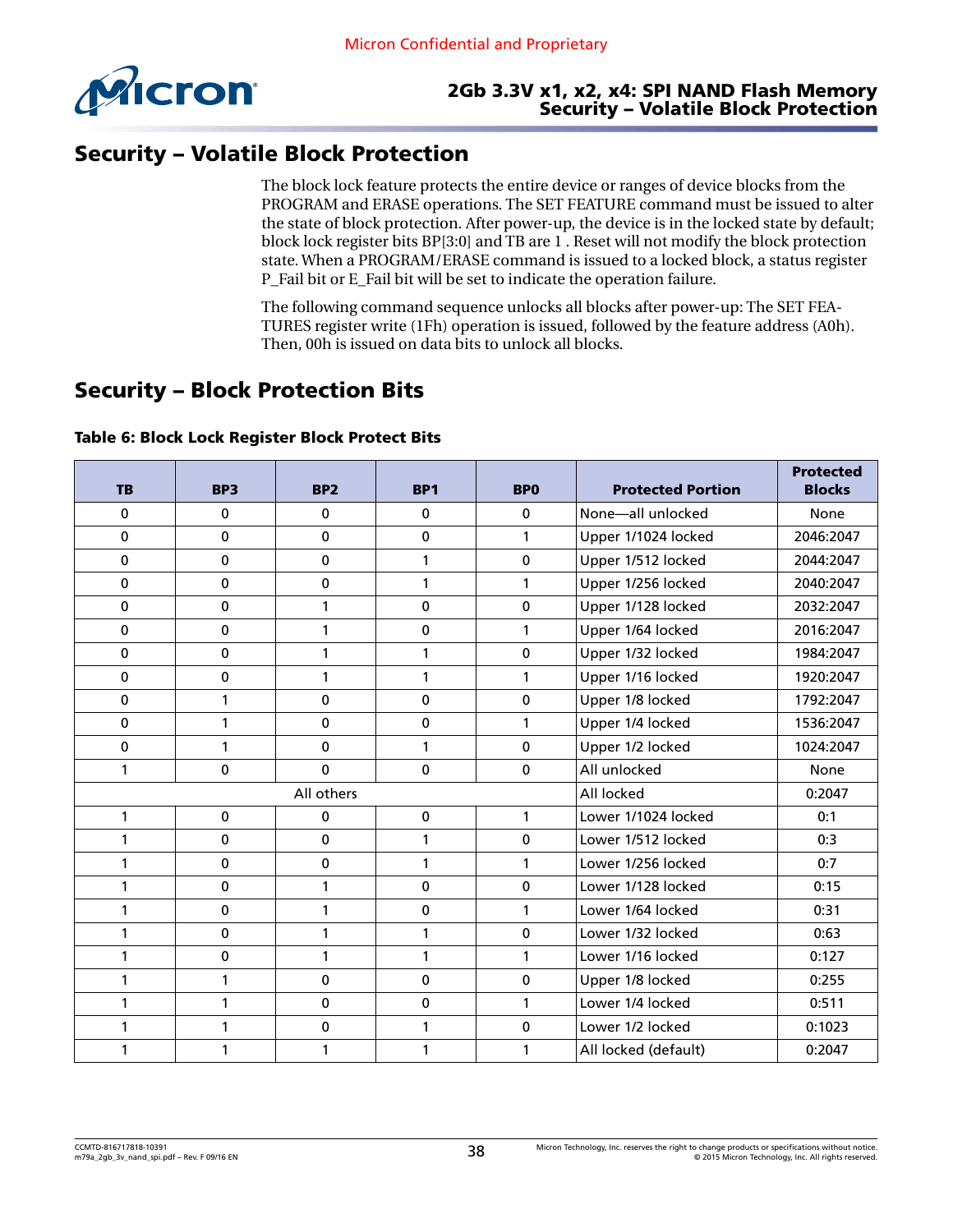<span id="page-38-0"></span>

### 2Gb 3.3V x1, x2, x4: SPI NAND Flash Memory Security – Hardware Write Protection

# Security – Hardware Write Protection

Hardware write protection prevents the block protection state from hardware modifications.

The following command sequence enables hardware write protection: The SET FEA-TURE command is issued on feature address A0h. Then, the WP#/Hold# disable bit state is set to 0 as the default after power up.

The BRWD bit is operated in conjunction with WP#/Hold# disable bit. When BRWD is set to 1 and WP# is LOW, none of the other block lock register bits [7:2] can be set. The block lock state cannot be changed, regardless of what is unlocked or locked. Also, when the WP#/Hold# disable bit is set to 1, the hardware protected mode is disabled. The default value of BRWD and WP#/Hold# disable bits  $= 0$  after power up.

# Security – Device Lock Tight (LOT)

The lock tight mode prevents the block protection state from software modifications. After it is enabled, this mode cannot be disabled by a software command. Also, BP, TB, and BRWD bits are protected from further software changes. Only another power cycle can disable the lock tight mode.

The following command sequence enables the lock tight mode: The SET FEATURES register write (1Fh) operation is issued, followed by the feature address (B0h). Then, data bits are set to enable LOT (LOT EN bit  $= 1$ ).

When the hardware write protection mode is disabled during quad or x4 mode, lock tight can be used to prevent a block protection state change.

# Permanent Block Lock Protection

48 blocks per die (0 to 47) can be permanently locked using PROTECT command. The PROTECT command provides nonvolatile, irreversible protection of up to twelve groups (48 blocks). Implementation of the protection is group-based, which means that a minimum of one group (4 blocks) is protected when the PROTECT command is issued. Because block protection is nonvolatile, a power-on or power-off sequence does not affect the block status after the PROTECT command is issued. The device is shipped from the factory with no blocks protected so that users can program or erase the blocks before issuing the PROTECT command. Block protection is also irreversible in that when protection is enabled by issuing the PROTECT command, the protected blocks can no longer be programmed or erased. If permanent lock is disabled, PROTECT command would be ignored. As with any command that changes the memory contents, the WRITE ENABLE must be executed. If this command is not issued, then the protection command is ignored. WRITE ENABLE must be followed by a PROTECTION command (2Ch).

The following PROTECT sequence is used:

- 06h (WRITE ENABLE)
- 2Ch (permanent block lock protection)
- 24-bit address (see the PROTECTION Command Details)
- After tPROG time, use GET FEATURE command (0Fh) with feature address C0h to verify P\_Fail bit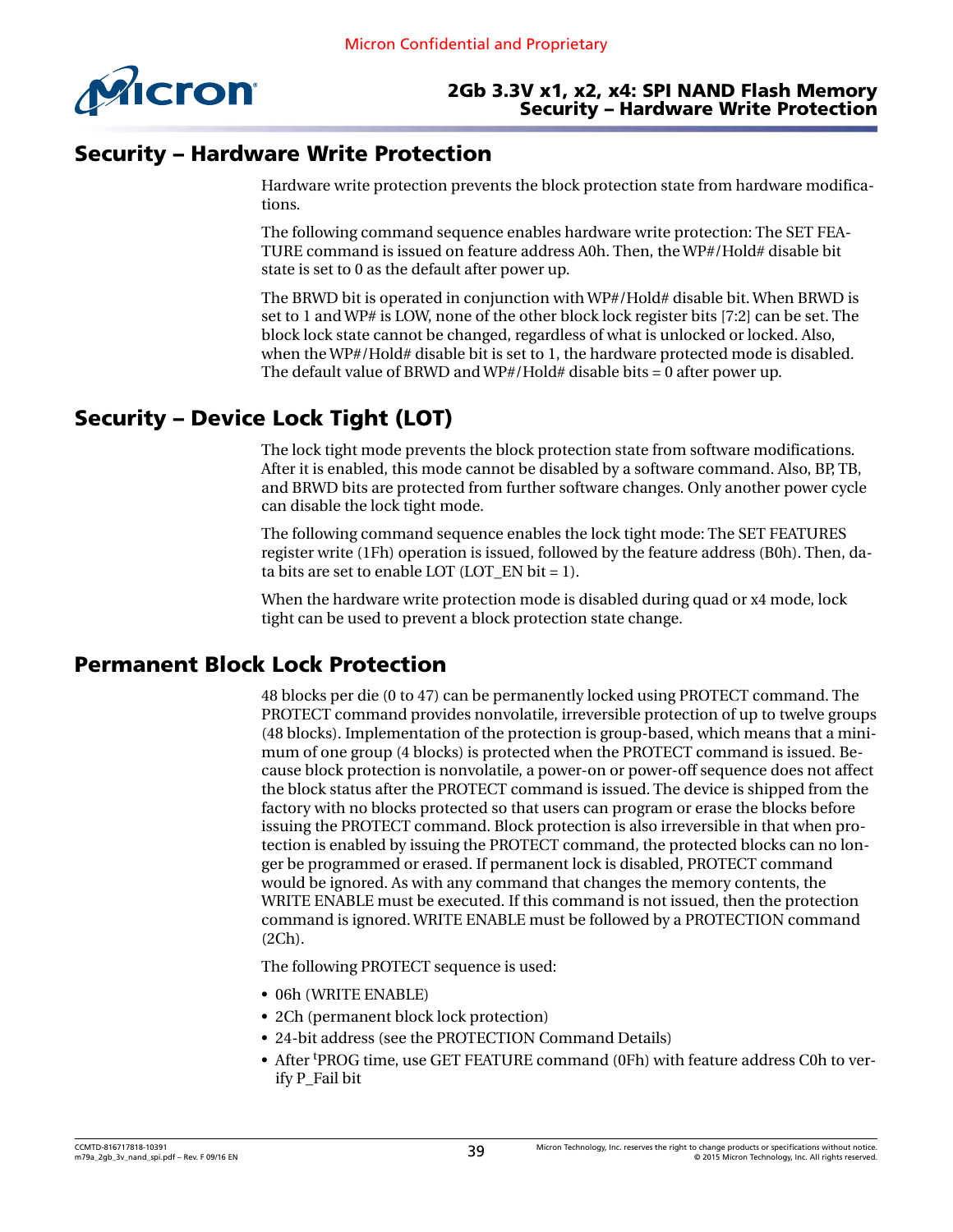<span id="page-39-0"></span>

#### 2Gb 3.3V x1, x2, x4: SPI NAND Flash Memory Permanent Block Lock Protection

#### Figure 27: PROTECT Command Cycle



### PROTECTION Command (2Ch) Details

To enable protection, the PROTECTION command consists of an 8-bit command code, followed by a 24-bit address (8 dummy bits and an 16-bit page/block address for 1Gb or 7 dummy bits and an 17-bit page/ block address for 2Gb die). Row address bits 11, 10, 9, 8 (named as Y) input the targeted block group information. Where Y defines the group of blocks to be protected. There are 12 Groups Y where  $Y = 0000b-1011b$ :

- $Y = 0000$  protects Group0 = blks 0, 1, 2, 3.
- $Y = 0001$  protects Group1 = blks 4, 5, 6, 7.
- ......
- $Y = 1011$  protects Group11 = blks 44, 45, 46, 47.

After tPROG, the targeted block groups are protected. Upon PROTECT operation failure, the status register reports a value of 0Ch (P\_FAIL = 1 and WEL = 1). Upon PROTECT operation success, the status register reports a value of 00h.

**Note:** There is no status register to check the PROTECT status of a block or a group. A permanent blocks table should be maintained and updated after a group is protected.

#### Permanent Block Lock Protection Disable Mode

This mode disables the ability to accept the PROTECTION command. Running this command sequence ensures no more groups can ever be permanently locked.

The following disable PROTECT sequence is used

- SET FEATURE command (1Fh) with B0h mode and data value C2h
- 06h (WRITE ENABLE)
- 10h (Execute with block/page address as '0')
- After tPROG time, use GET FEATURE command (0Fh) with feature address C0h to verify P\_Fail bit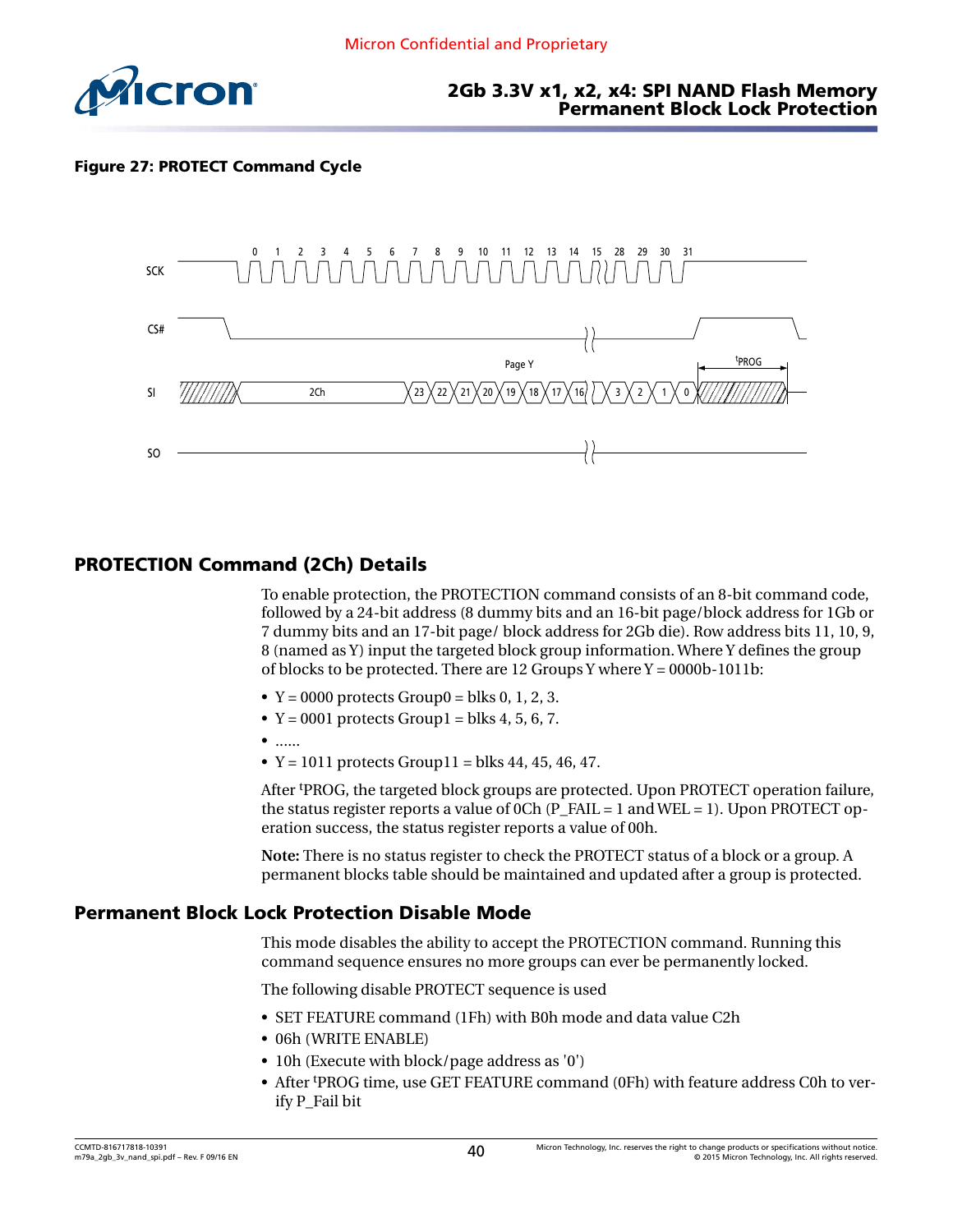<span id="page-40-0"></span>

#### 2Gb 3.3V x1, x2, x4: SPI NAND Flash Memory Security – One Time Programmable (OTP)

# Security – One Time Programmable (OTP)

This device offers a protected, one-time programmable NAND Flash memory area. Ten full pages (10 x 2176 bytes per page) per die are available, and the entire range is guaranteed. Customers can choose how to use the OTP area, such as programming serial numbers or other data for permanent storage. The OTP area can't be erased. When ECC is enabled, data written in the OTP area is ECC protected. Besides some additional configuration bits are described in this section.

### Enable OTP Access

OTP access needs to be enabled in order to read and write to the OTP region. When the die is in OTP operation mode, all subsequent page program or page read commands are applied to the OTP area. SET FEATURES command (1Fh) with feature address B0h and data 50h (OTP operation mode with ECC enabled ) or 40h (OTP operation mode with ECC disabled ) are used to enable the OTP access.

After OTP access is enabled, the following sequence is used to program one or more pages

- WRITE ENABLE command (06h)
- PROGRAM EXECUTE command (10h) with the row address of page (OTP page address range 02h-0Bh)
- Verify until OIP bit not busy using GET FEATURE command (0Fh) with feature address C0h
- Using GET FEATURE command (0Fh) with feature address C0h, verify if P\_FAIL bit is 0 for the successful operation.

After OTP access is enabled, the following sequence is used to read one or more pages

- PAGE READ command (13h) with the page address (02h-0Bh)
- Verify until OIP bit is not busy using GET FEATURE command (0Fh) with feature address C0h
- Page data using READ FROM CACHE command (03h).

### OTP Configuration States

To check the status of OTP data protect, SPI NOR read enable, or permanent block Lock protection, the following sequence is used

- SET FEATURES command (1Fh) with feature address B0h and data (C0h for OTP data protect bit, 82h for NOR read protocol enable bit, C2h for permanent block lock disable bit)
- PAGE READ command (13h) with address 0
- Verify until OIP bit not busy using GET FEATURE command (0Fh) with feature address C0h
- READ FROM CACHE command (03h) with address 0
- Expect the read from cache data all 1 for the mode disabled or all "0" for enabled.

**Note:** Configuration status of CFG[2:0] can be read using GET FEATURE command (0Fh) with feature address B0h.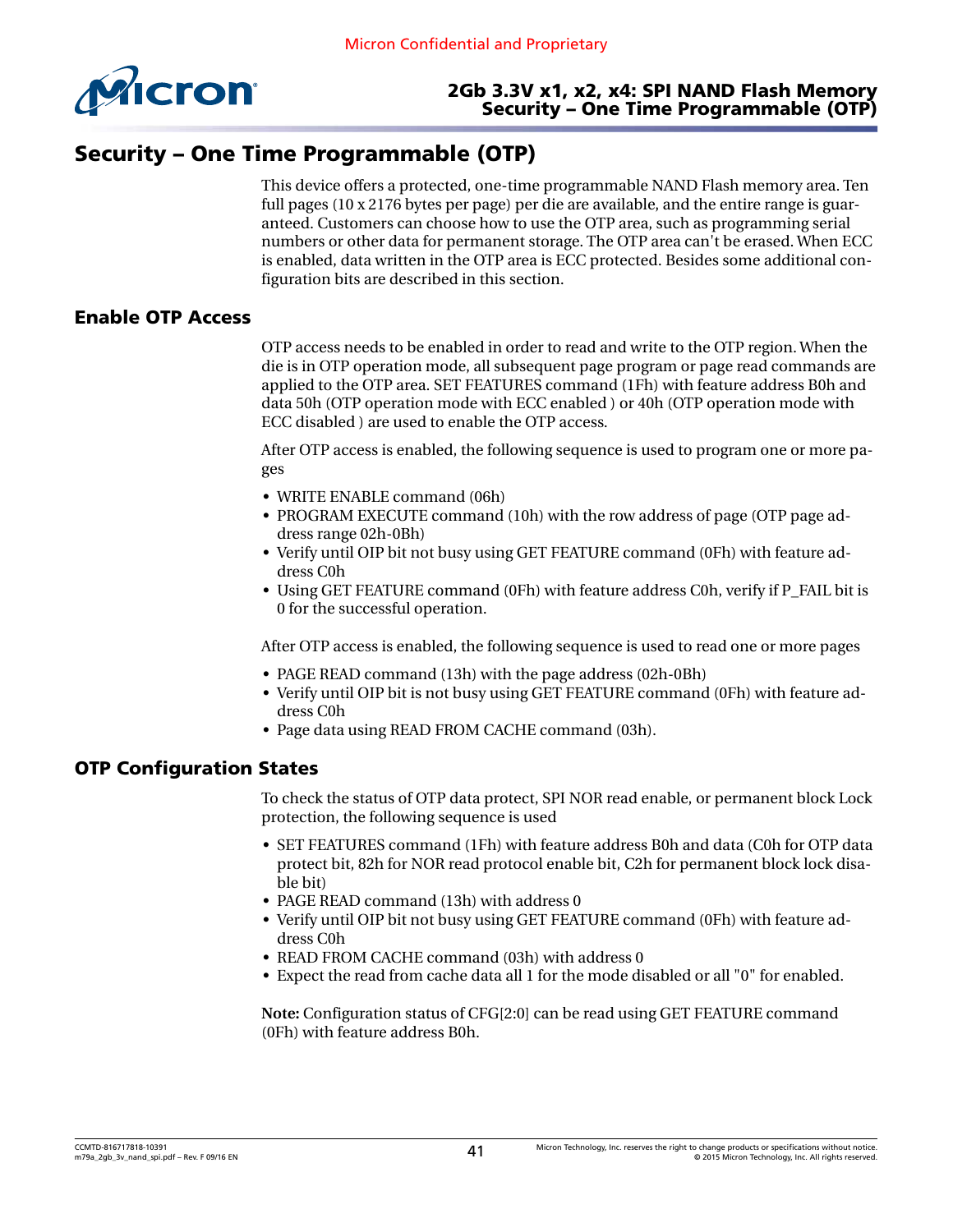<span id="page-41-0"></span>

#### 2Gb 3.3V x1, x2, x4: SPI NAND Flash Memory Security – One Time Programmable (OTP)

### OTP Protection and Program Prevention

This mode is used to prevent further programming of the pages in the OTP area. To protect and prevent programming the OTP area, the following sequence is used

- SET FEATURES command (1Fh) with feature address B0h and data C0h (CFG[2:0]  $=$ 110b)
- WRITE ENABLE command (06h)
- PROGRAM EXECUTE command (10h) with the row address 00h
- Verify until OIP bit not busy and P\_FAIL bit 0 using GET FEATURE command (0Fh) with status register address C0h.

#### Exit OTP

To exit from OTP operation mode and return the device to normal array operation mode, the SET FEATURES command (1Fh) is issued. This is followed by setting the feature address = B0h and data CFG[2:0] = 000b. Last, the RESET (FFh) command is issued.

|  |  | <b>Table 7: Configuration Registers for Security</b> |  |  |  |
|--|--|------------------------------------------------------|--|--|--|
|--|--|------------------------------------------------------|--|--|--|

| CFG <sub>2</sub> | CFG1 | <b>CFG0</b> | <b>State</b>                                           |
|------------------|------|-------------|--------------------------------------------------------|
|                  |      |             | Normal operation                                       |
|                  |      |             | Access OTP area/Parameter/Unique ID                    |
|                  |      |             | Access to OTP data protection bit to lock OTP area     |
|                  |      |             | Access to SPI NOR read protocol enable mode            |
|                  |      |             | Access to permanent block lock protection disable mode |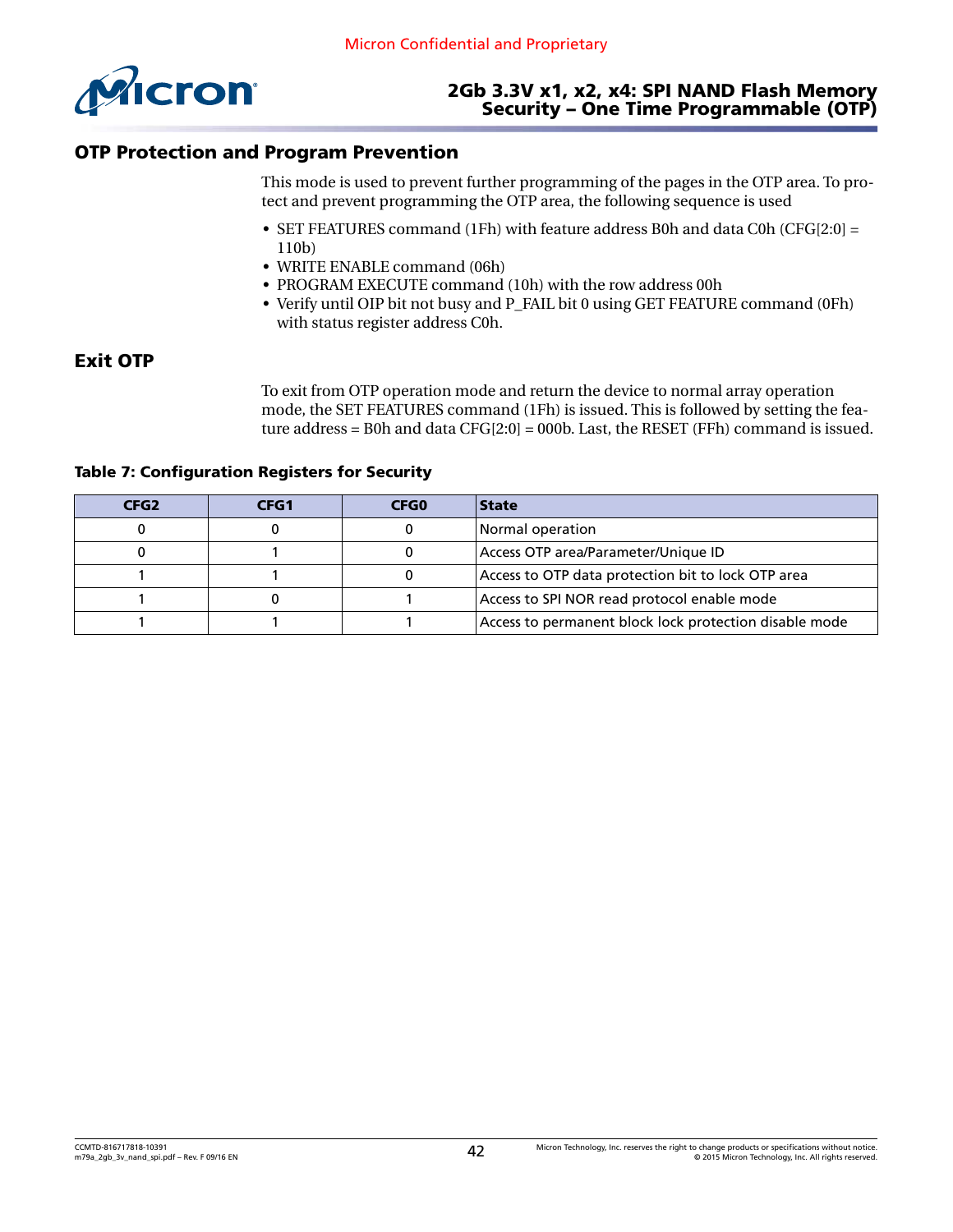<span id="page-42-0"></span>

# Status Register

The device has an 8-bit status register that software can read during the device operation. All bits are read-only register except WEL, which could be changed by WRITE DIS-ABLE (04h) and WRITE ENABLE (06h) commands. None of bits can be changed by SET FEATURE command (1Fh).The status register can be read by issuing the GET FEA-TURES (0Fh) command, followed by the feature address (C0h). The status register will output the status of the operation.

#### Table 8: Status Register Bit Descriptions

| <b>Bit</b>               | <b>Bit Name</b>                       | <b>Description</b>                                                                                                                                                                                                                                                                                                                         |
|--------------------------|---------------------------------------|--------------------------------------------------------------------------------------------------------------------------------------------------------------------------------------------------------------------------------------------------------------------------------------------------------------------------------------------|
| $\overline{7}$           | Cache read busy<br>(CRBSY)            | This bit is set (CRBSY = 1) when READ PAGE CACHE RANDOM command is executing; this<br>bit remains a 1 until the page specified at READ PAGE CACHE RANDOM command is<br>transferred from array to data register. When the bit is 0, the device is in the ready state<br>and background read page cache operation is completed.              |
|                          |                                       | RESET command is acceptable during CRBSY = 1 and could halt background read page<br>cache operation and download first page at block 0 into cache register at default.                                                                                                                                                                     |
| 6                        | <b>ECC status register</b><br>(ECCS2) | See ECC Protection for the ECC status definition.<br>ECC status is set to 000b either following a RESET or at the beginning of the READ. It is                                                                                                                                                                                             |
| 5                        | <b>ECC status register</b><br>(ECCS1) | then updated after the device completes a valid READ operation.<br>ECC status is invalid if ECC is disabled (via a SET FEATURES command to get access the                                                                                                                                                                                  |
| 4                        | <b>ECC status register</b><br>(ECCSO) | configuration register).<br>After a power-up RESET, ECC status is set to reflect the contents of block 0, page 0.                                                                                                                                                                                                                          |
| 3                        | Program fail (P_Fail)                 | Indicates that a program failure has occurred (P_Fail = 1). This bit will also be set if the<br>user attempts to program an invalid address or a locked or protected region, including<br>the OTP area.<br>This bit is cleared during the PROGRAM EXECUTE command sequence or a RESET com-<br>mand $(P_Fail = 0)$ .                        |
| $\overline{\phantom{a}}$ | Erase fail (E_Fail)                   | Indicates that an erase failure has occurred ( $E$ _Fail = 1). This bit will also be set if the user<br>attempts to erase a locked region or if the ERASE operation fails.                                                                                                                                                                 |
|                          |                                       | This bit is cleared ( $E$ _Fail = 0) at the start of the BLOCK ERASE command sequence or a<br><b>RESET command.</b>                                                                                                                                                                                                                        |
| $\mathbf{1}$             | Write enable latch<br>(WEL)           | Indicates the current status of the write enable latch (WEL) and must be set (WEL = 1) pri-<br>or to issuing a PROGRAM EXECUTE or BLOCK ERASE command. It is set by issuing the<br><b>WRITE ENABLE command.</b><br>WEL can also be cleared (WEL = 0) by issuing the WRITE DISABLE command or a successful<br>PROGRAM/ERASE operation.      |
| $\Omega$                 | Operation in pro-<br>gress (OIP)      | This bit is set (OIP = 1) when a PROGRAM EXECUTE, PAGE READ, READ PAGE CACHE<br>LAST, BLOCK ERASE, READ PAGE CACHE RANDOM (within <sup>t</sup> RCBSY to wait for cache regis-<br>ter readiness) or RESET command or a power-up initialization is executing; the device is<br>busy. When the bit is 0, the interface is in the ready state. |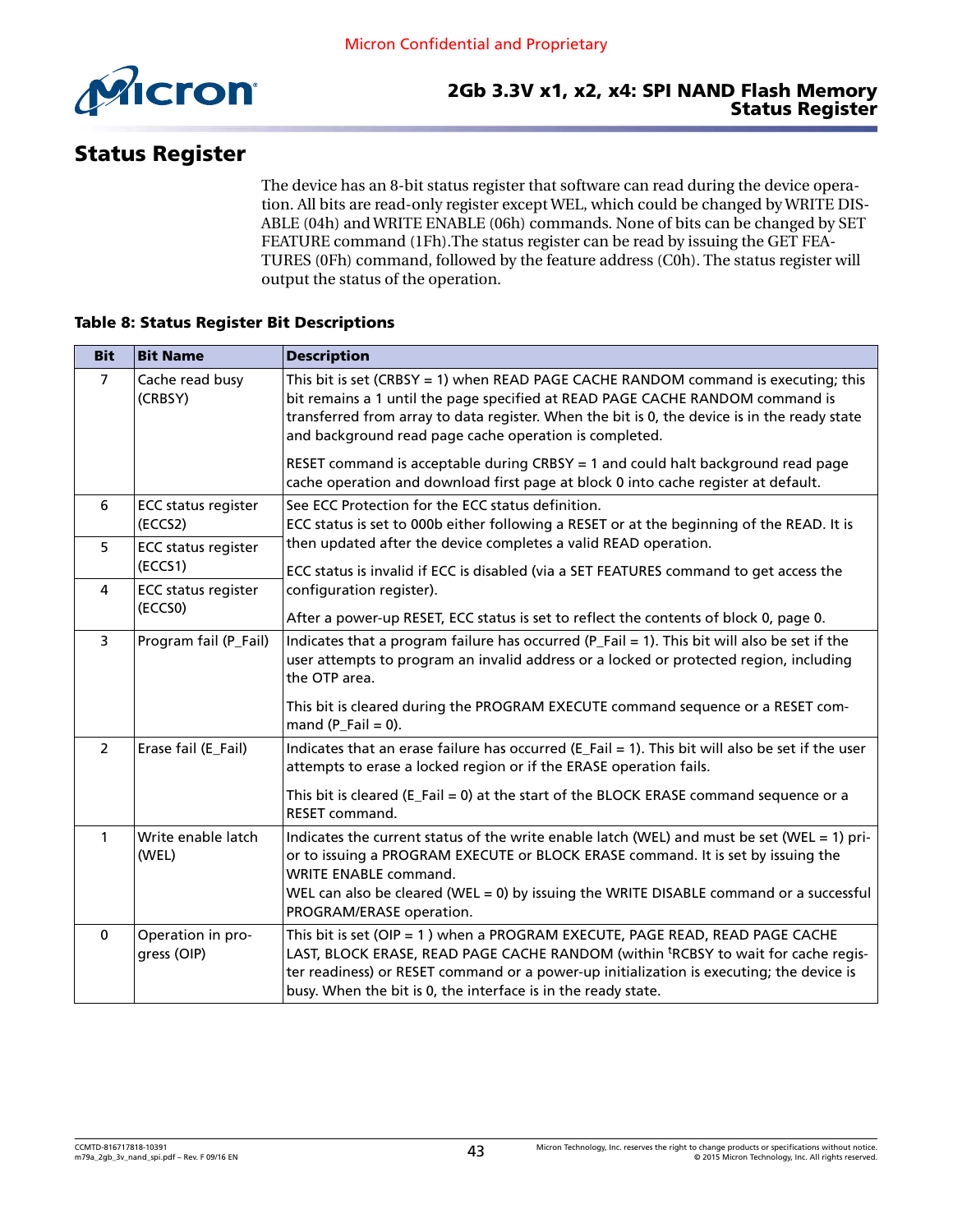<span id="page-43-0"></span>

# ECC Protection

The device offers an 8-bit data corruption protection by offering internal ECC to obtain the data integrity. The internal ECC can be enabled or disabled by setting the ECC\_EN bit in the configuration register. ECC is enabled after device power-up by default. The READ and PROGRAM commands operate with internal ECC by default. Reset will not change the existing configuration. To enable/disable ECC after power on, perform the following command sequence:

- Issue the SET FEATURES command (1Fh)
- Issue configuration register address (B0h)
- Then: To enable ECC, set bit 4 (ECC enable) to 1; To disable ECC, clear bit 4 (ECC enable) to 0

During a PROGRAM operation, the device calculates an expected ECC code on the ECCprotected bytes in the cache register, before the page is written to the NAND Flash array. The ECC code is stored in the spare area of the page.

During a READ operation, the page data is read from the array to the cache register, where the ECC code is calculated and compared with the expected ECC code value read from the array. If a 1–8-bit error is detected, the error is corrected in the cache register. Only corrected data is output on the I/O bus. The ECC status register bit indicates whether or not the error correction is successful. The table below describes the ECC protection scheme used throughout a page.

**Note:** The unique ID and parameter page are not ECC-protected areas. Multiple copies are provided for parameter page to obtain the data integrity. XOR method is provided for unique ID to verify the data.

With internal ECC, users must accommodate the following (details provided in table below):

- Spare area definitions
- WRITEs are supported for main and spare areas (user meta data I and II). WRITEs to the ECC area are prohibited

When using partial-page programming, the following conditions must both be met:

- In the main user area and user meta data area I, single partial-page programming operations must be used
- Within a page, a maximum of four partial-page programming operations can be performed

# Bit 2 | Bit 1 | Bit 0 | Description 0 0 0 No errors 0 0 1 1-3 bit errors detected and corrected  $\begin{array}{|c|c|c|c|c|}\n\hline\n0 & 1 & 0 & \text{Bit errors greater than 8 bits detected and not corrected}\n\end{array}$  $\begin{array}{|c|c|c|c|c|c|c|c|c|} \hline 1 & 1 & 4-6 \text{ bit errors detected and corrected. Indicates data refreshment might be taken} \hline \end{array}$ 1 0 1 7-8 bit errors detected and corrected. Indicates data refreshment must be taken to guarantee data retention Others Reserved

#### Table 9: ECC Status Register Bit Descriptions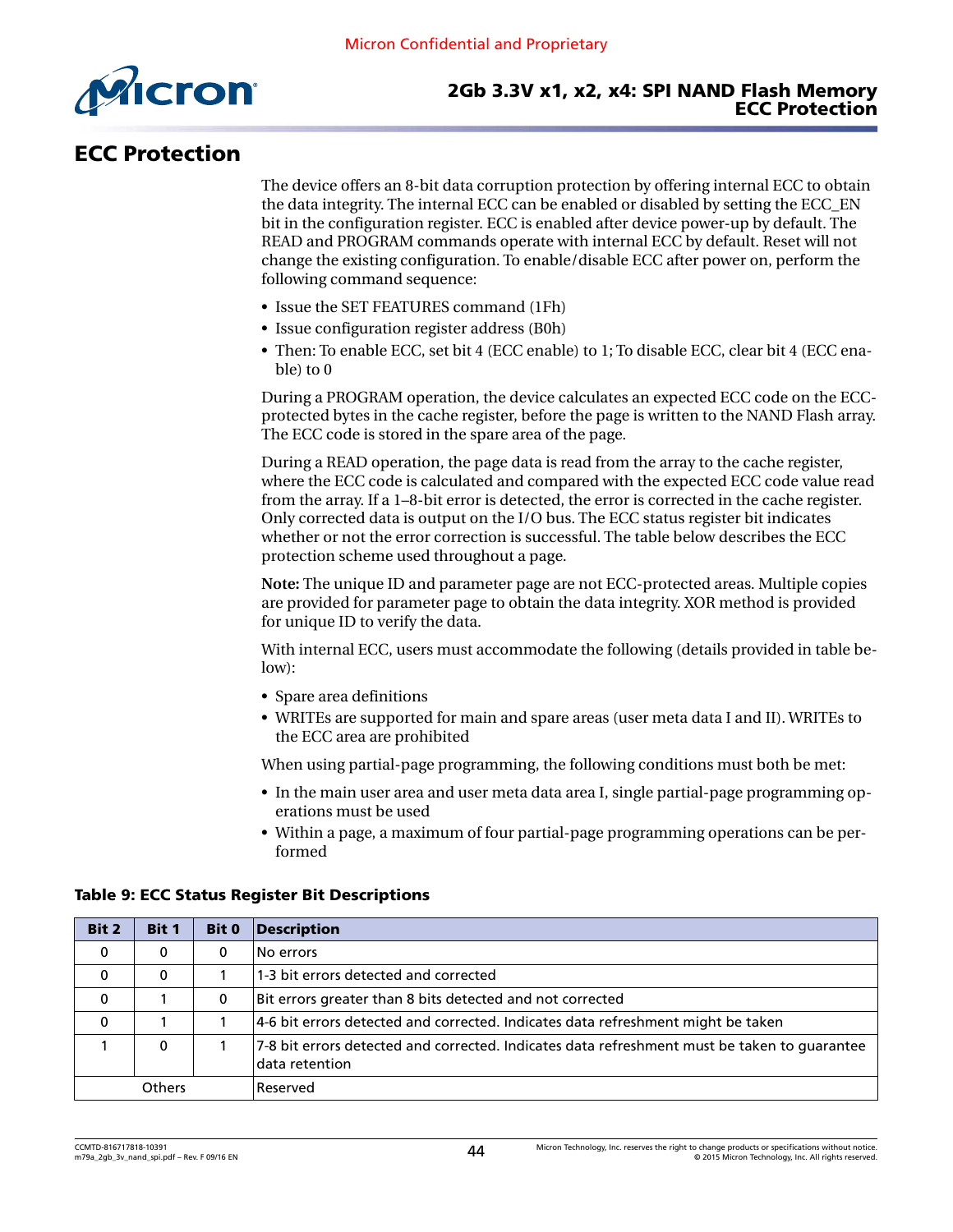<span id="page-44-0"></span>

#### 2Gb 3.3V x1, x2, x4: SPI NAND Flash Memory ECC Protection

#### Table 10: ECC Protection

| <b>Max Byte</b><br><b>Address</b> | <b>Min Byte</b><br><b>Address</b> | <b>ECC</b><br><b>Protected</b> | Area    | <b>Description</b>          |
|-----------------------------------|-----------------------------------|--------------------------------|---------|-----------------------------|
| 1FFh                              | 000h                              | Yes                            | Main 0  | User Main data 0            |
| 3FFh                              | 200h                              | Yes                            | Main 1  | User Main data 1            |
| 5FFh                              | 400h                              | <b>Yes</b>                     | Main 2  | User Main data 2            |
| 7FFh                              | 600h                              | Yes                            | Main 3  | User Main data 3            |
| 803h                              | 800h                              | <b>No</b>                      | Spare 0 | Reserved (bad block data)   |
| 807h                              | 804h                              | <b>No</b>                      | Spare 1 | User meta data II           |
| 80Bh                              | 808h                              | No                             | Spare 2 | User meta data II           |
| 80Fh                              | 80Ch                              | <b>No</b>                      | Spare 3 | User meta data II           |
| 813h                              | 810h                              | <b>No</b>                      | Spare 0 | User meta data II           |
| 817h                              | 814h                              | <b>No</b>                      | Spare 1 |                             |
| 81Bh                              | 818h                              | <b>No</b>                      | Spare 2 |                             |
| 81Fh                              | 81Ch                              | <b>No</b>                      | Spare 3 |                             |
| 827h                              | 820h                              | Yes                            | Spare 0 | User meta data I            |
| 82Fh                              | 828h                              | <b>Yes</b>                     | Spare 1 |                             |
| 837h                              | 830h                              | Yes                            | Spare 2 |                             |
| 83Fh                              | 838h                              | Yes                            | Spare 3 |                             |
| 84Fh                              | 840h                              | <b>Yes</b>                     | Spare 0 | <b>ECC for Main/Spare 0</b> |
| 85Fh                              | 850h                              | Yes                            | Spare 1 | <b>ECC for Main/Spare 1</b> |
| 86Fh                              | 860h                              | Yes                            | Spare 2 | <b>ECC for Main/Spare 2</b> |
| 87Fh                              | 870h                              | Yes                            | Spare 3 | <b>ECC for Main/Spare 3</b> |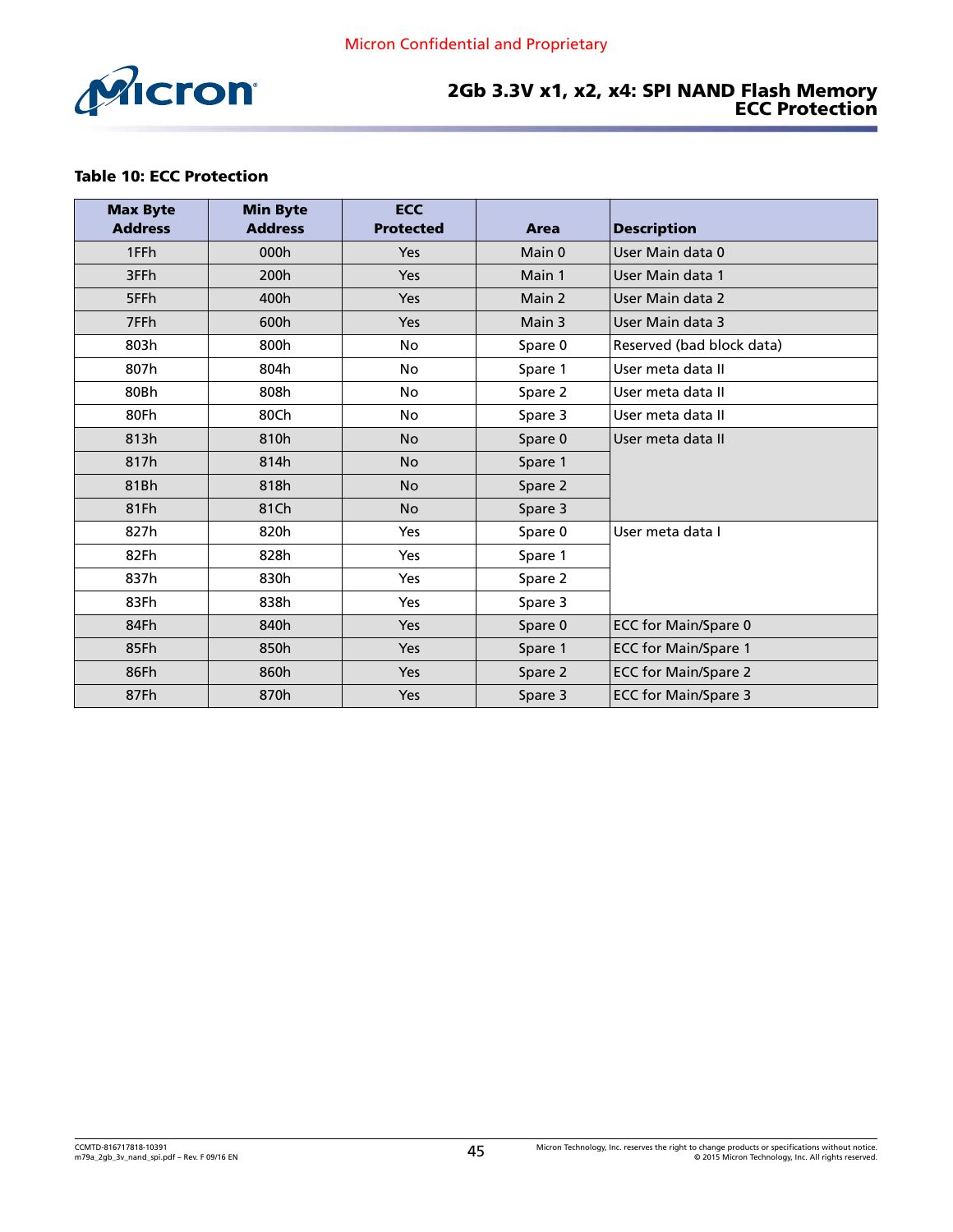<span id="page-45-0"></span>

#### 2Gb 3.3V x1, x2, x4: SPI NAND Flash Memory Error Management

### Error Management

This NAND Flash device is specified to have the minimum number of valid blocks ( $N_{VB}$ ) of the total available blocks per die shown in the table below. This means the devices may have blocks that are invalid when shipped from the factory. An invalid block is one that contains at least one page that has more bad bits than can be corrected by the minimum required ECC. Additional bad blocks may develop with use. However, the total number of available blocks will not fall below  $N_{VR}$  during the endurance life of the product.

Although NAND Flash memory devices may contain bad blocks, they can be used reliably in systems that provide bad-block management and error-correction algorithms. This ensures data integrity.

Internal circuitry isolates each block from other blocks, so the presence of a bad block does not affect the operation of the rest of the NAND Flash array.

NAND Flash devices are shipped from the factory erased. The factory identifies invalid blocks before shipping by attempting to program the bad-block mark into every location in the first page of each invalid block. It may not be possible to program every location in an invalid block with the bad-block mark. However, the first spare area location in each bad block is guaranteed to contain the bad-block mark. This method is compliant with ONFI factory defect mapping requirements. See the following table for the bad-block mark.

System software should initially check the first spare area location for non-FFh data on the first page of each block prior to performing any program or erase operations on the NAND Flash device. A bad-block table can then be created, enabling system software to map around these areas. Factory testing is performed under worst-case conditions. Because invalid blocks may be marginal, it may not be possible to recover the bad-block marking if the block is erased.

| <b>Description</b>                                             | Requirement                                                                       |
|----------------------------------------------------------------|-----------------------------------------------------------------------------------|
| Minimum number of valid blocks per die ( $N_{VB}$ )            | 2008                                                                              |
| Total available blocks per die                                 | 2048                                                                              |
| First spare area location in the first page of each block      | <b>Byte 2048</b>                                                                  |
| Value programmed for bad block at the first byte of spare area | 00h                                                                               |
| Minimum required ECC                                           | 8-bit ECC per sector (544) bytes of data                                          |
| Minimum ECC with internal ECC enabled                          | $8$ -bit ECC per 512 bytes (user data) + 8 bytes<br>(Spare) + 16 bytes (ECC data) |

#### Table 11: Error Management Details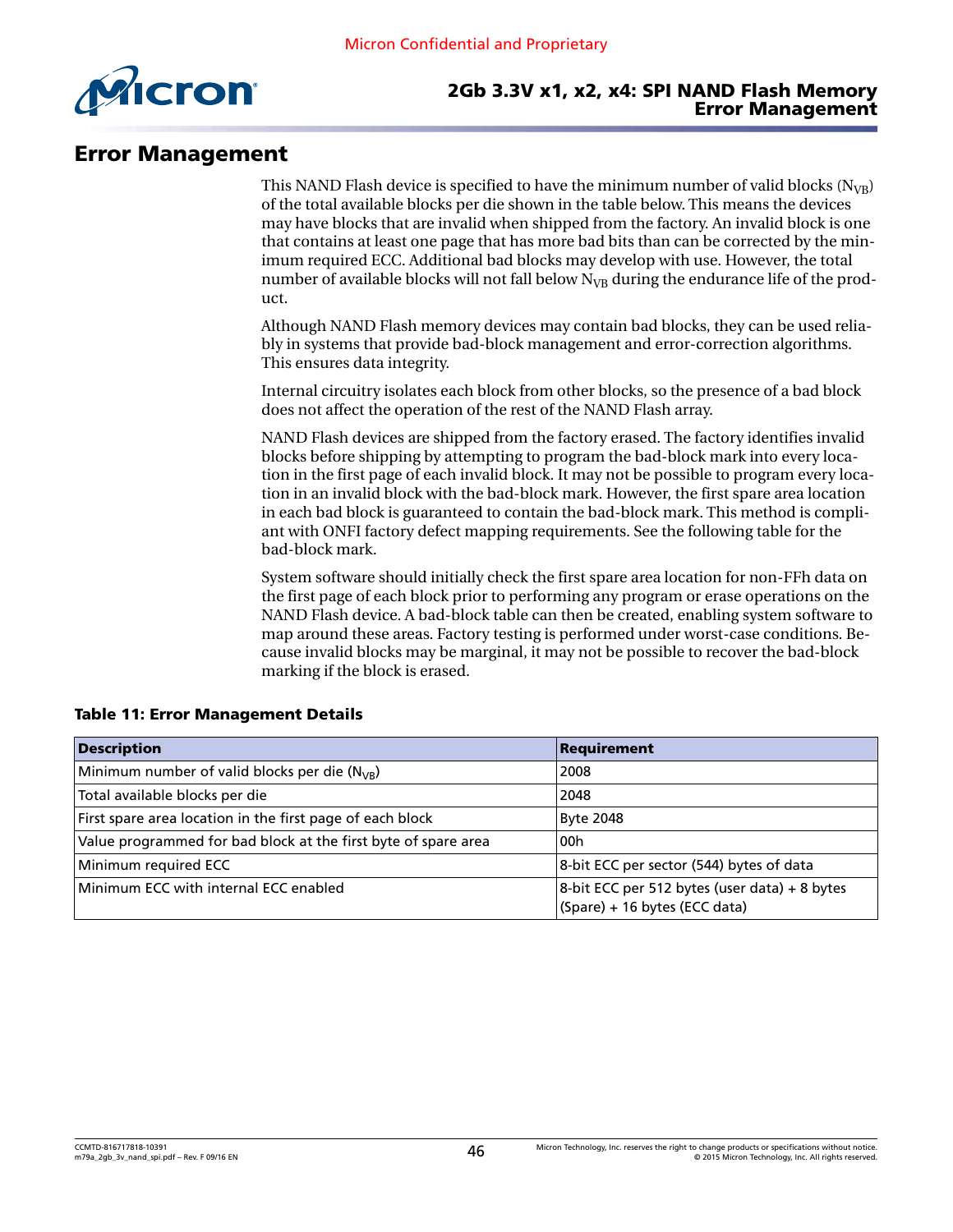<span id="page-46-0"></span>

#### 2Gb 3.3V x1, x2, x4: SPI NAND Flash Memory SPI NOR Read Configuration

# SPI NOR Read Configuration

Some chipset vendors may have already designed in SPI NOR IP to support system boot; address allocation on clock cycle in SPI NAND read from cache protocol will cause incompatibility. To be drop-in compatible to SPI NOR read protocol, this device offers an alternative solution to implement 03h/0Bh commands, as are done with SPI NOR. Refer to the Electrical Specifications for detail timing requirement. This solution would be enabled using the following command sequence:

- SET FEATURE command (1Fh) with feature address B0h and CFG bits[2:0] = 101b (access SPI NOR read protocol enable mode)
- WRITE ENABLE command (06h)
- PROGRAM EXECUTE command (10h) with block/page address all 0
- GET FEATURE command (0Fh) with status register address C0h to check until device is ready (OIP bit clear) and verify that P\_FAIL bit is not set
- SET FEATURE command (1Fh) with feature address B0h and CFG bits[2:0] = 000b (return to normal operation mode)
- GET FEATURE command (0Fh) at address B0h and CFG bits[2:0] = 101b to verify all 0; all 1 indicates SPI NOR mode not enabled.

It is a nonvolatile configuration setting and power cycle will not recover it back to SPI NAND default mode. The rest of the SPI NAND commands still work in this configuration.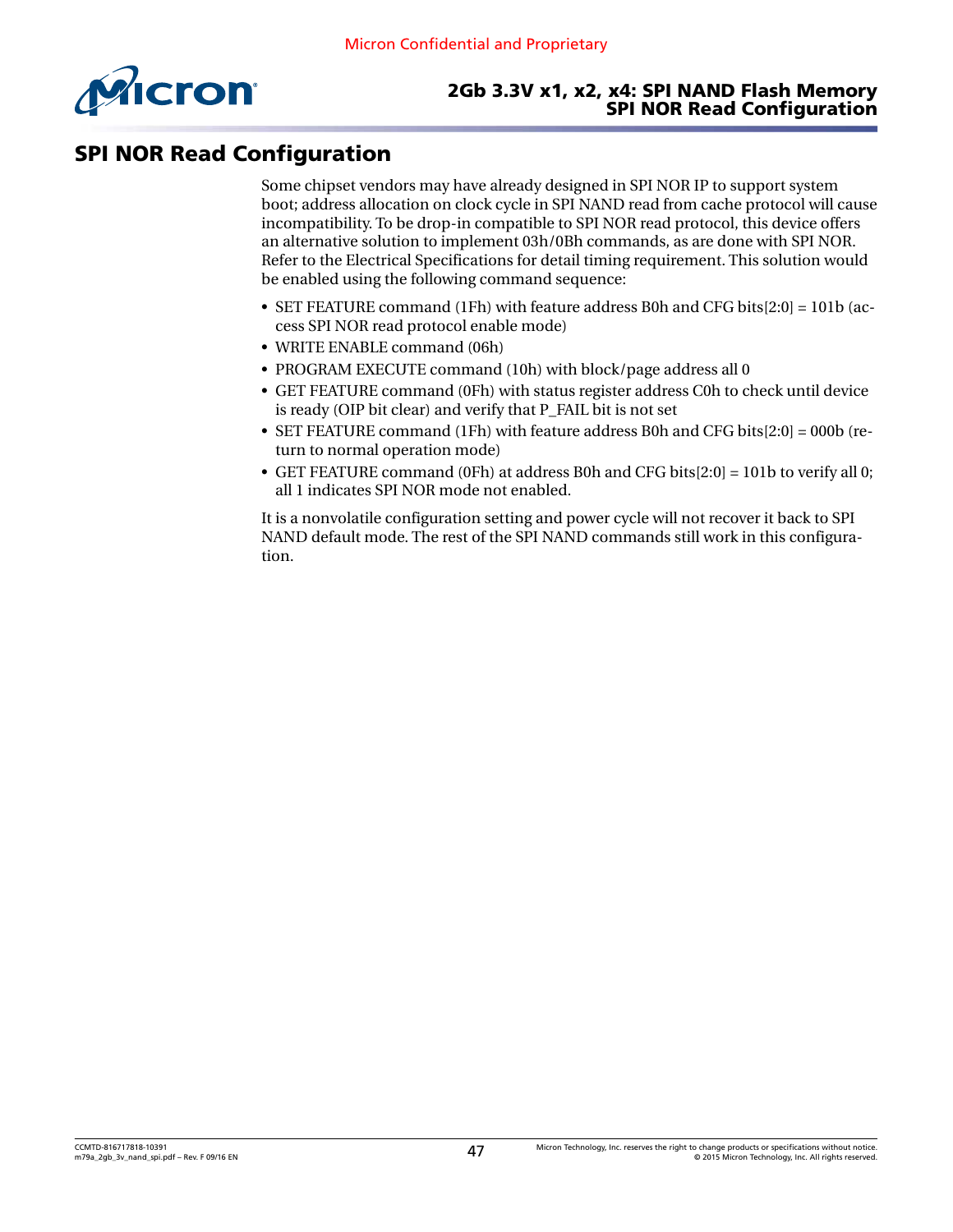<span id="page-47-0"></span>

#### 2Gb 3.3V x1, x2, x4: SPI NAND Flash Memory SPI NOR Read Configuration

#### Figure 28: Read from Cache (03h)



Note: 1. SPI NOR compatible. Plane select bit not available in 1Gb device and can be used as a dummy bit.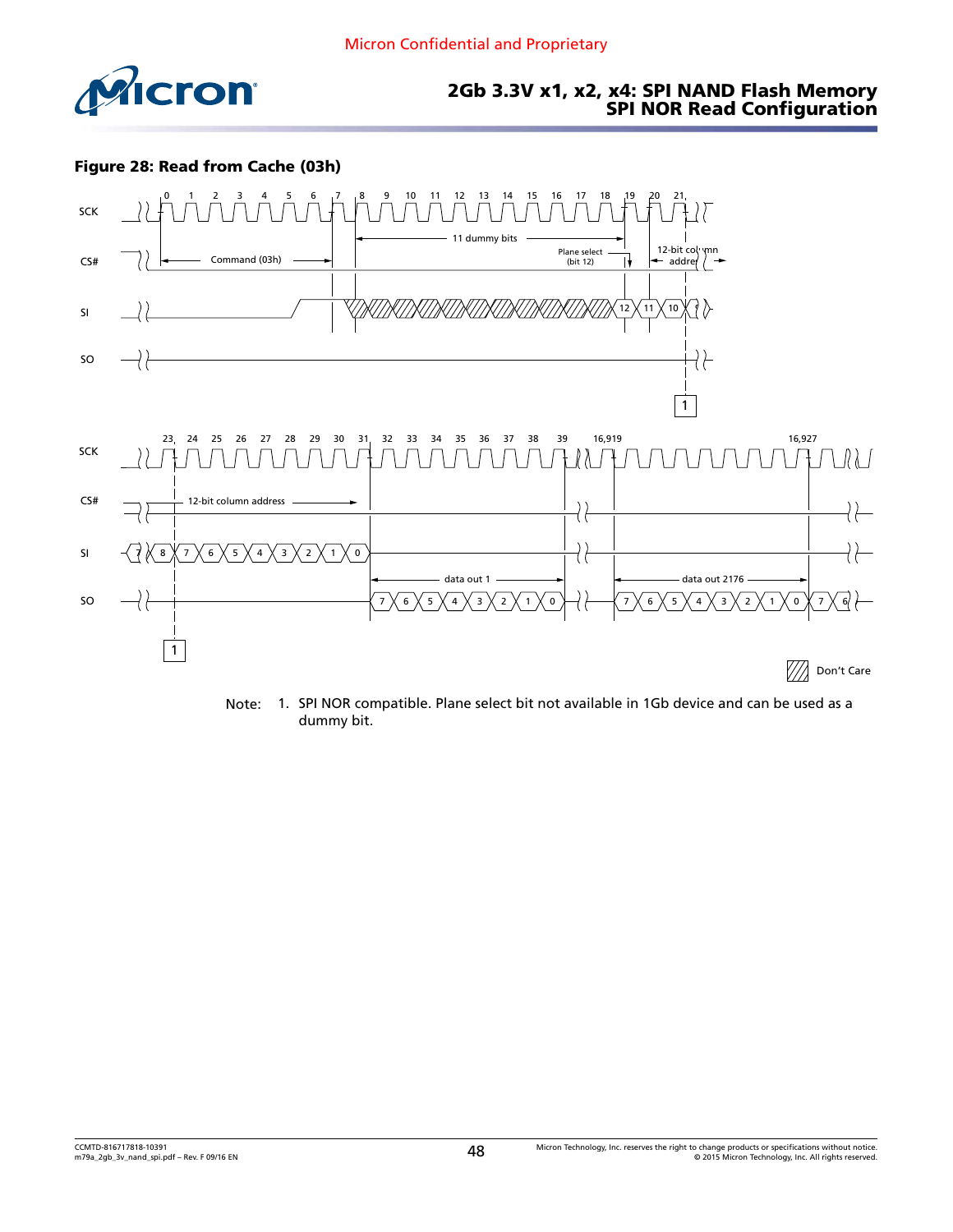<span id="page-48-0"></span>

### 2Gb 3.3V x1, x2, x4: SPI NAND Flash Memory SPI NOR Read Configuration

#### Figure 29: Fast Read from Cache (0Bh)



Note: 1. SPI NOR compatible. Plane select bit not available in 1Gb device and can be used as a dummy bit.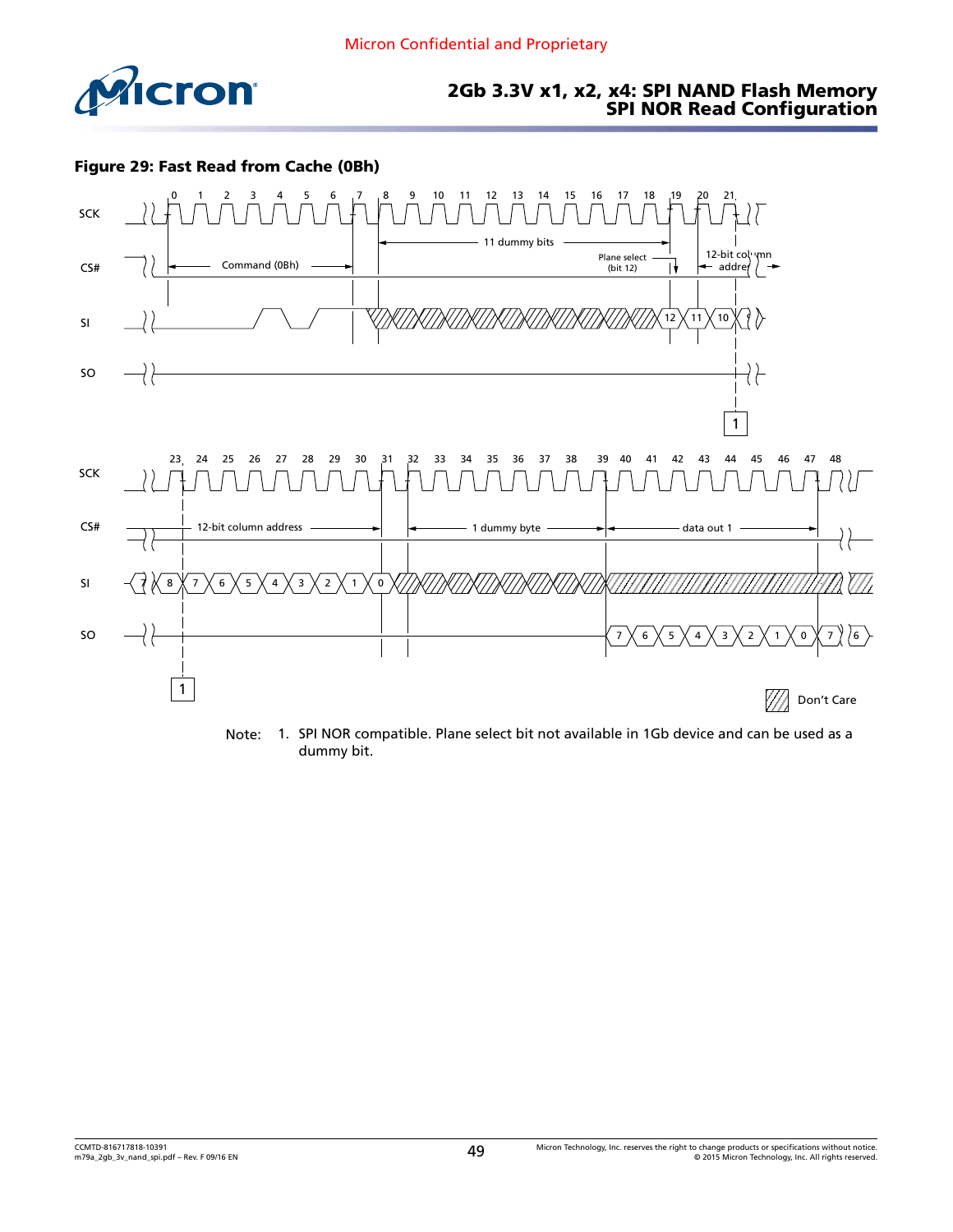<span id="page-49-0"></span>

#### 2Gb 3.3V x1, x2, x4: SPI NAND Flash Memory Power-Up and Power-Down

## Power-Up and Power-Down

At power-up and power-down, the device must not be selected; that is, CS# must follow the voltage applied on  $V_{CC}$  until  $V_{CC}$  reaches the correct values:  $V_{CC}$ , min at power-up and V<sub>SS</sub> at power-down. Micron NAND Flash devices are designed to prevent data corruption during power transitions.  $V_{CC}$  is internally monitored and when  $V_{CC}$  reaches the write inhibit voltage  $V_{\text{WI}}$ , a minimum of 250 µs must elapse before issuing a RESET (FFh) command. After issuing the RESET command, 1.25ms must elapse before issuing any other command. GET FEATURE command could be issued to poll the status register (OIP) before the first access. Normal precautions must be taken for supply line decoupling to stabilize the V<sub>CC</sub> supply. Each device in a system should have the V<sub>CC</sub> line decoupled by a suitable capacitor (typically 100nF) close to the package pins.

**Note:** For power cycle testing, the system must not initiate the power-up sequence until  $V_{CC}$  drops down to 0V.

#### Figure 30: SPI Power-Up



#### Figure 31: SPI Power-Up Timing



Micron has developed an alternative SPI NAND sequence that does not require issuing an explicit RESET (FFh) command upon power-up. This is default device initialization setting. When device  $V_{\rm CC}$  has reached the write inhibit voltage, the device automatically kicks off the initialization. At default setting, first page data would be automatically loaded into cache register. During the initialization, GET FEATURE command could be issued to poll the status register (OIP) before the first access; Or, the first access can occur 1.25ms after  $V_{CC}$  reaches  $V_{CC,min}$ .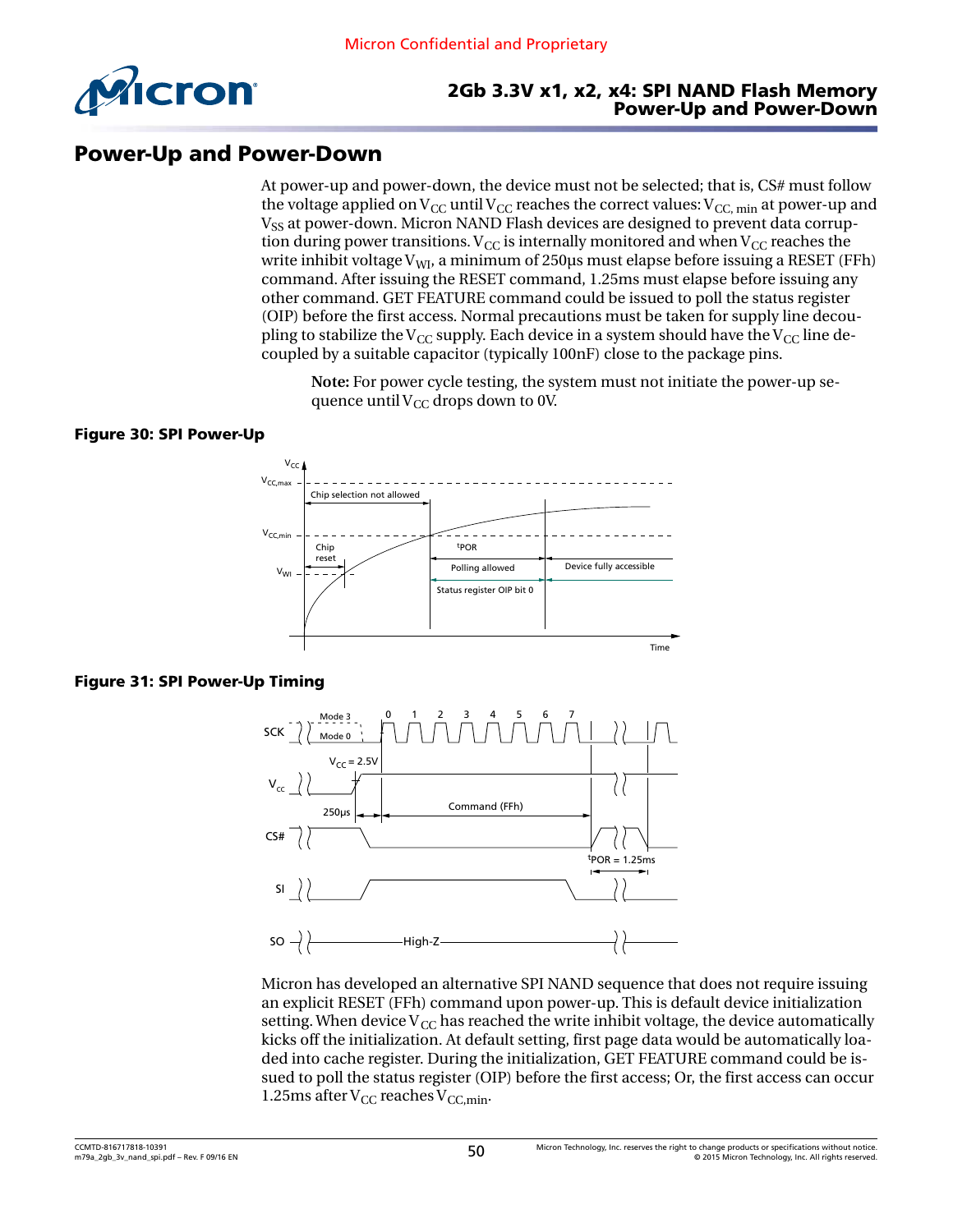<span id="page-50-0"></span>

### 2Gb 3.3V x1, x2, x4: SPI NAND Flash Memory Power-Up and Power-Down

#### Figure 32: Alternative SPI Power-Up Timing



Note: 1. Poll status register OIP bit is allowed during device initialization.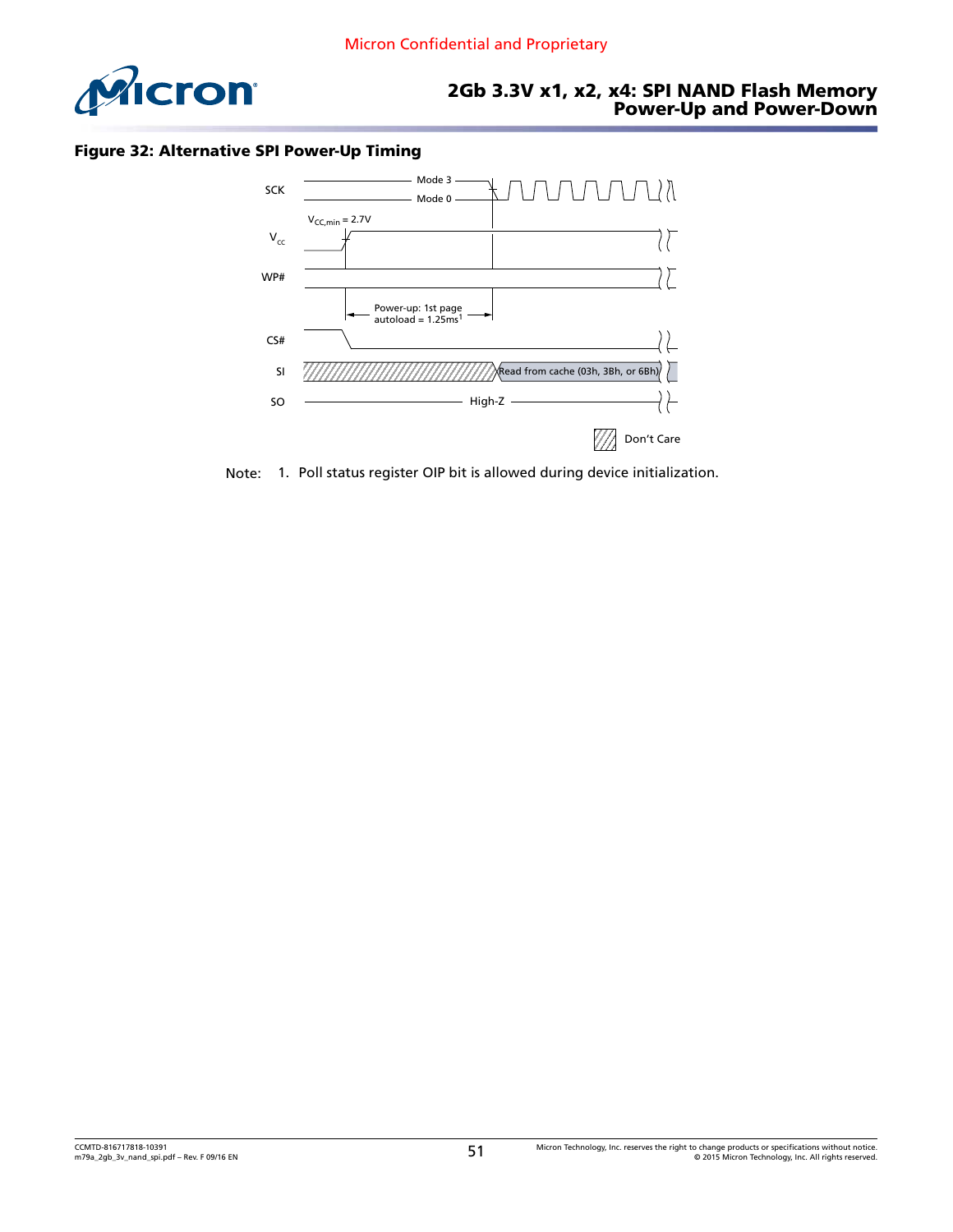<span id="page-51-0"></span>

# Electrical Specifications

Stresses greater than those listed can cause permanent damage to the device. These are stress ratings only, and functional operation of the device at these or any other conditions above values in this specification is not guaranteed. Exposure to absolute maximum rating conditions for extended periods can affect reliability.

#### Table 12: Absolute Maximum Ratings

| Parameter                       | <b>Symbol</b>   | <b>Min</b> | <b>Max</b> | Unit   |
|---------------------------------|-----------------|------------|------------|--------|
| Supply voltage (SPI)            | V <sub>CC</sub> | $-0.6$     | 4.6        |        |
| <i>II</i> O voltage             | Vcc             | $-0.6$     | 4.6        |        |
| Operating temperature (ambient) |                 | -40        | 85         |        |
| Storage temperature             |                 | -65        | 150        | $\sim$ |

Note: 1. During infrequent, nonperiodic transitions and for periods less than 20ns, voltage potential between V<sub>SS</sub> and V<sub>CC</sub> may undershoot to -2.0V or overshoot to V<sub>CC MAX</sub> + 2.0V.

#### Table 13: Operating Conditions

| Parameter                                  | Symbol         | <b>Min</b> | <b>Typ</b> | <b>Max</b> | Unit |
|--------------------------------------------|----------------|------------|------------|------------|------|
| Supply voltage                             | Vcc            | ۷.,        | د.د        |            |      |
| Ambient operating temperature (industrial) | $\overline{A}$ | -40        | 25         | 85         |      |

#### Table 14: AC Measurement Conditions

| Parameter                           | <b>Symbol</b> | <b>Min</b>   | <b>Max</b>   | Unit |
|-------------------------------------|---------------|--------------|--------------|------|
| Load Capacitance                    |               | 30/10        |              | рF   |
| Input rise and fall time            |               |              |              | ns   |
| Input rise and fall time (>100 MHz) |               |              | 1.5          | ns   |
| Input pulse voltage <sup>1</sup>    |               | 0.2 $V_{cc}$ | $0.8 V_{CC}$ |      |
| Input timing reference voltages     |               | 0.3 $V_{cc}$ | 0.7 $V_{cc}$ |      |
| Output timing reference voltages    |               |              | $V_{CC}/2$   |      |

Note: 1. These are Min/Max specifications for dual/quad operations.

#### Figure 33: AC Measurement I/O Waveform

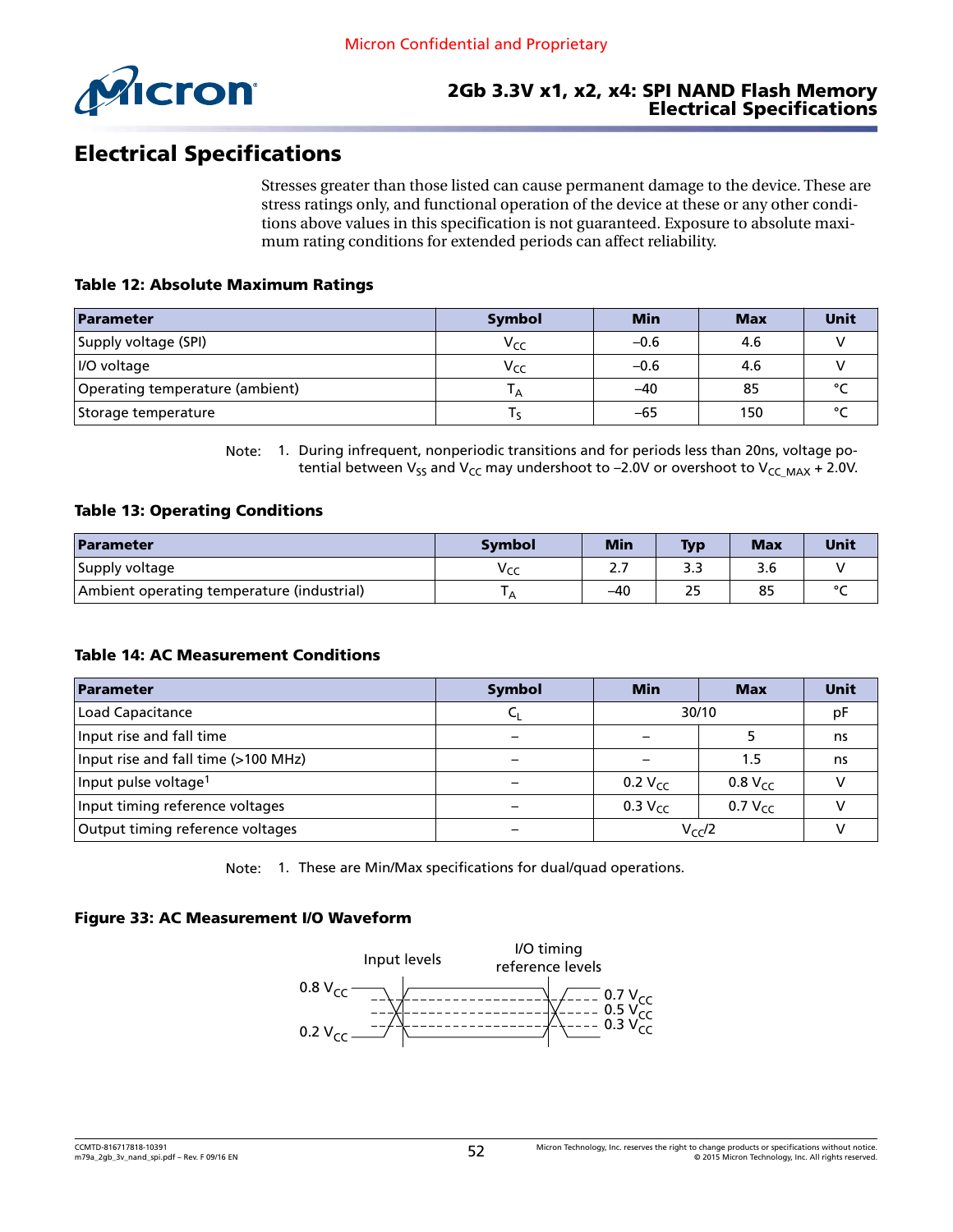<span id="page-52-0"></span>

#### Table 15: Capacitance

| <b>Description</b>                            | <b>Symbol</b> | <b>Test</b><br><b>Conditions</b> | <b>Min</b>               | <b>Max</b> | <b>Unit</b> |
|-----------------------------------------------|---------------|----------------------------------|--------------------------|------------|-------------|
| Input/output capacitance (IO0, IO1, IO2, IO3) | ետ            | $V_{OUT} = 0V$                   | $\overline{\phantom{0}}$ |            | pF          |
| Input capacitance (other pins)                | └IN           | $V_{IN} = 0V$                    | $\overline{\phantom{0}}$ |            | pF          |

Notes: 1. These parameters are verified in device characterization and are not 100% tested.

2. The value includes the silicon and package together.

#### Table 16: DC Characteristics

| Parameter              | <b>Symbol</b>              | <b>Conditions</b>                              | <b>Min</b>          | <b>Typ</b> | <b>Max</b>          | <b>Unit</b> |
|------------------------|----------------------------|------------------------------------------------|---------------------|------------|---------------------|-------------|
| Input high voltage     | $\mathsf{V}_{\mathsf{IH}}$ |                                                | $0.7 \times V_{CC}$ |            | $V_{CC}$ + 0.4      | V           |
| Input low voltage      | $V_{IL}$                   |                                                | $-0.5$              |            | $0.3 \times V_{CC}$ | V           |
| Output high voltage    | $V_{OH}$                   | $I_{OH} = -100 \mu A$                          | $V_{CC}$ - 0.2      |            |                     | V           |
| Output low voltage     | V <sub>OL</sub>            | $I_{OL} = 1.6mA$                               |                     |            | 0.4                 | V           |
| Input leakage current  | ĪЦ                         |                                                |                     |            | ±10                 | μA          |
| Output leakage current | $I_{LO}$                   |                                                |                     |            | ±10                 | μA          |
| Page read current      | I <sub>ССЗ</sub>           |                                                |                     | 25         | 35                  | mA          |
| Program current        | $I_{CC4}$                  |                                                |                     | 20         | 25                  | mA          |
| Erase current          | I <sub>CC5</sub>           |                                                |                     | 20         | 25                  | mA          |
| Standby current        | $I_{CC1}$                  | $CE# = V_{CC}$ ; $_{VIN} = V_{SS}$ or $V_{CC}$ |                     | 15         | 50                  | μA          |

Notes: 1. Typical values are given for  $T_A = 25$  °C.

2. These parameters are verified in device characterization and are not 100% tested.

#### Table 17: AC Characteristics

| Parameter                                               | <b>Symbol</b>       | <b>Min</b> | <b>Max</b> | <b>Unit</b> |
|---------------------------------------------------------|---------------------|------------|------------|-------------|
| Clock frequency <sup>1, 2</sup>                         | fC                  |            | 133        | MHz         |
| Clock LOW time                                          | twl                 | 3.375      |            | ns          |
| Clock HIGH time                                         | <sup>t</sup> WH     | 3.375      |            | ns          |
| Clock LOW time (SPI NOR read 03h mode at 20 MHz)        | twl                 | 22.5       |            | ns          |
| Clock HIGH time (SPI NOR read 03h mode at 20 MHz)       | <sup>t</sup> WH     | 22.5       |            | ns          |
| Clock rise time                                         | <sup>t</sup> CRT    | 1.3        |            | V/ns        |
| Clock fall time                                         | ${}^{\text{t}}$ CFT | 1.3        |            | V/ns        |
| Command deselect time                                   | tcs                 | 30         |            | ns          |
| Chip select# active setup/hold time relative to SCK     | tCSS/tCSH           | 3.375      |            | ns          |
| Chip select# non-active setup/hold time relative to SCK | $t$ CSH             | 2.5        |            | ns          |
| Output disable time                                     | <sup>t</sup> DIS    |            | 6          | ns          |
| Data input setup time                                   | tsupat              | 2.5        |            | ns          |
| Data input hold time                                    | <sup>t</sup> HDDAT  | 1.75       |            | ns          |
| Clock LOW to output valid (30pF)                        | ty                  |            | 6          | ns          |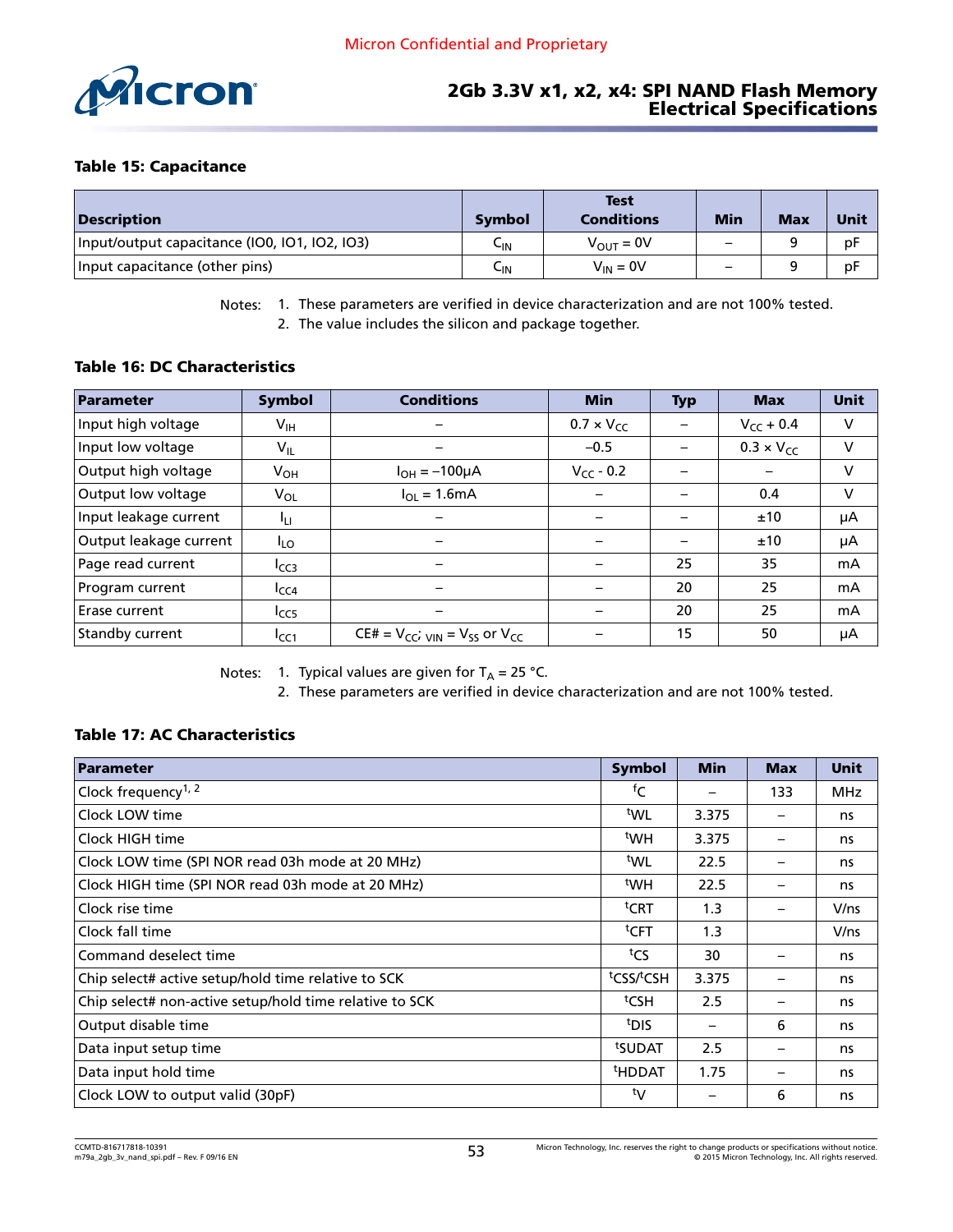<span id="page-53-0"></span>

#### Table 17: AC Characteristics (Continued)

| Parameter                                                       | <b>Symbol</b>   | <b>Min</b>    | <b>Max</b> | <b>Unit</b> |
|-----------------------------------------------------------------|-----------------|---------------|------------|-------------|
| Clock LOW to output valid (10pF)                                | ty              |               | 5          | ns          |
| Clock LOW to output valid (similar to SPI NOR 20 MHz read 30pF) | ty              |               | 30         | ns          |
| Clock LOW to output valid (similar to SPI NOR 20 MHz read 10pF) | ty              |               | 28         | ns          |
| Output hold time (30pF)                                         | <sup>t</sup> HO | $\mathcal{P}$ |            | ns          |
| Output hold time (10pF)                                         | <sup>t</sup> HO | 1.5           |            | ns          |
| Output hold time (SPI NOR similar to 20 MHz read 30pF)          | <sup>t</sup> HO | 0             |            | ns          |
| Output hold time (SPI NOR similar to 20 MHz read 10pF)          | <sup>t</sup> HO | $\Omega$      |            | ns          |
| WP# hold time                                                   | tWPH            | 100           |            | ns          |
| WP# setup time                                                  | twps            | 20            |            | ns          |

Notes: 1. Read from Cache Dual I/O (BBh) and Quad I/O (EBh) can run up to 108 MHz.

2. When read protocol similar to SPI NOR is enabled, Read from Cache 03h command can run up to 20 MHz, while read from Cache 0Bh command can run up to 133 MHz.

#### Table 18: PROGRAM/READ/ERASE Characteristics

| <b>Parameter</b>                                                                                      | <b>Symbol</b>     | <b>Typ</b> | <b>Max</b> | <b>Unit</b> |
|-------------------------------------------------------------------------------------------------------|-------------------|------------|------------|-------------|
| BLOCK ERASE operation time (128KB)                                                                    | <sup>t</sup> ERS  | 2          | 10         | ms          |
| PROGRAM PAGE operation time (ECC disabled)                                                            |                   | 200        | 600        | μs          |
| PROGRAM PAGE operation time (ECC enabled)                                                             |                   | 220        | 600        |             |
| <sup>t</sup> RD<br>Page read time (ECC disabled)<br>25                                                |                   | μs         |            |             |
| Page read time (ECC enabled)                                                                          |                   | 46         | 70         |             |
| <sup>t</sup> RCBSY<br>Data transfer time from data register to cache register (internal ECC disabled) |                   |            | 5          | μs          |
| Data transfer time from data register to cache register (internal ECC enabled)                        |                   | 40         | 50         | μs          |
| Power-on reset time (device initialization) from $V_{CC}$ MIN                                         | <sup>t</sup> POR  |            | 1.25       | ms          |
| Write inhibit voltage                                                                                 | V <sub>WI</sub>   |            | 2.5        | V           |
| Reset time for READ, PROGRAM, and ERASE operations (internal ECC disabled)                            | t <sub>RST1</sub> |            | 30/35/525  | μs          |
| Reset time for READ, PROGRAM, and ERASE operations (internal ECC enabled)                             |                   |            | 75/80/570  | μs          |
| Number of partial-page programming operations supported                                               | NOP <sup>2</sup>  |            | 4          |             |

Notes: 1. For first RESET condition after power-up, <sup>t</sup>RST will be 1.25ms maximum. For stacked die, no command should be issued during this time.

2. In the main user area and in user meta data area I, single partial-page programming operations must be used. Within a page, the user can perform a maximum of four partialpage programming operations.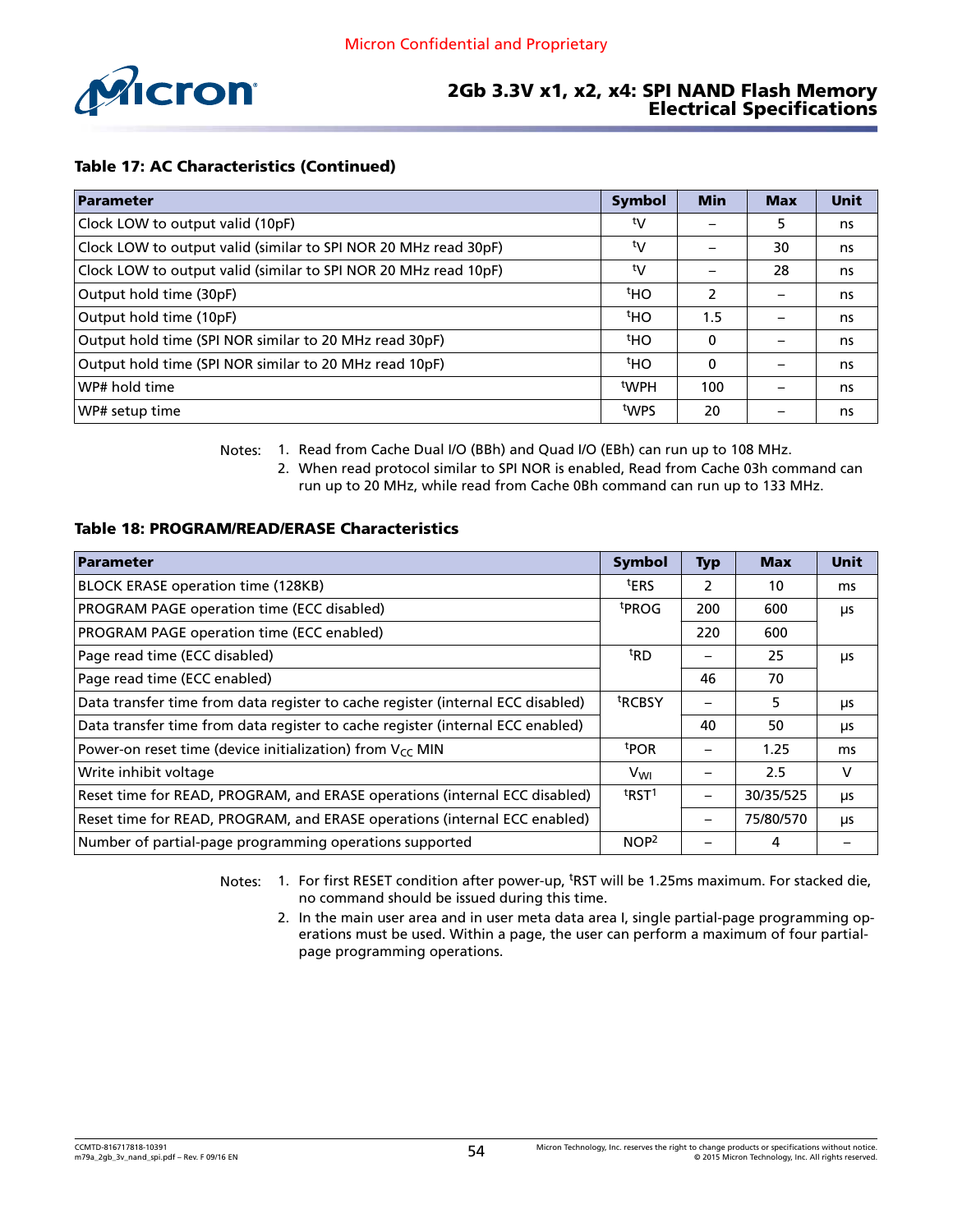<span id="page-54-0"></span>

Figure 34: WP# Timing



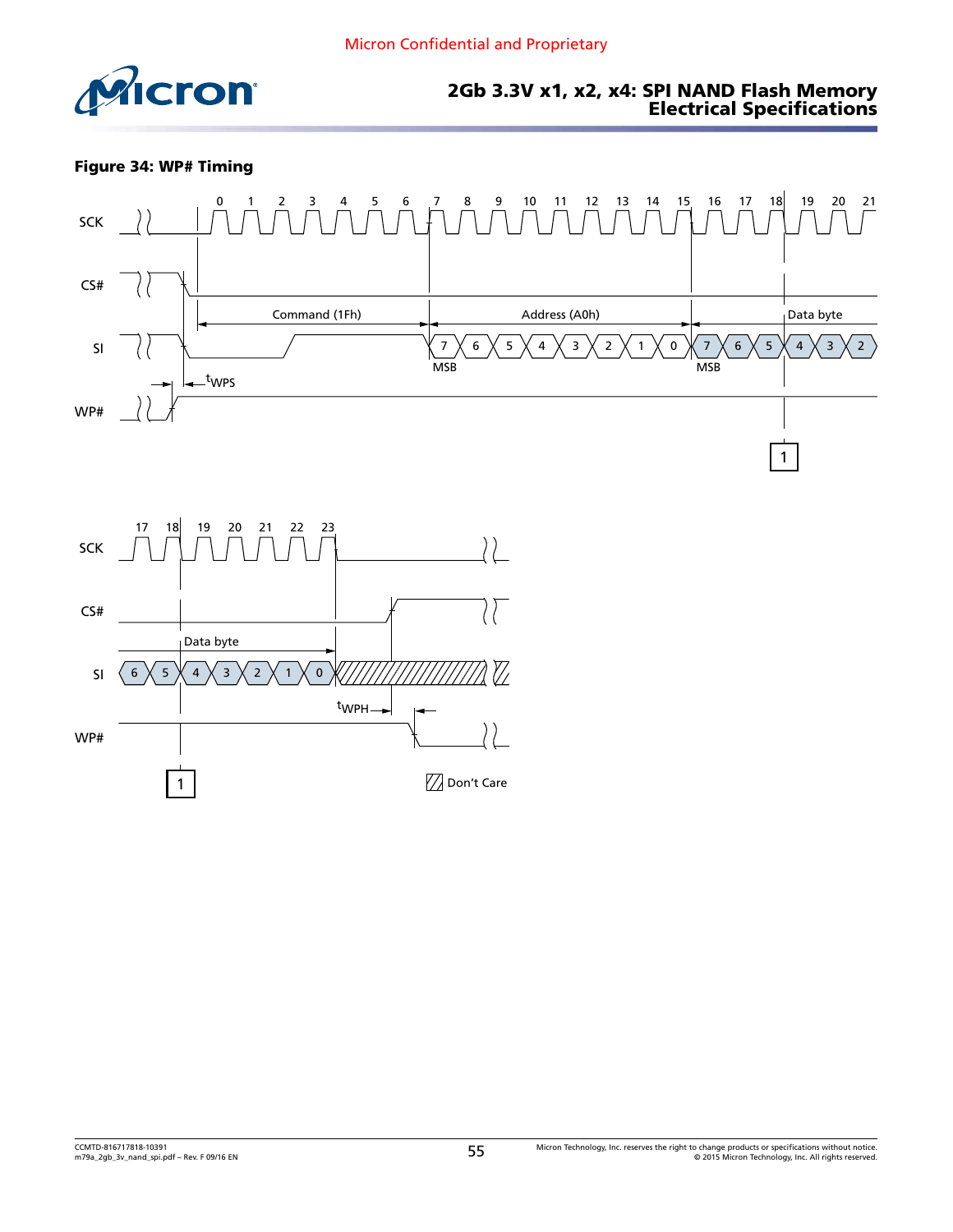<span id="page-55-0"></span>

#### Figure 35: Serial Input Timing



#### Figure 36: Serial Output Timing

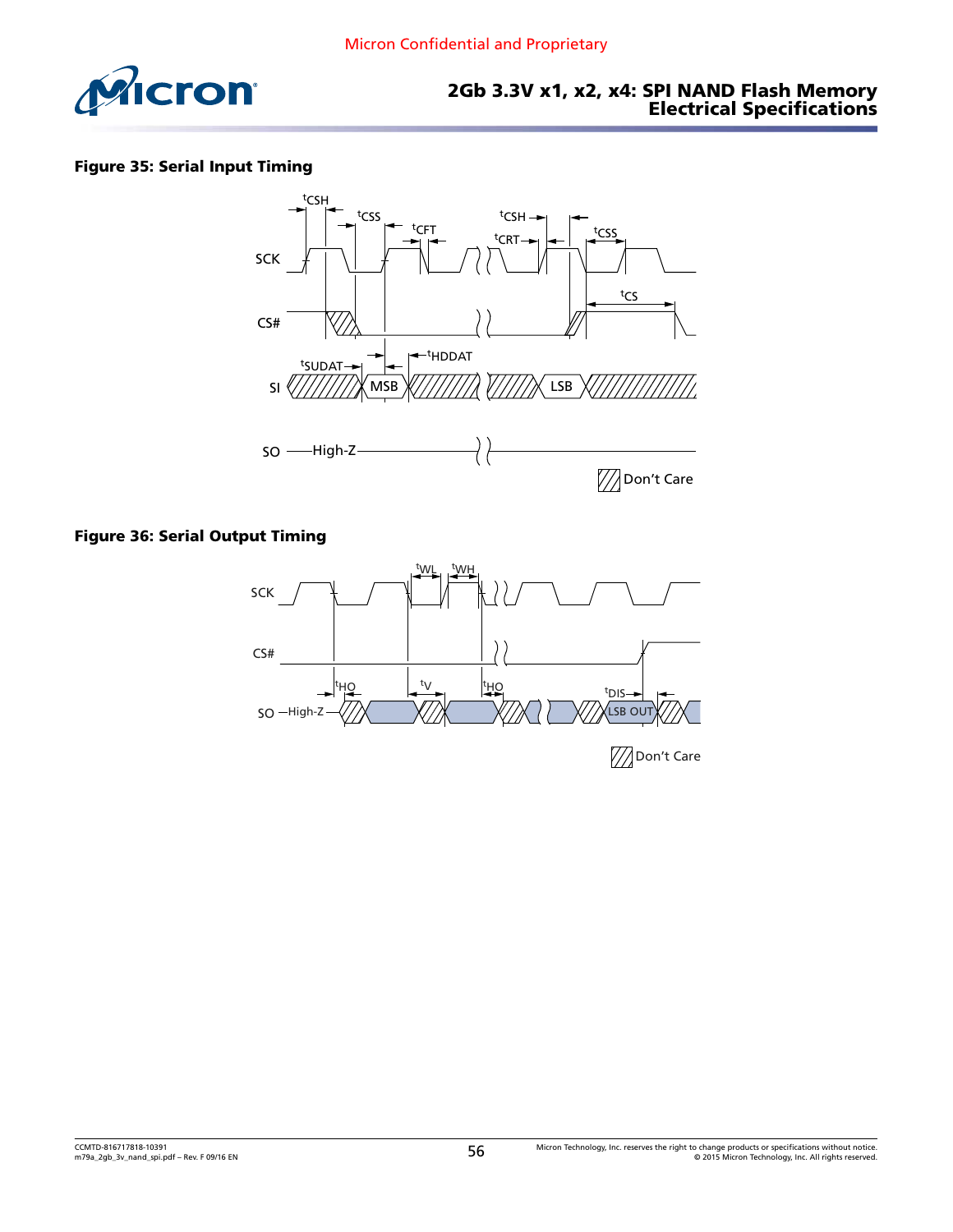<span id="page-56-0"></span>

### 2Gb 3.3V x1, x2, x4: SPI NAND Flash Memory Package Dimensions

# Package Dimensions



#### Figure 37: 16-pin SOP (300 mils body width) – Package Code: SF

Note: 1. All dimensions are in millimeters.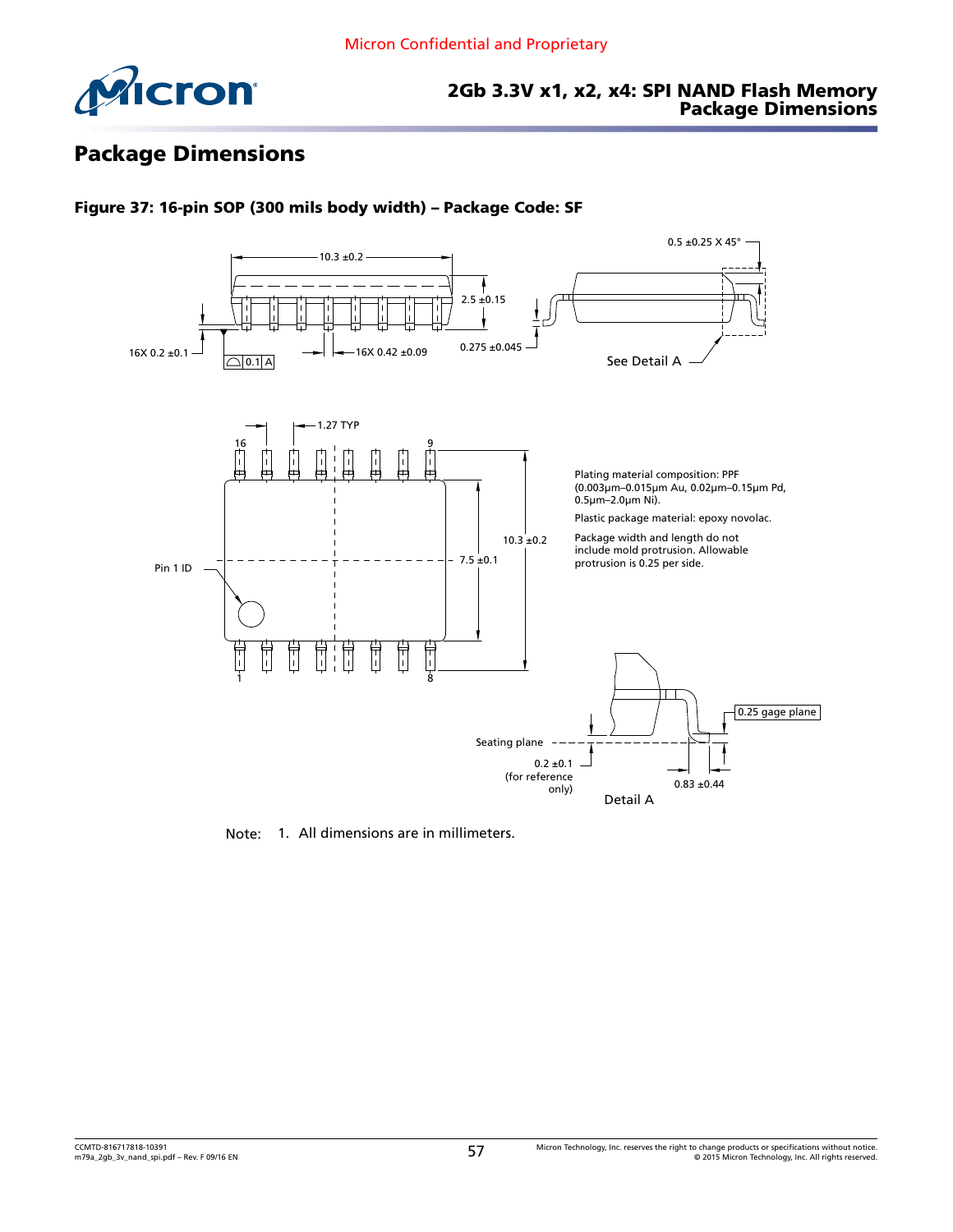<span id="page-57-0"></span>

### Package Dimensions



Note: 1. All dimensions are in millimeters.

Figure 38: 8-pin U-PDFN (MLP8) 8mm x 6mm x 0.65mm – Package Code: WB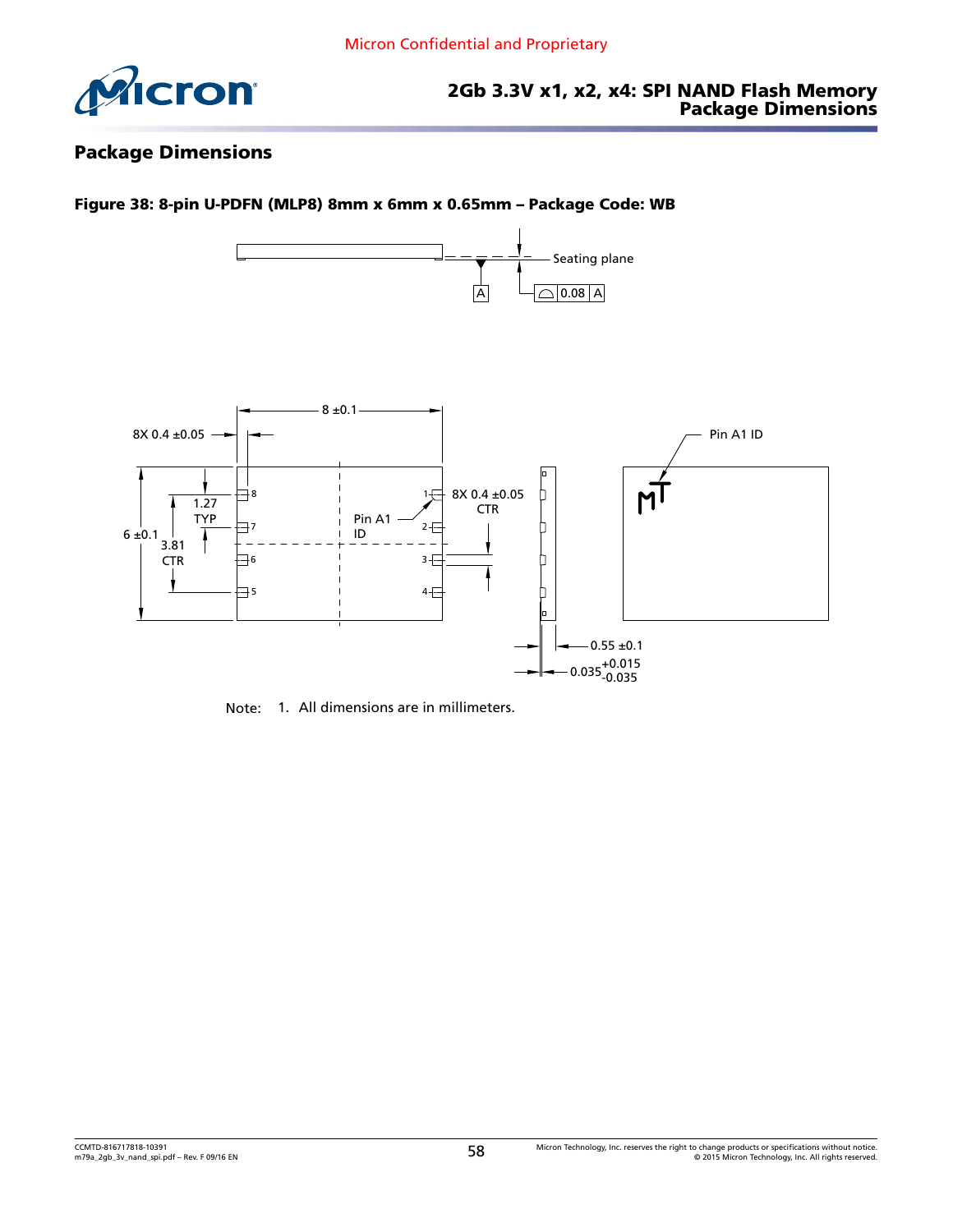<span id="page-58-0"></span>

### Package Dimensions

#### Figure 39: 24-Pin T-PBGA (5 x 5 Ball Grid Array) 6mm x 8mm – Package Code: 12



Note: 1. All dimensions are in millimeters.